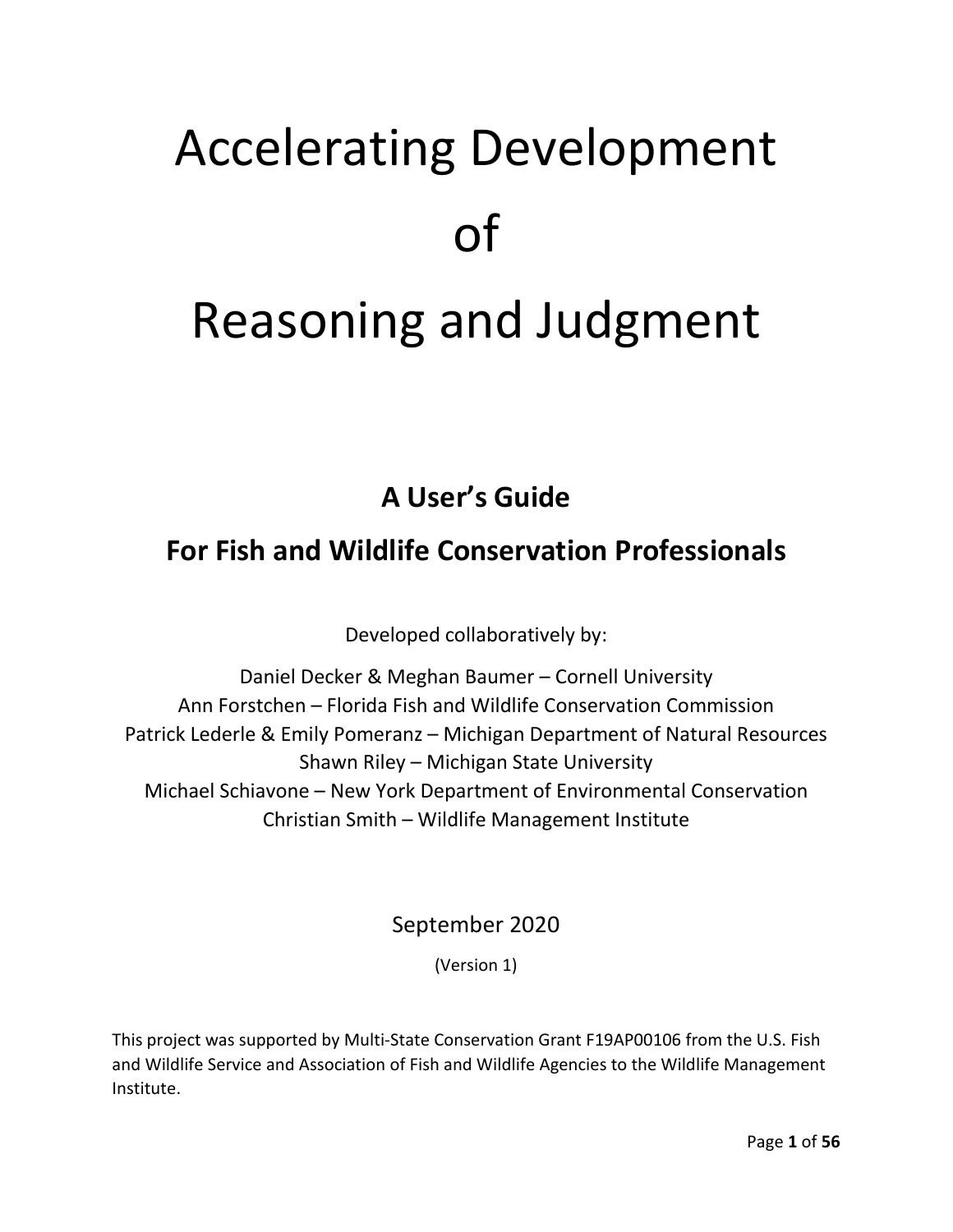# **Contents**

| Using Assessment of Habits and Practices to Improve Team Performance 51  |  |
|--------------------------------------------------------------------------|--|
| Using Assessment of Habits and Practices in Recruitment and Selection 53 |  |
|                                                                          |  |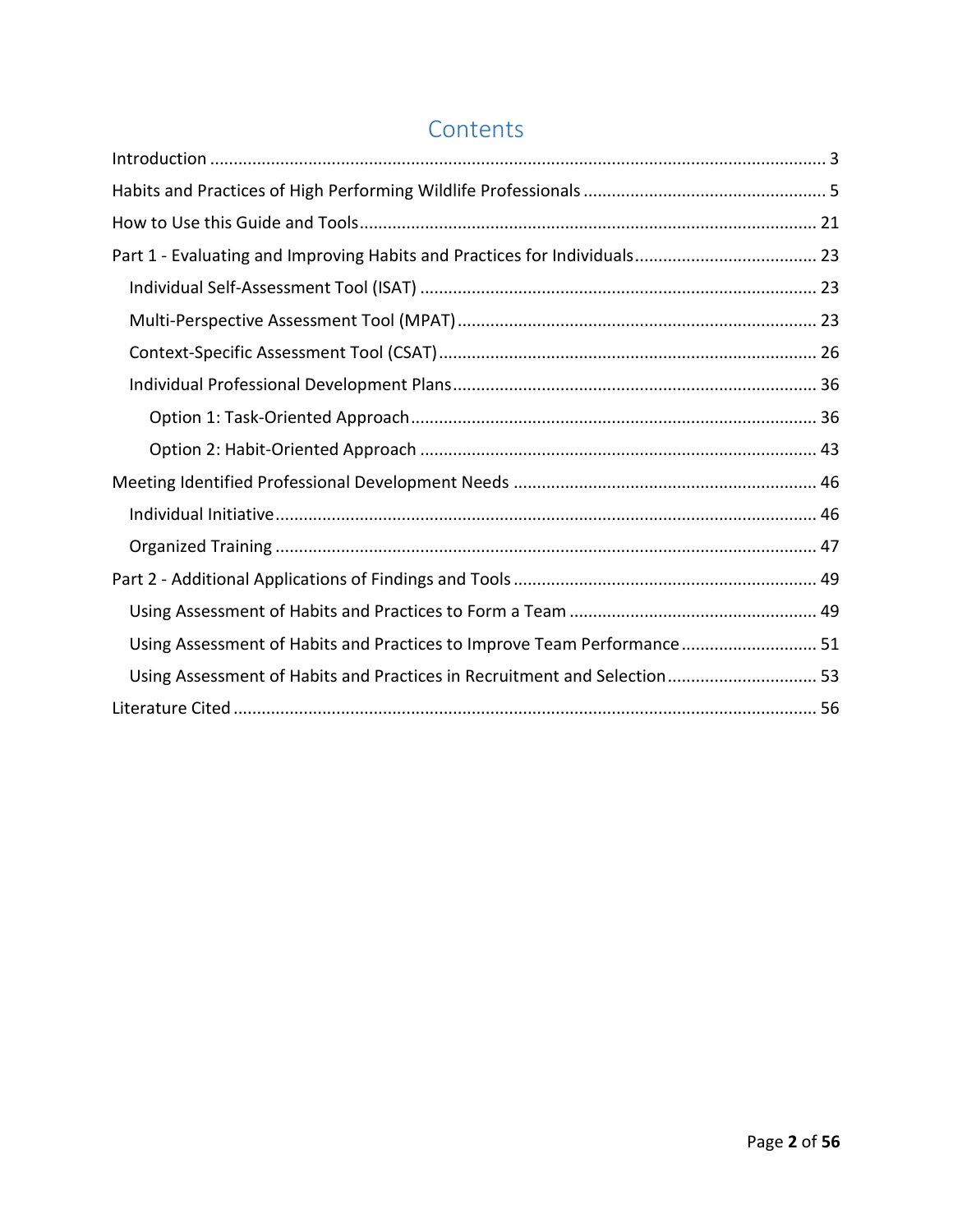# Introduction

<span id="page-2-0"></span>Wildlife<sup>[1](#page-2-1)</sup> management has been defined as, "...the guidance of decision-making processes and implementation of practices to purposefully influence interactions among and between people, wildlife, and habitats to achieve impacts valued by stakeholders" (Riley et al. 2002). Management occurs within a complex social-ecological system with many interacting ecological and human dimensions that managers need to understand and incorporate into decision making (Decker et al. in Krausman and Cain 2013). The decision-making processes wildlife managers use to evaluate and integrate information involves *reasoning and judgment*. It follows that sound reasoning and judgment are prerequisites of good decision making.

The combined effects of today's complex conservation challenges, rapidly changing socialecological systems and ongoing loss of experienced managers due to retirements have stimulated interest in accelerating the development of reasoning and judgement in early and mid-career wildlife professionals. With support from a 2019 Multi-State Conservation Grant from the U.S. Fish and Wildlife Service and the Association of Fish and Wildlife Agencies (AFWA), the authors and contributors to this guide set out to answer two fundamental questions: "*What is the basis of sound reasoning and good judgment for wildlife professionals*?" and "*How can development of these skills be accelerated?*"

Operating from the premise that the most effective wildlife professionals are those who consistently exercise sound reasoning and good judgment, we began our effort to answer these questions by identifying a broad-based sample of professionals who are recognized by their peers as "high-performing." These wildlife professionals have had long, successful careers in state and federal conservation agencies, academia, or non-governmental conservation organizations. We used a two-round expert panel process to uncover habits and practices related to sound reasoning and good judgment of these professionals and others they have observed to be consistently high performing. Details on the study and its results have been published elsewhere (Decker et al. [2019,](https://ecommons.cornell.edu/bitstream/handle/1813/69577/Habits%20and%20practices%20of%20effective%20fish%20and%20wildlife%20professionals%20CCSS%20Report%2019-3%20%20Jan%202020.pdf?sequence=2&isAllowed=y) [2020\)](https://ecommons.cornell.edu/bitstream/handle/1813/69575/TWP_14.1_What-Makes-a-Wildlifer-Stand-out-from-the-Rest_Decker-et-al.pdf?sequence=2&isAllowed=y).

Next, we used our understanding of the habits and practices of high-performing wildlife professionals to develop the tools in this guide. Several of the tools are diagnostic and can be used to identify habits and practices needing improvement to accelerate development of sound reasoning and good judgment of individuals and teams or work units. The tools and additional materials are included in supplemental documents linked throughout this guide. In addition, there is a tool for creating an individual professional development plan, as well as a list of references, that can be used to accelerate development of habits and practices. Initial versions of the tools were tested and evaluated through four workshops with agency staff in Florida,

<span id="page-2-1"></span> $1$  Throughout this guide, the term "wildlife" is used to connote all non-domesticated species of amphibians, birds, fish, mammals, and reptiles.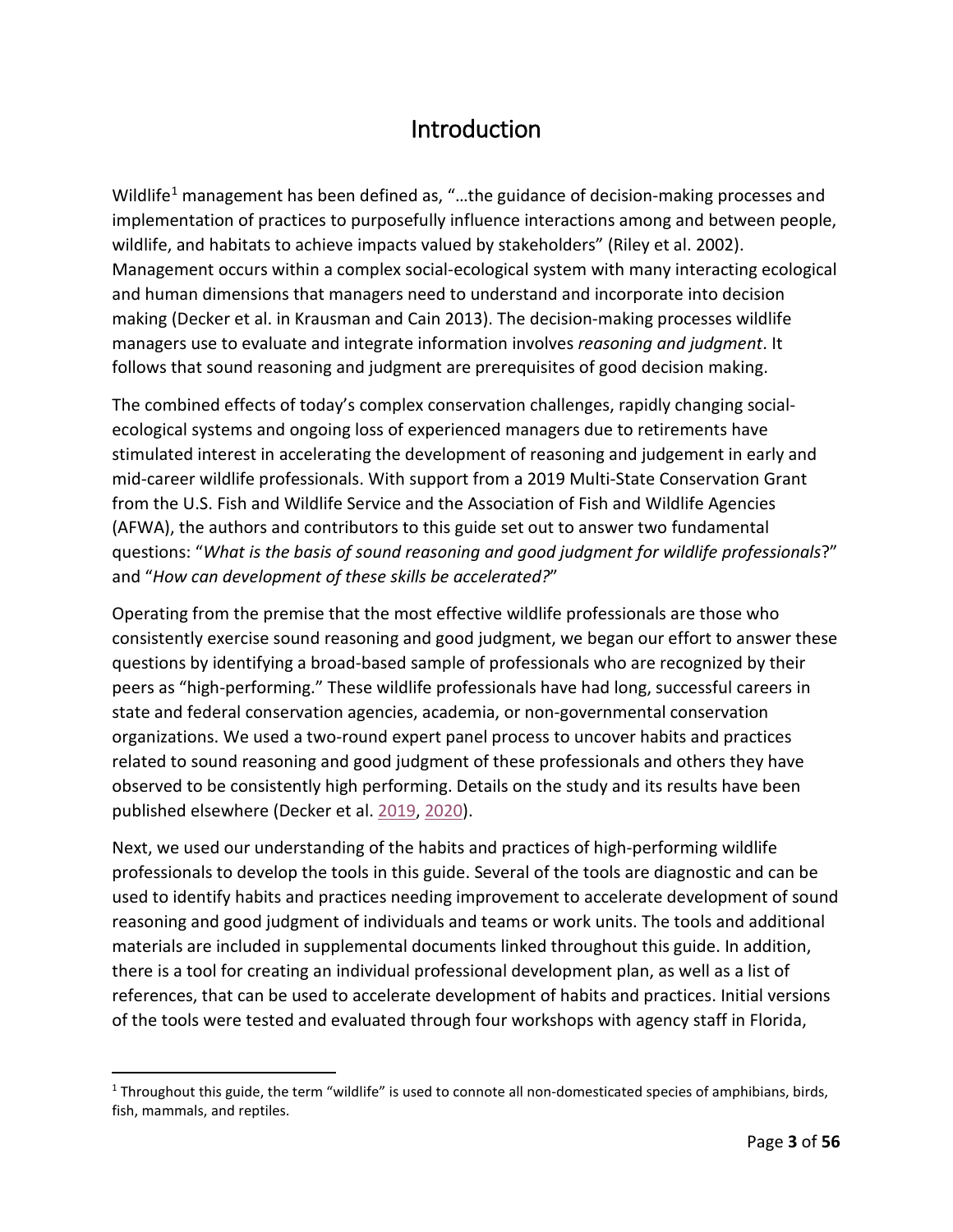Michigan, Montana, and New York. Feedback from the workshops was used to refine the tools and develop this user's guide.

These tools and materials are being made available to fish and wildlife agencies through the AFWA Management Assistance Team (MAT) on their website here: [https://www.fishwildlife.org/afwa-inspires/mat-team/reasoning-judgment.](https://www.fishwildlife.org/afwa-inspires/mat-team/reasoning-judgment) The MAT can also provide support to agencies who want to use these tools or pursue training about specific habits and practices. Please address any questions related to these tools and materials to:

Ms. Bettina Fiery 698 Conservation Way Shepherdstown, WV 25443 304-876-7988 [bfiery@fishwildlife.org](mailto:bfiery@fishwildlife.org)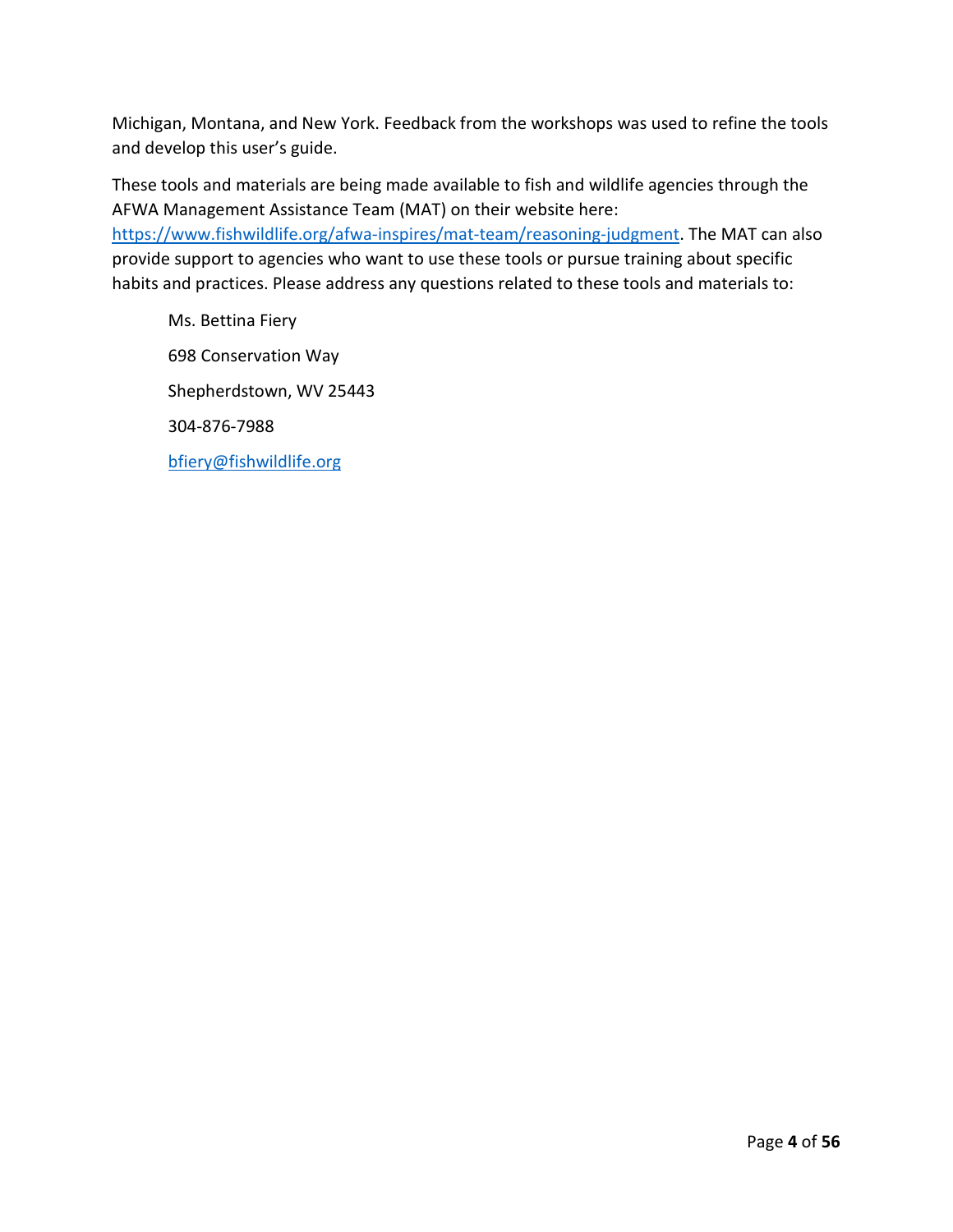# <span id="page-4-0"></span>Habits and Practices of High Performing Wildlife Professionals

Decker et al. (2019, 2020) found that high-performing wildlife professionals exhibit 5 broad traits, supported by 30 habits and practices. These professionals are critically inquisitive and continuously learning; take a balanced approach; are conscious of their interactions with others; apply multi-level, integrative systems thinking; and exercise self-discipline. The habits and practices associated with these traits are listed in Table 1. A one-page document listing all the habits and practices organized by their broad traits are available in the document titled **[1.](https://www.fishwildlife.org/download_file/view/2926/3039)  [Checklist of Habits and Practices](https://www.fishwildlife.org/download_file/view/2926/3039)**. An abbreviated, "quick reference" version of the list of habits and practices (with pop-up boxes of including the detailed definitions) is available in the PDF document titled **[2. Interactive Quick Reference of the Habits and Practices](https://www.fishwildlife.org/download_file/view/2927/3039)**.

#### **Table 1. Habits and Practices that Support Reasoning and Judgment of Consistently High-Performing Wildlife Professionals**

**\_\_\_\_\_\_\_\_\_\_\_\_\_\_\_\_\_\_\_\_\_\_\_\_\_\_\_\_\_\_\_\_\_\_\_\_\_\_\_\_\_\_\_\_\_\_\_\_\_\_\_\_\_\_\_\_\_\_\_\_\_\_\_\_\_\_\_\_\_\_\_\_**

#### **Critically Inquisitive and Continuously Learning**

- 1. *Be constructively critical/skeptical:* Question assumptions, data, analyses and conclusions.
	- a. question quality and relevancy of all types of input, assumptions, theories, prevailing conventions, etc. for the current context; think about and challenge the validity of your own and others' underlying assumptions about management issues and previous decisions
	- b. be aware of common reasoning errors and question whether such errors have crept into your own reasoning; try to detect illogical or flawed reasoning quickly; ask uncomfortable questions as necessary to ensure quality analysis
	- c. look at a problem or recommendation from a variety of angles to determine whether something was overlooked; ask probing questions from multiple perspectives to ensure thorough consideration of possible factors and actions
	- d. be willing to critique popular or administrative ideas in a constructive manner
	- e. conduct your own search for information to verify independently what others provide
	- f. seek others' verification of information you perceive as important or leading to a direction for management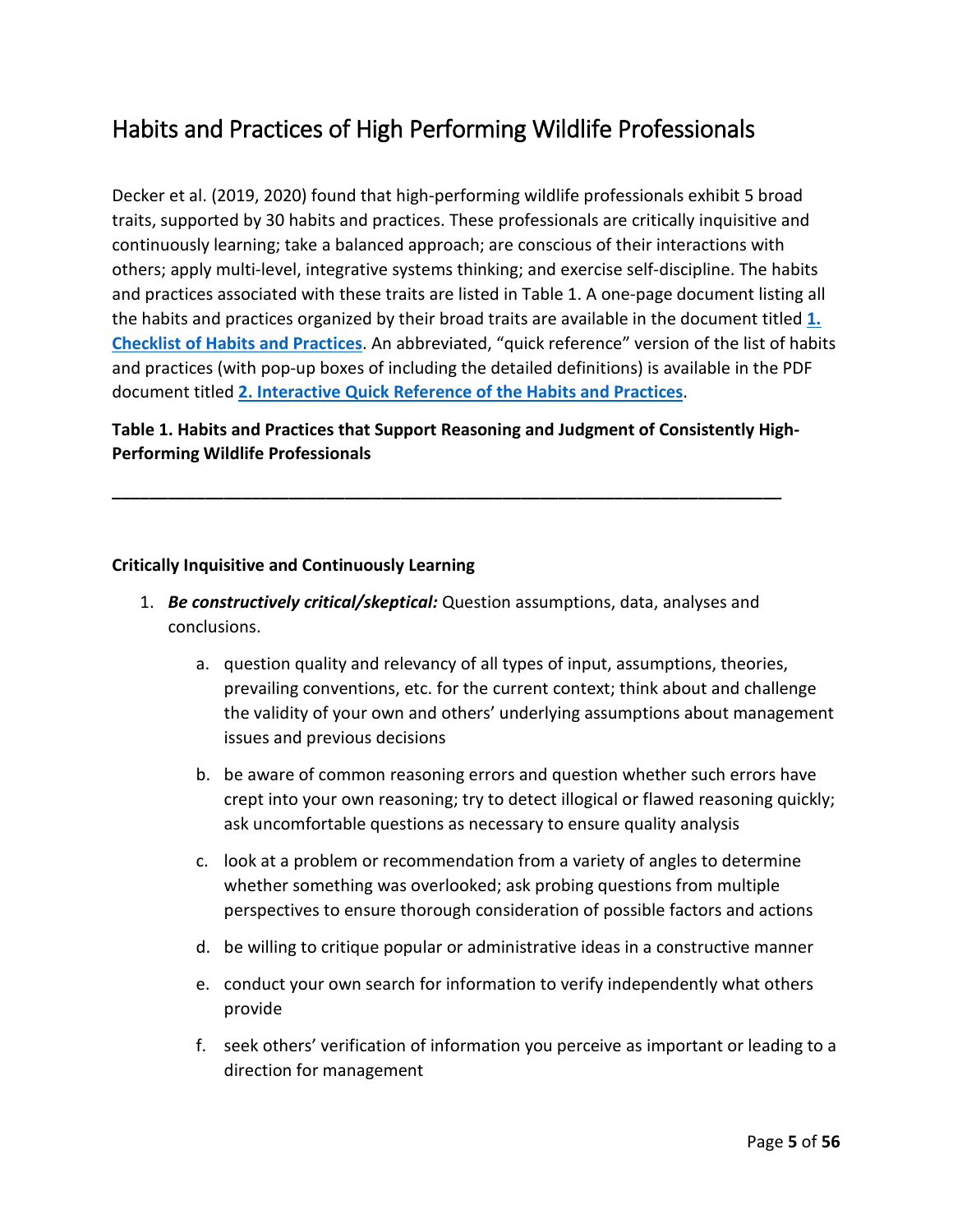- g. encourage your agency to be continuously learning from systematic, critical analysis of experience
- 2. *Be reflective:* Apply a self-critical perspective and routinely evaluate performance for the purpose of adapting and improving.
	- a. think about and challenge the validity of your own and others' underlying assumptions about management issues and previous decisions
	- b. routinely engage in after-action review, including others in the process; consider how other alternatives may have played out
- 3. *Be open-minded:* Take a fresh look at a situation and search for factors that may have been missed in the past.
	- a. accommodate new evidence (e.g., research findings, changing social or environmental conditions), ask for clarification or justification of information before agreeing or disagreeing, and modify your thinking (even after a direction is set) if new evidence indicates course correction is prudent
	- b. value multiple sources of knowledge; consult various sciences, indigenous knowledge, laypersons' knowledge, etc.; constantly seek new information and update your situational awareness
	- c. think about the range of values in play when making a judgment and thereafter constantly assess the social environment (considering views, attitudes, implications of stakeholders) and adapt to changing situations while maintaining progress toward a goal
	- d. seek out rather than avoid individuals who will share conflicting views; embrace input in an open and honest manner, for the purpose of understanding why an alternative view is held; don't respond negatively (angrily, defensively, dismissively) to staff input that is contrary to your own views or take such input personally
	- e. listen to different perspectives, try to understand them and then incorporate them into the information base prior to describing a situation or solution to a problem; point out different perspectives at play in a situation; avoid forming and expressing opinions or beliefs about an outcome prior to obtaining information or listening to diverse input; choose to listen more than talk, especially when initially processing details of a situation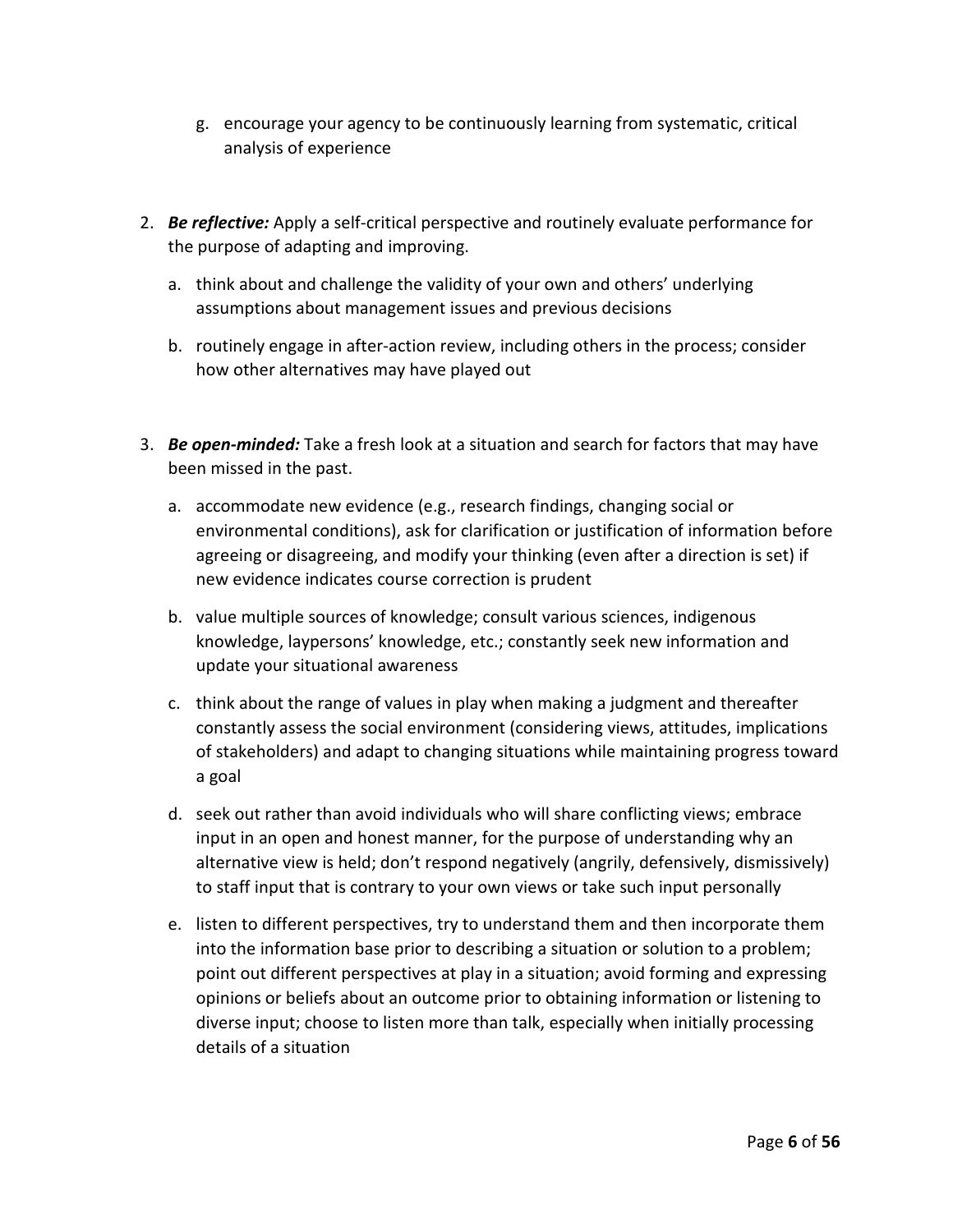- 4. *Be flexible:* Reserve the option to change one's mind (and accept others doing so) if new evidence or understanding of a situation indicates that is prudent.
	- a. follow up post-decision/action and consider (examine, explore) collateral and secondary impacts that transpired after decisions were implemented, as input for future recommendations
	- b. recognize that the management environment is constantly changing, so allow yourself to adapt and encourage others to do so; operate in a way that expects and can accommodate change in process, protocol or program as needed to adapt to different circumstances
	- c. be willing to modify your recommendations or approach as the process reveals new information or perspectives
- 5. *Be adaptive:* Approach your work from the perspective of learning while doing; think of management as an experiment and take every opportunity to assess and learn from experience.
	- a. approach management interventions as an opportunity to learn. Learning occurs most quickly when the intervention is thought of as an experiment and follows conventional systematic approaches of setting objectives, developing hypotheses – at least conceptually – and measuring results
	- b. primary principle is: *wildlife professionals who learn from their management interventions and apply that knowledge are more likely to develop effective management interventions in the future*
	- c. learning is greatest and quickest when the magnitude of the intervention creates large changes. Yet, there is a trade-off between learning and performance of the system – that is, the anticipated learning associated with the change might not be worth the possible negative effects from the intervention on the wildlife resources
- 6. *Be inquisitive/curious:* Learn as much as possible about an issue in order to understand how the social-ecological system in which the management opportunity or problem is embedded works and to identify probable impacts of management; ask lots of "how" and "why"-type questions and seek new evidence to support (or refute) existing perceptions.
	- a. seek new information; ask many questions to ensure you and your staff, colleagues and partners understand a situation well before forming an opinion about it; take time to acknowledge gaps in your understanding; continually seek opportunities to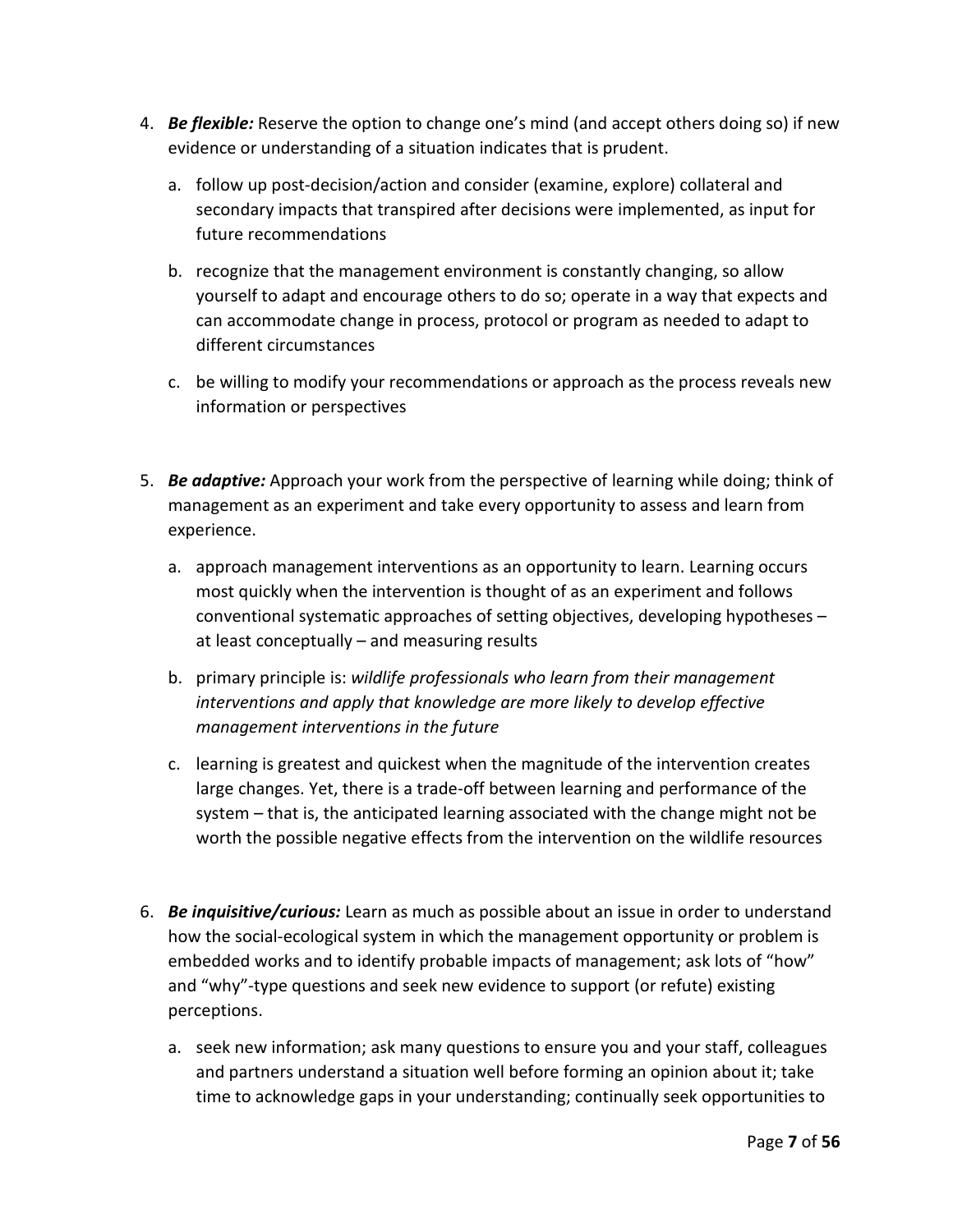learn rather than unthinkingly accept the *status quo*; genuinely question assumptions and continually ask questions to take the measure of "facts" and assumptions presented; continuously learn about the management environment, especially specific contexts, often by asking seemingly naïve questions

- b. seek knowledge and expertise from various sources (scientific literature, experts, etc.); don't let your ego get in the way of seeking information from others; make clear that you are inquisitive rather than seeking to prove a point when you question team members from all levels of an agency about technical, social and policy aspects of the issue
- c. ask challenging questions without belittling or judging others (partners, staff, stakeholders, etc.); seek confirmation that staff, partners or other colleagues come to the same conclusions, and why or why not; seek out and look for an understanding of stakeholder concerns, partner questions, and public opinion when making decisions
- d. fill information gaps so as to make new options plausible; routinely ask "what if" to identify novel options and information needs; contemplate various scenarios; put into practice alternative actions to test whether the *status quo* is correct or best, looking for ways to improve process or outcome

#### **Multi-level, Integrative Systems Thinking**

- 7. *Be holistic and think comprehensively:* See the whole situation by studying its parts, understanding how they fit together and identifying what's missing. Every specific situation is embedded in a larger context that either affects or is affected by management actions at any level.
	- a. recognize that everything is interconnected in the social-ecological system and cannot be simply split into neat categories; be willing to look beyond traditional borders or perspectives; keep the big picture in mind, understand how details of particular management situations fit into that picture, and be able to communicate at both levels; try to understand how a decision about a specific problem or situation may affect the larger organization or broader goals; be mindful of various inter-related parts of a social-ecological system and how change in one part may affect other parts (conditions, functions, etc.)
	- b. think critically about the social-ecological (and political) system and weigh consequences of alternative actions; look beyond the biological components of the management problem to reveal underlying social issues that will affect how the agency responds; try to ascertain the "true" underlying fish/wildlife management issue, recognizing that at times the initially verbalized management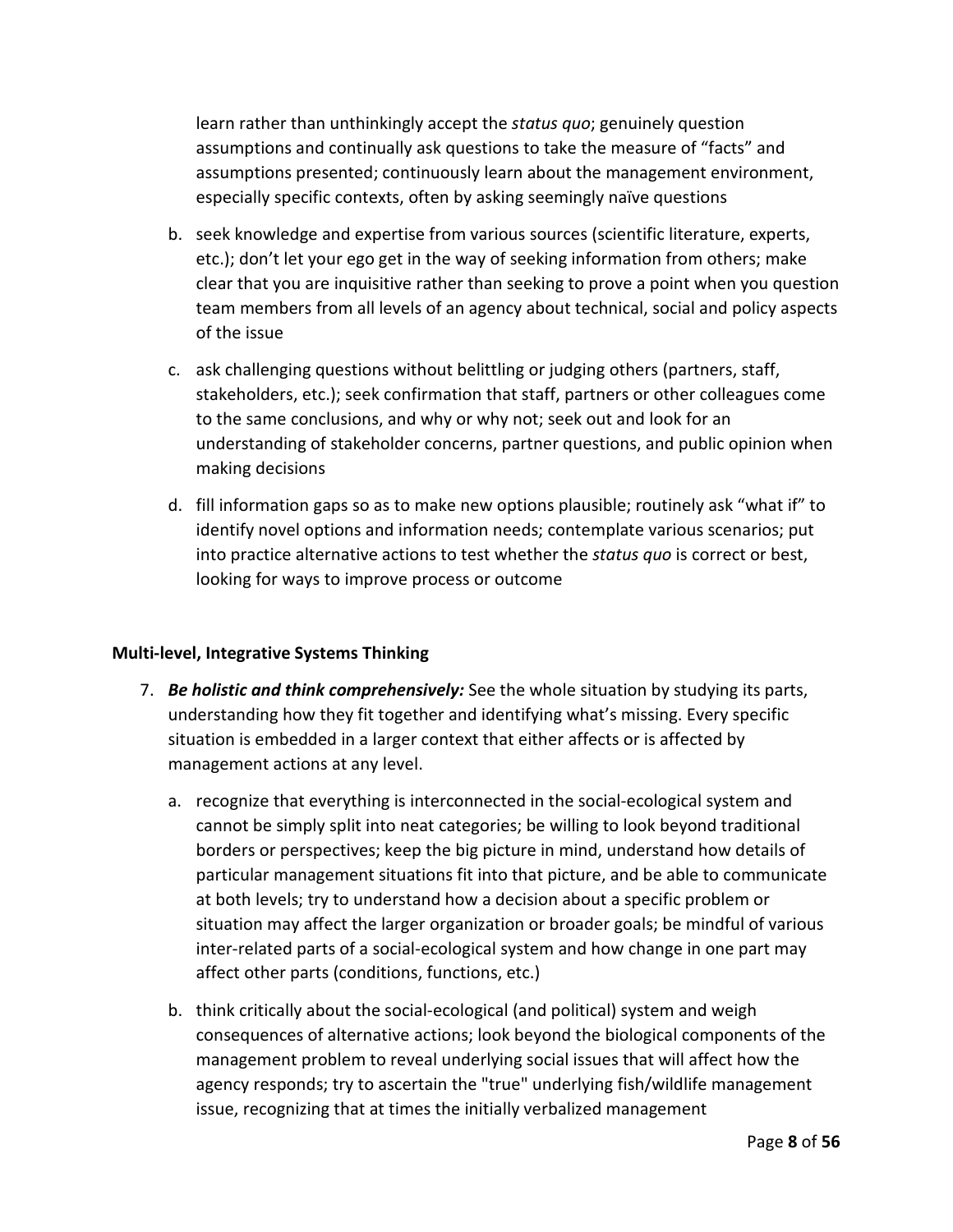problem/question is only part of a larger issue (or folks are merely presenting a smoke-screen to avoid attention on the "real" issue); meld biological/ecological and social sciences with stakeholder input; think about how your judgments will affect the management system (collateral or secondary effects of recommendations or decisions); consider short-term and long-term impacts of actions on resource, agency, program and stakeholders

- 8. *Be inclusive:* Seek information about and try to include any primary and secondary stakeholders in a management decision or action; attempt to secure their input and involvement.
	- a. be open to hearing ideas from people with different backgrounds and experiences and seek diverse staff, partner and stakeholder input and involvement in identifying solutions
	- b. convene teams with diverse viewpoints
	- c. encourage the agency to employ staff with differing cultural or community viewpoints; proactively bring under-represented people into the profession
- 9. *Be creative, divergent, and imaginative:* Look for opportunities to create entirely new solutions to a problem without undue concern about diverging from conventional practice.
	- a. "think big," outside the box
	- b. be willing to consider new or alternative ways of gathering information; look at things from a direction other than the one historically used; think about the merits of new/novel approaches to recurring management issues; do not hesitate to express or consider all ideas, no matter how different they are from the *status quo*; recognize the potential of novel solutions; be willing to hear and try new things, reflecting a trust in others and a willingness to allow trial and error
	- c. routinely look for alternatives or solutions that are not offered, and do not uncritically accept choices provided (especially "easy" routes); ask "Why not?" and "What if?" to identify novel options and information needs as a routine part of problem solving; bring new ideas to discussions by introducing information from other disciplines and experiences or discussions from seemingly unrelated professions to consider with respect to issues within the agency; allow for creativity to occur in a team environment by being willing to entertain differing thoughts and processes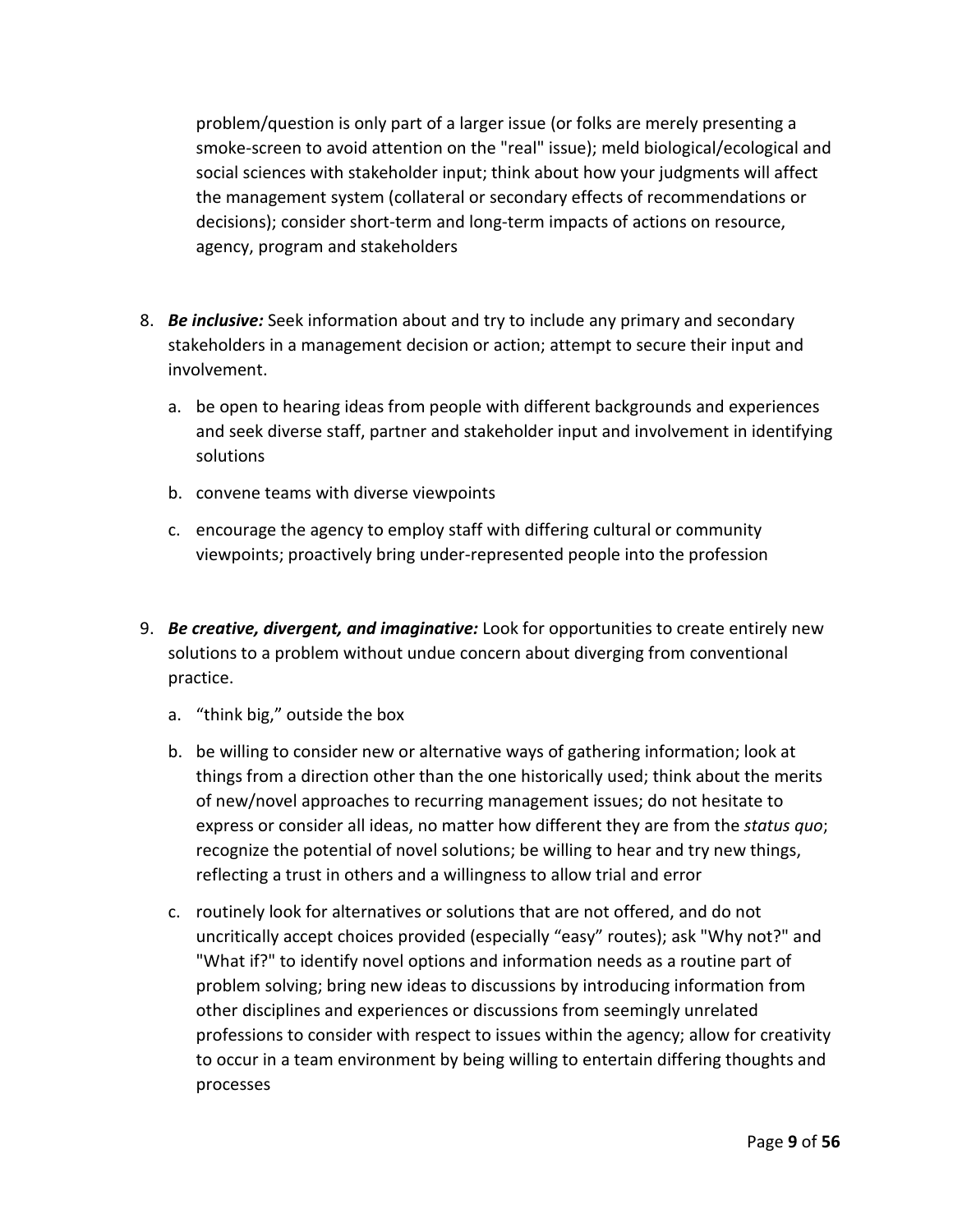#### **Self-discipline**

- 10. *Be scientific:* Approach technical assessments by means of scientific methods and principles; evaluate the methods (data collection and analysis) used in research designed to address an issue to ensure the conclusions or recommendations are sound.
	- a. be comfortable with and have a good grasp of scientific processes, principles and current state of knowledge (strengths, weaknesses and uncertainties) and be creative in search of additional knowledge
	- b. use scientific, peer-reviewed literature and subject-matter experts to ascertain what are accepted facts and then heavily weight such evidence as the basis for decisions, recognizing science should not be the only aspect of decision making, but should be the foundation for establishing the many kinds of "facts"
	- c. practice hypothesis testing, even informally, as an effective way to think critically about issues; develop alternative explanations, and favor those supported by the evidence
	- d. develop scientifically credible resource-assessment programs; display good judgment about priority research needs so as to avoid attempting to do too much with too little research support; encourage peer review of reports or other documents
- 11. *Be logical:* Seek general understanding of a problem in a way that shows clear, sound reasoning and is obviously sensible to others under the circumstances.
	- a. think about using information for building an understanding as one would build a house: solid base (foundation), strong walls (support) and tight roof (conclusion); after analyzing knowledge available, seek clarification to questions in a logical manner and sequence (if we choose option A, then B will happen; if we add C, then D will happen, too; etc.); follow a stepwise process that is understandable and replicable
	- b. apply inductive and deductive reasoning in tandem to thoroughly think through a problem; know what questions to ask to make progress without getting lost in minutia; choose an appropriate type of planning process for the specific circumstance
	- c. "think through" a problem—that is, think through ideas and suggestions before accepting or rejecting them; mentally work through alternatives to identify likely pitfalls and identify the most promising solutions; avoid "crisis" group-think; rather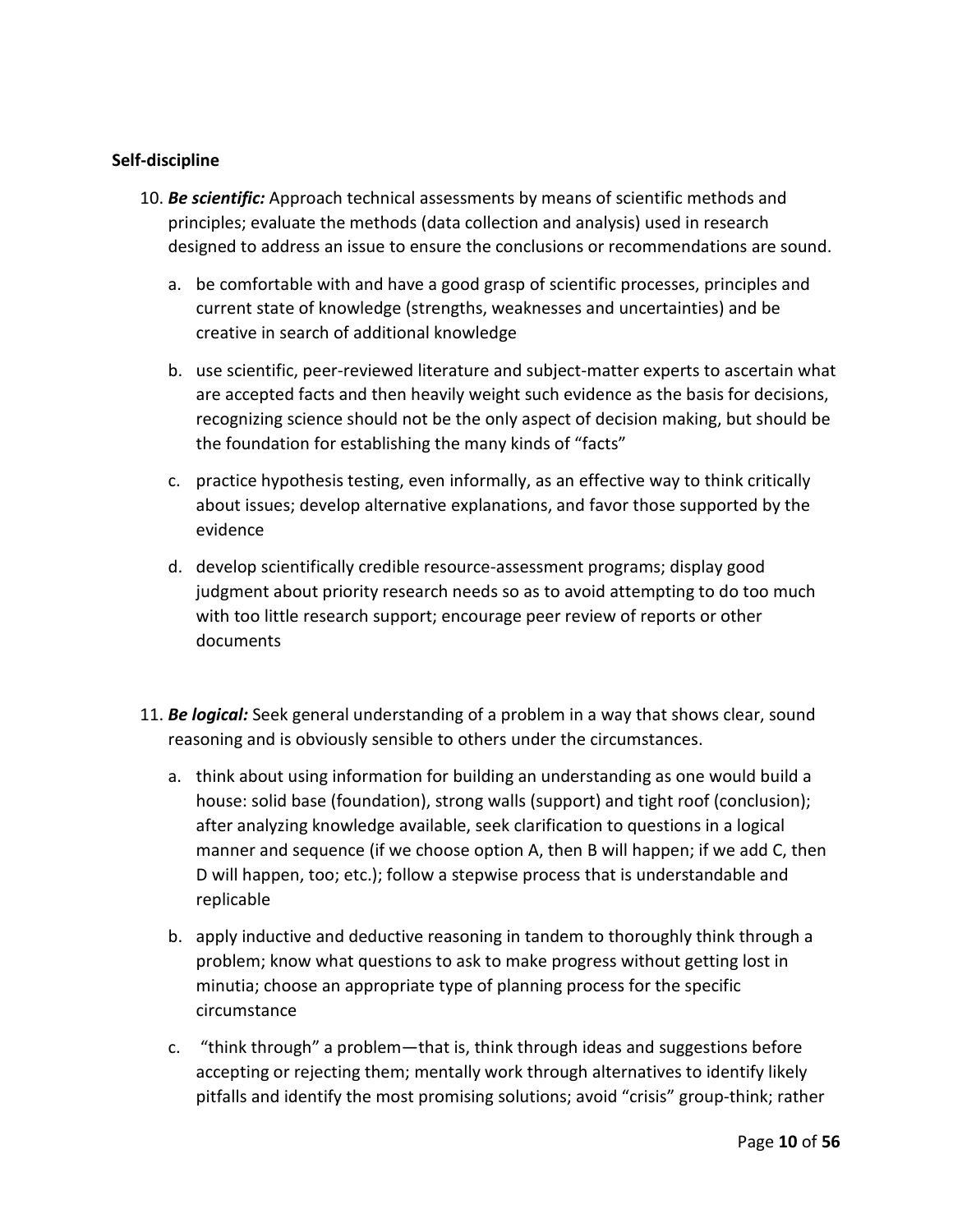than reacting, take time to think through potential repercussions before acting; understand that just because you can do something well is not the same as doing the right thing

- d. recognize that what is logical is not always right, that being logical and analytical can also serve to be self-perpetuating, maintain *status quo*, etc. and tend toward a linear process rather than a more integrated, systems or critical-thinking approach
- 12. *Be systematic:* Approach specific technical assessments following a pre-determined plan in a methodical manner (e.g., structured decision making), with clear focus on stated objectives.
	- a. work initially to understand context including structural components (laws, rules, etc.) well before trying to solve a particular problem; don't jump to solutions right away, prior to fully thinking through the problem; routinely gather input from internal and external stakeholders
	- b. understand the importance of clear direction from the outset, consistent with the accepted/stated purpose, guiding principles and goals for a program
	- c. lay the groundwork, identify pitfalls and strategies to avoid them, develop needed alliances, evaluate best timing; identify unintended consequences and collateral impacts and ways to avoid or mitigate them
- 13.*Be analytical:* Examine problems and opportunities carefully by taking an organized, thoughtful and unbiased approach that helps describe components of complex issues and their connections.
	- a. ask questions before offering solutions; get comprehensively briefed on an issue by staff, but ask probing questions from multiple perspectives to ensure thorough consideration of possible factors and actions; know what to pay attention to and what clarifying questions to ask to ensure you understand the situation; ask for data to back up staff claims
	- b. use objective information (of many kinds) with attention paid to social input that is not advocacy; recognize that intuition plays a role in your judgments, but don't rely solely on "gut feelings" or intuition to make judgments; rely on results reported from other experiences and eschew conjecture; consider different kinds of data (biological, economic, social, political, etc.) from multiple sources
	- c. deconstruct a complex issue, and then rebuild it using clear logic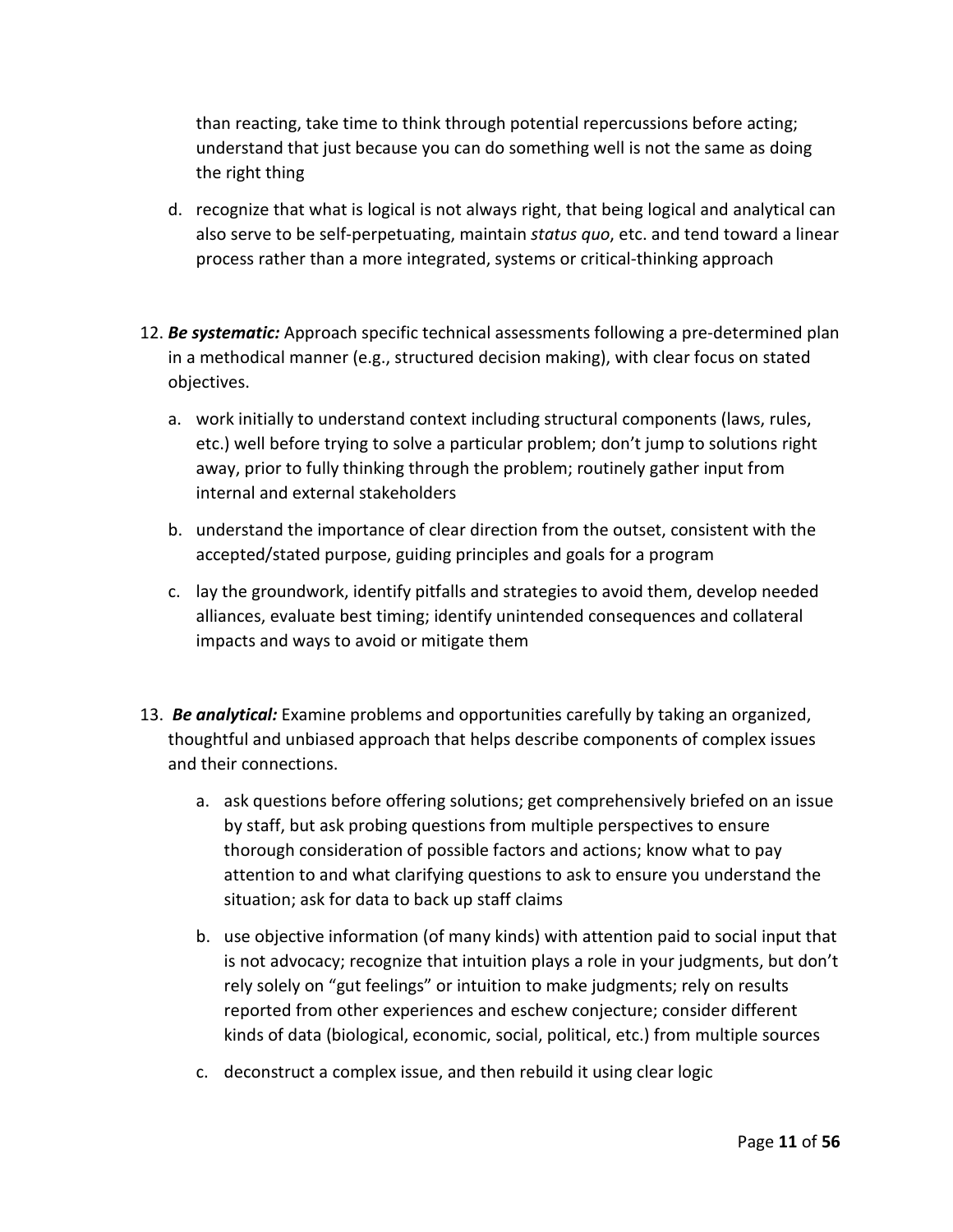- d. predict future trends based on data about key factors in a situation and take projections into consideration in making a judgment, including likely relative impacts of proposed actions on various groups of stakeholders, the managing agencies and future ability to invoke additional changes as needed; identify potential unintended consequences and collateral impacts, and determine ways to avoid or mitigate them
- 14.*Be economical and efficient:* Work in a well-organized and competent way that gets intended results using no more funding, time, social capital and other resources than is necessary.
	- a. employ various rapid assessment methods, where appropriate
	- b. routinely ask questions about program or activity purpose and efficiency of implementation
	- c. evaluate costs and benefits of all decisions and decision options to judge what is in the best interest of meeting agency mission; consider the economic impacts on all vested stakeholders resulting from actions arising from management or policy decisions; consider the economic impacts to your agency resulting from management or policy decisions
	- d. spend an appropriate (i.e., not an undue) amount of time gathering, analyzing/assessing information and making a judgment, and then move on to the next problem
	- e. act decisively (but not before adequate evidence is available to inform a decision); strongly influence how a situation will progress or end by making decisions relatively quickly and efficiently, thereby settling an issue convincingly, confidently, and resolutely to produce a definite result
- 15. *Be impartial and objective:* Avoid being influenced by your personal beliefs or privileging particular stakeholders when doing so results in being unfair to others or producing undesirable effects on the resource.
	- a. adopt a public-service mindset that compels you to serve people with diverse viewpoints, treating all with respect and fairness (e.g., respect for different opinions) and minimizing personal biases and feelings about others
	- b. be impartial and fair in decision-making processes (e.g., resource allocation decisions); seek diverse, even dissenting perspectives and make judgments based on merits of ideas, not influence of people proposing them; don't dismiss an idea out of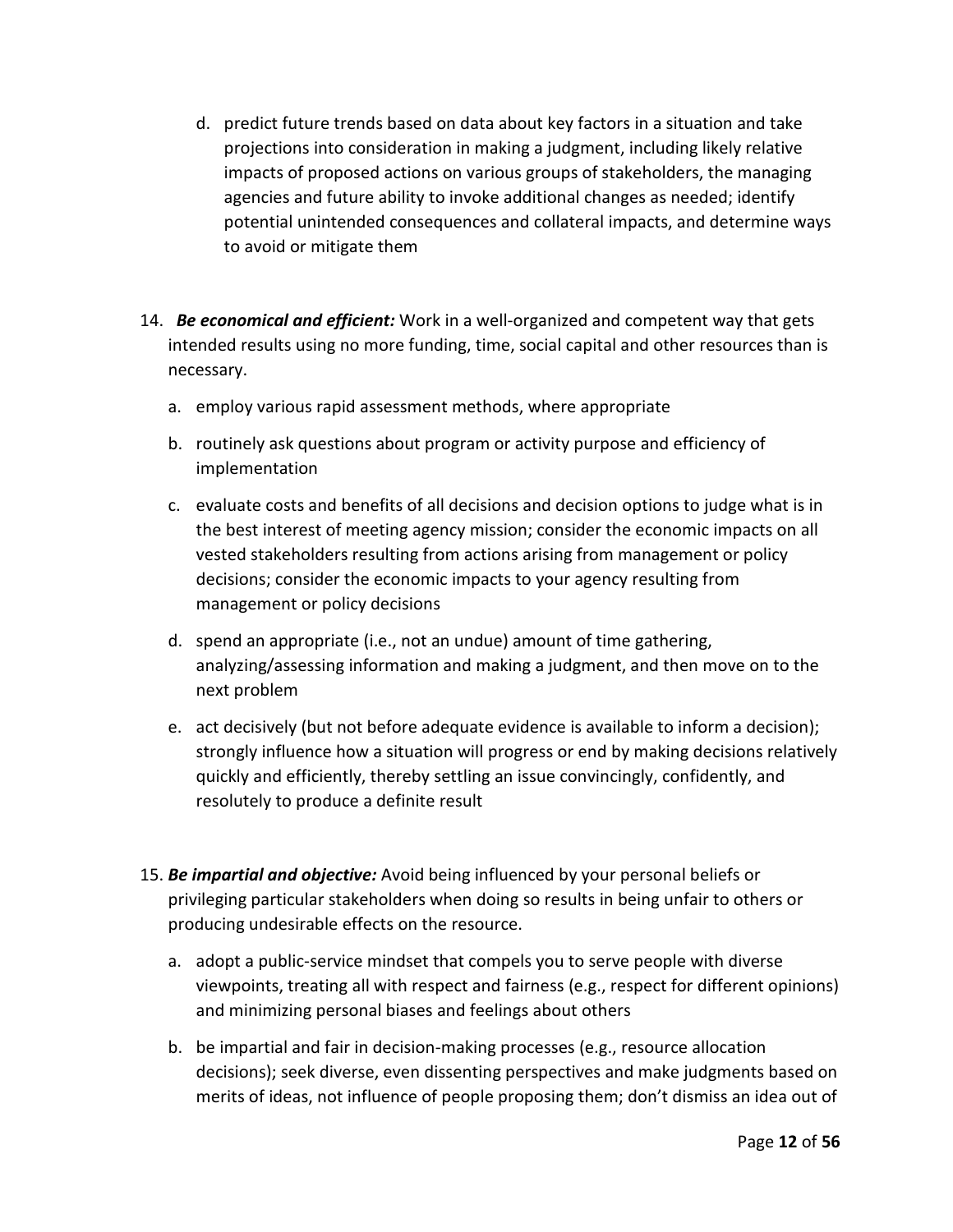hand just because you dislike the purveyor; reach out to unusual sources to elicit different viewpoints; create a "safe" environment for people to share diverse or dissenting opinions

- c. share alternative or dissenting views in communications about a decision
- 16. *Be ethical:* Attend to at least two types of ethical situations: (a) operate in a morally good or correct manner that avoids or minimizes harm to people, the resource or the environment generally; (b) understand and consider disparate ethical positions held by stakeholders regarding a management issue.
	- a. routinely think about the ethical dimensions of management recommendations or decisions (impacts of many types on primary and secondary stakeholders, near and far); always strive to do "the right thing," regardless of difficulty, cost or need to admit a mistake; consider decisions from the "Golden Rule" perspective
	- b. think about the roles of wildlife professionals as public trust managers (align practices with principles of good governance; do not place personal opinions over scientifically obtained facts or personal interests over those of other citizens; ensure current use interests do not threaten long-term viability of the resource or foreclose future options); be consistently mindful that you are managing wildlife for all citizens (current and future), not just special interests, and that you work for people, not for the resource (i.e., a public trust resource manager works **with** the resource **for** the people).
	- c. adhere to a code of professional conduct expecting high ethical and professional standards; to the extent possible, avoid situations that put your personal interests and professional responsibilities at odds
	- d. advocate for careful handling of captured animals
	- e. bring strong morals and ethical grounding into your reasoning and judgment practices; understand that truth and transparency are essential
- 17. *Be patient:* Endure delays and problems without becoming overly annoyed or anxious, and continue working on a project with a positive attitude despite difficulties encountered.
	- a. upon encountering a delay of some kind, quickly figure out how long you have to make a decision about changing schedule; if necessary, plot a course of action given the time allowed; avoid making snap decisions before you are certain that you need to do so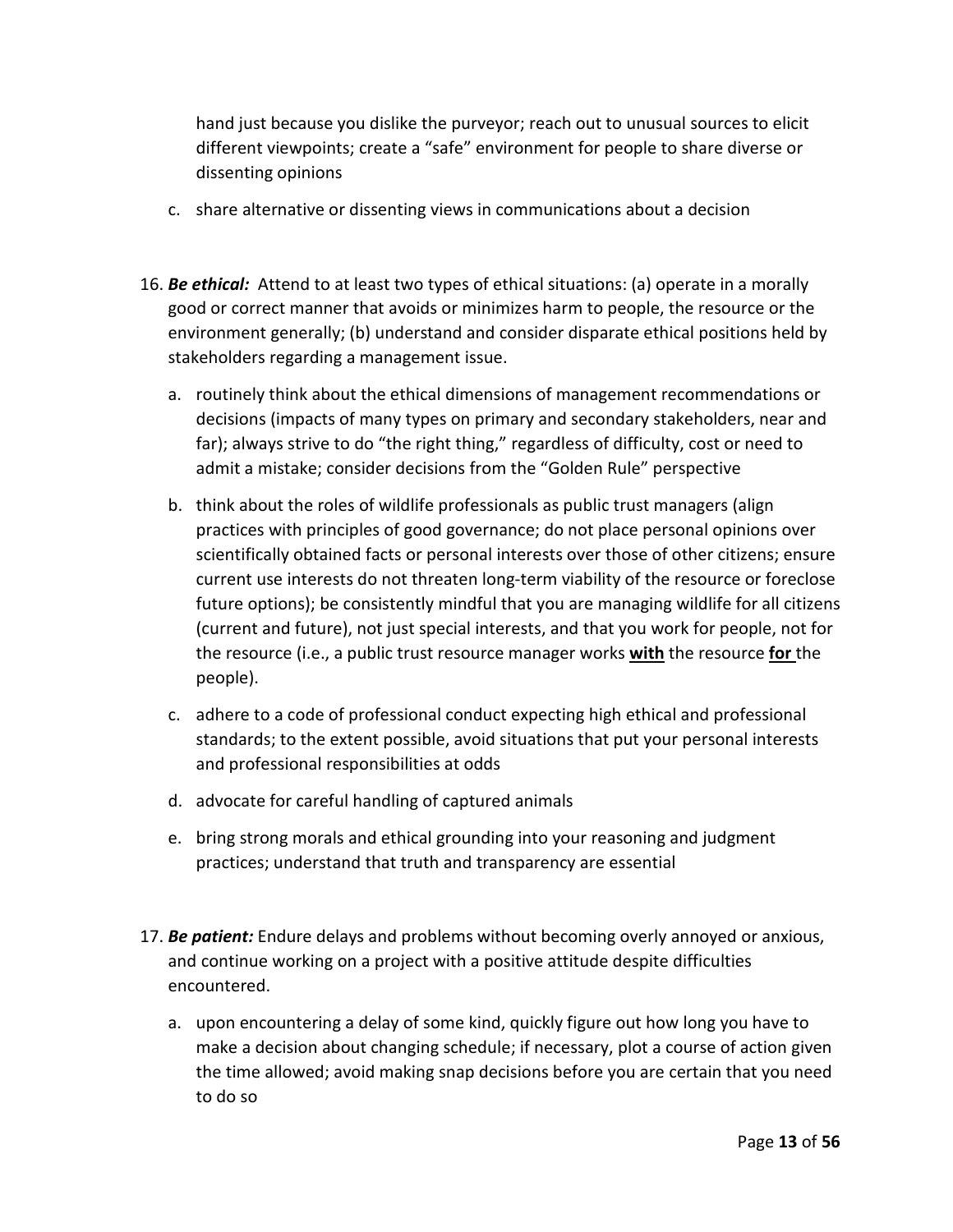- b. schedule time for reflective thinking as part of your course of action
- c. do not publicly display frustration with delays or a need to change from planned course of action

#### **Balanced Approach**

- 18. *Be pragmatic:* Operate in a sensible, realistic way that considers both practical and theoretical perspectives.
	- a. quickly scope out the situation (rapid appraisal) before deciding how to engage an issue and then match timing of a more thorough situation assessment to decision urgency; promptly determine if the issue requires an immediate response or whether time can be taken for more complete evaluation prior to a decision; establish priorities in a timely manner and be a good time manager for yourself and staff
	- b. recognize the distinction between unproductive distractions and essential processes or novel ideas with potential advantages and value
	- c. know when enough is enough in the course of seeking inputs (science inputs, stakeholder inputs), questioning, interacting, etc. and when it's time to make a judgment; know limits of certain public-facing processes; be comfortable with the reality of making a judgment without perfect information
	- d. determine whether a partial solution is adequate for immediate need, recognizing that a more comprehensive solution can be worked on over time; routinely settle for improving a situation, even though that may fall short of the most-desirable outcome; temper expectations based on capacity, funding, time, limitations and constraints, etc.
	- e. think through implications of complex decisions; mentally work through alternatives to identify land mines and find most effective solutions; weigh economic, political, social, ecological, biological and logistical factors in decision making
	- f. be organized in communications responding to an issue, understanding that not all stakeholders will be satisfied
- 19. *Be proactive and strategic:* Anticipate and be ready to control a situation rather than just respond to it, and do so in a way that contributes to the achievement of long-term or overall aims and interests.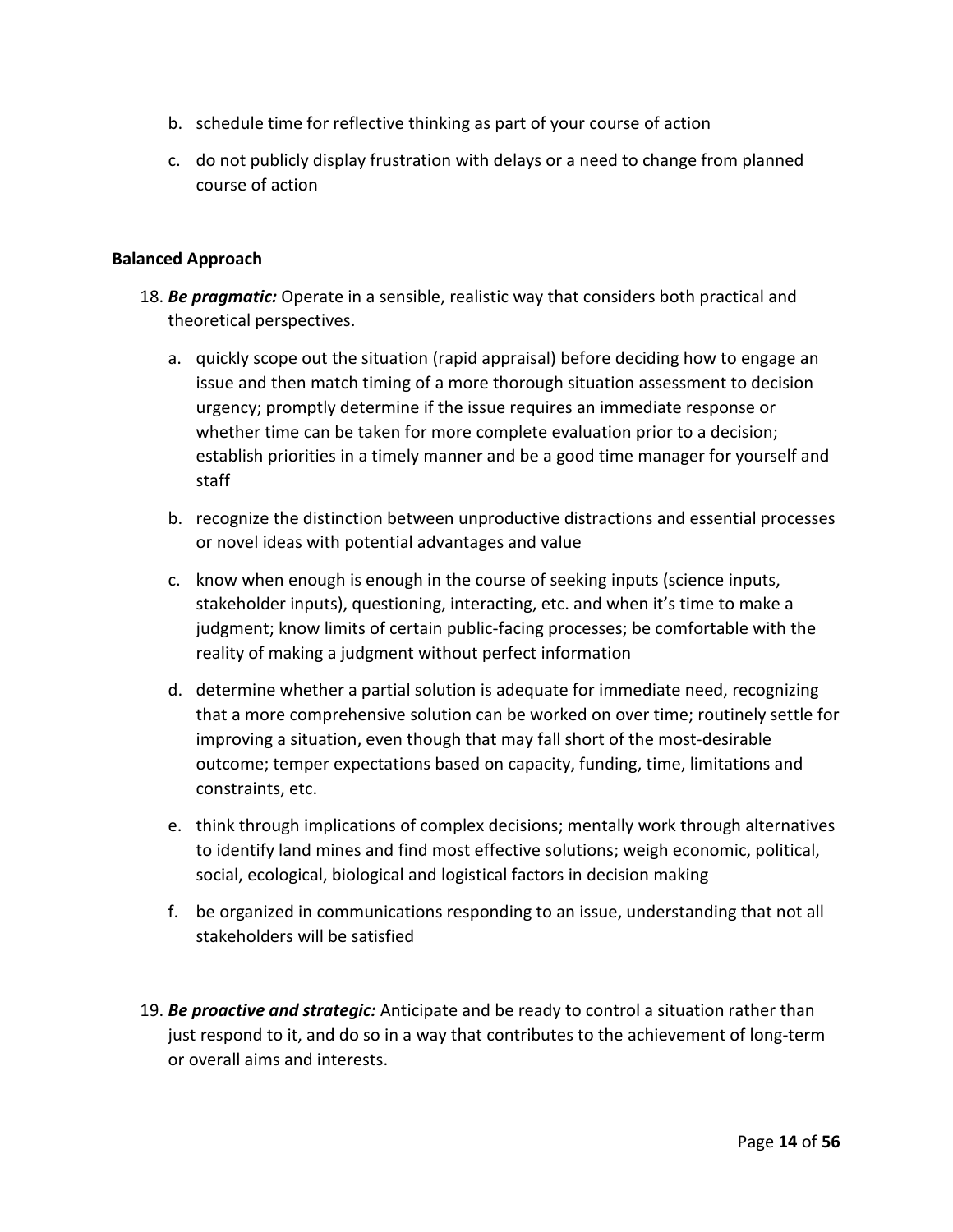- a. look to the future; think about where a situation is headed and what that means; assess potential outcomes of different decisions/behaviors; think strategically about (i) the actions needed to propel the agency forward, (ii) the long-term view for our wildlife resources, and (iii) which parties, partners, agencies need to be involved to move forward successfully; evaluate how best to use your time to focus on making the biggest impact possible
- b. anticipate the impacts of various alternatives and avoid negative consequences of some decisions; be adept at identifying the unintended consequences that could result from a decision, imagining outcomes/effects of the decision in the future, not just at the time the decision is made (is the decision sustainable?); try to voice any issues that may arise down the road and how those might be productively addressed
- c. keep small problems from blowing up into big issues
- d. be willing to risk making a mistake
- 20. *Be purposeful:* Orient toward achievement of established objectives (results- or outcomes-oriented); be sensitive to, but not mired in process (means).
	- a. focus on delivering a decision that produces an intended result with acceptable consequences (collateral and secondary effects), which includes regularly evaluating management actions to ensure they are serving your intended purpose
	- b. question whether or not resources are focused strategically: Are we working on the right things?; think in terms of outcomes and not just inputs and outputs, with an ability to see through to the heart of the matter and sort out noise that clouds situations; know what to ask and what to pay attention to
- 21. *Be politically aware:* Build a clear understanding of and consider internal and external political ramifications of alternative choices, without allowing those realities to reduce integrity of the biological/ecological, social and ethical assessments conducted to serve decision making.
	- a. consider the political ramifications of management or policy decisions and your communication about them; recognize that how things are presented (the "optics") may have implications at higher levels, and therefore seek advice from the agency's legislative liaison for evaluation of political sensitivity and to understand potential pitfalls regarding how decisions are communicated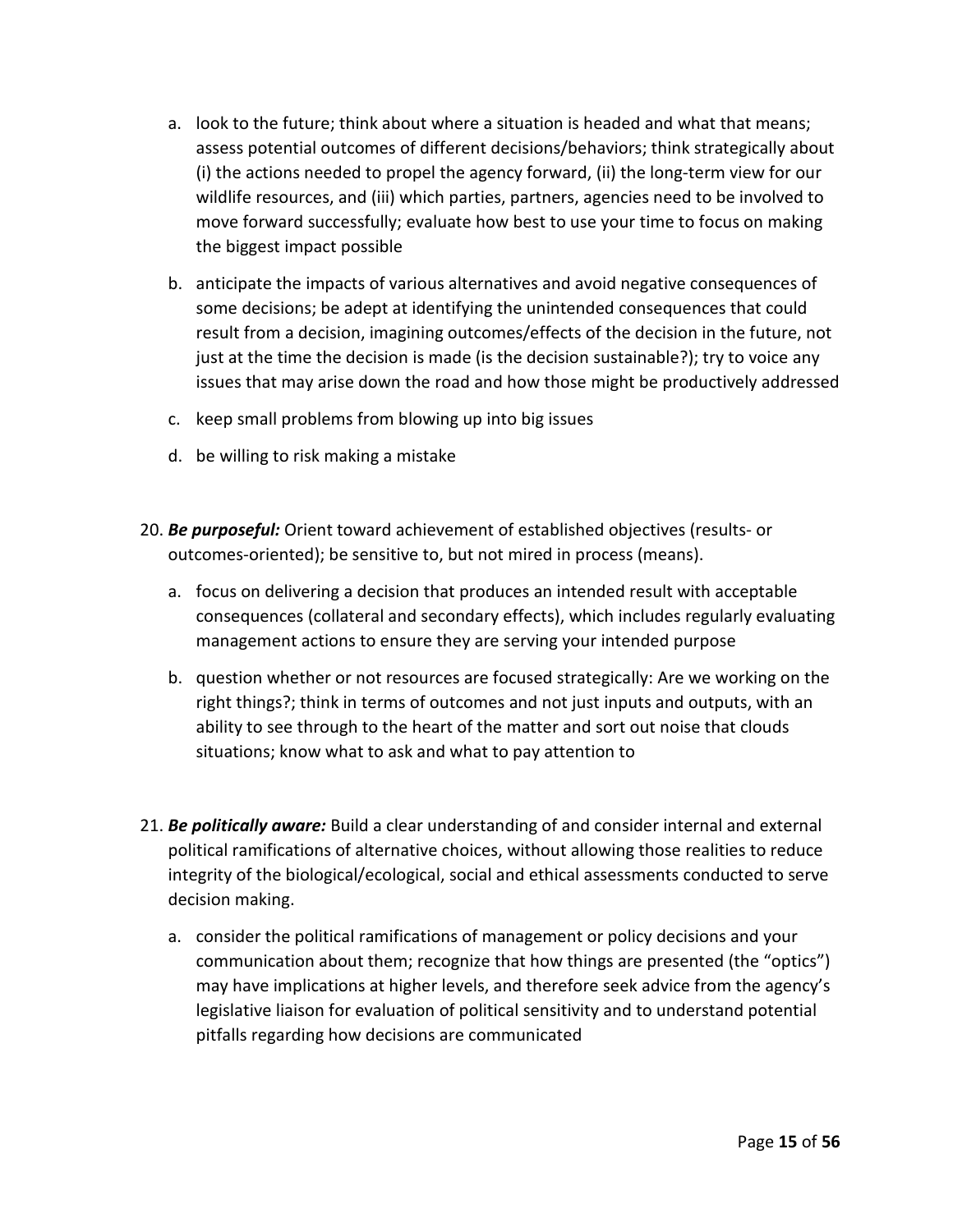- b. seek clarity about the immediate impact and the long-term implications to the agency, recognizing that how decisions will be viewed by those currently in positions of power and funding oversight will make a difference in the political landscape
- c. cultivate relationships and grow political support (e.g., state legislature, congress) for large-scale changes in agency operations, programs and directions by providing information and arguments/justifications, a process often taking longer than many agency staff think it should (patience needed)
- d. continuously seek to understand the political landscape because timing can often be very important. Being prepared for success when the opportunity presents itself is key, often requiring both patience and skill to get to the point of the opportunity. When that point is reached, be prepared to accept it and move forward
- 22. *Be adaptable:* Make or accommodate change in process, protocol or program as needed to adapt to changing circumstances.
	- a. follow up and think about (examine, explore) collateral and secondary impacts that transpired after decisions were implemented, as input for future recommendations
	- b. recognize that change is constant and encourage adaptation required to be effective in management
	- c. be willing to modify your recommendations or approach as the process reveals new information or perspectives

#### **Interactions with Others**

- 23. *Be attentive and listen actively:* Relate to stakeholders, co-workers and partners as they share their thoughts; listen to unsolicited input, whether it comes from familiar or novel sources or represents views consistent or inconsistent with agency policy, professional convention or one's own beliefs.
	- a. make every effort to understand (through active listening) what the issues are before you try to address them, including seeking reactions from contrasting interests, engaging with staff and asking lots of questions of them, and carrying on substantive discussions with subject experts
	- b. listen attentively to others first, then speak; typically ask questions before offering solutions
	- c. ask for feedback on your understanding of the system, issue or problem, to see if you have missed anything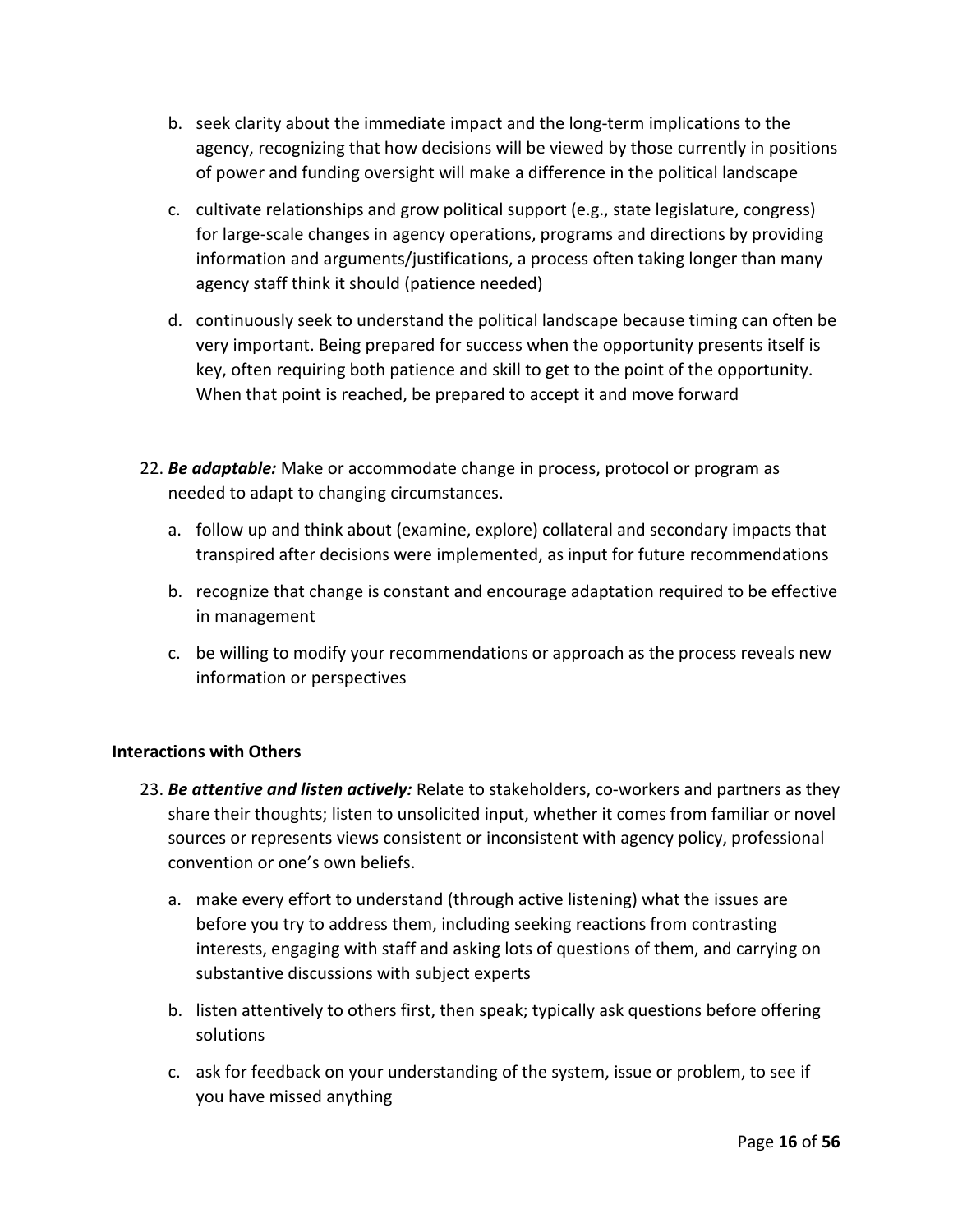- d. put yourself in the shoes of others, even in confrontational situations by doing this you are able to re-frame your responses using language and examples that allow you to more clearly communicate and get your points across effectively
- 24. *Be collaborative:* Seek common ground; work in teams, populated with individuals from within and outside the agency who are willing to combine their efforts to achieve shared conservation goals.
	- a. recognize the strengths that other entities and individuals can bring to solving a problem or implementing a program successfully, and strategically form collaborations to engage needed expertise and support from a variety of partners (agencies, NGOs, institutions, communities)
	- b. routinely create diverse teams internally (e.g., within and across work units) and with other entities to acquire expertise needed to tackle regular tasks as well as to collaboratively address issues, and adopt communication approaches that ease flow of information laterally and vertically among collaborators
	- c. listen to people explain multiple sides of a topic and ensure that collaborators' voices will be considered, but additionally encourage others to have a stake in an issue, not just a say; adapt approach/process to improve potential for consensus
	- d. provide a clear articulation of a team's purpose, expectations of members, deliverables, and timeframe, then let the team work through the problem; adapt the approach/process to improve potential for consensus; overrule only if necessary
- 25. *Be humble and respectful:* Demonstrate politeness, deference and humility when working with others, thereby avoiding appearing self-important or better than others.
	- a. do not be self-promoting with respect to your ideas about an issue or its resolution- instead incorporate others' ideas; listen first and create space for other voices to be heard; listen and reflect on a variety of outside inputs; be genuine in your interactions with stakeholders
	- b. avoid being judgmental about others; expect to hear something from others that you don't already know (to learn something new), rather than automatically/impulsively putting people in a stereotypic box; show respect for those who bring different ideas or skills to the table
	- c. know your shortcomings and be willing to seek knowledge and expertise from others; on a case-by-case basis, reflect on personal limits of knowledge, skill and abilities, and seek advice from others as needed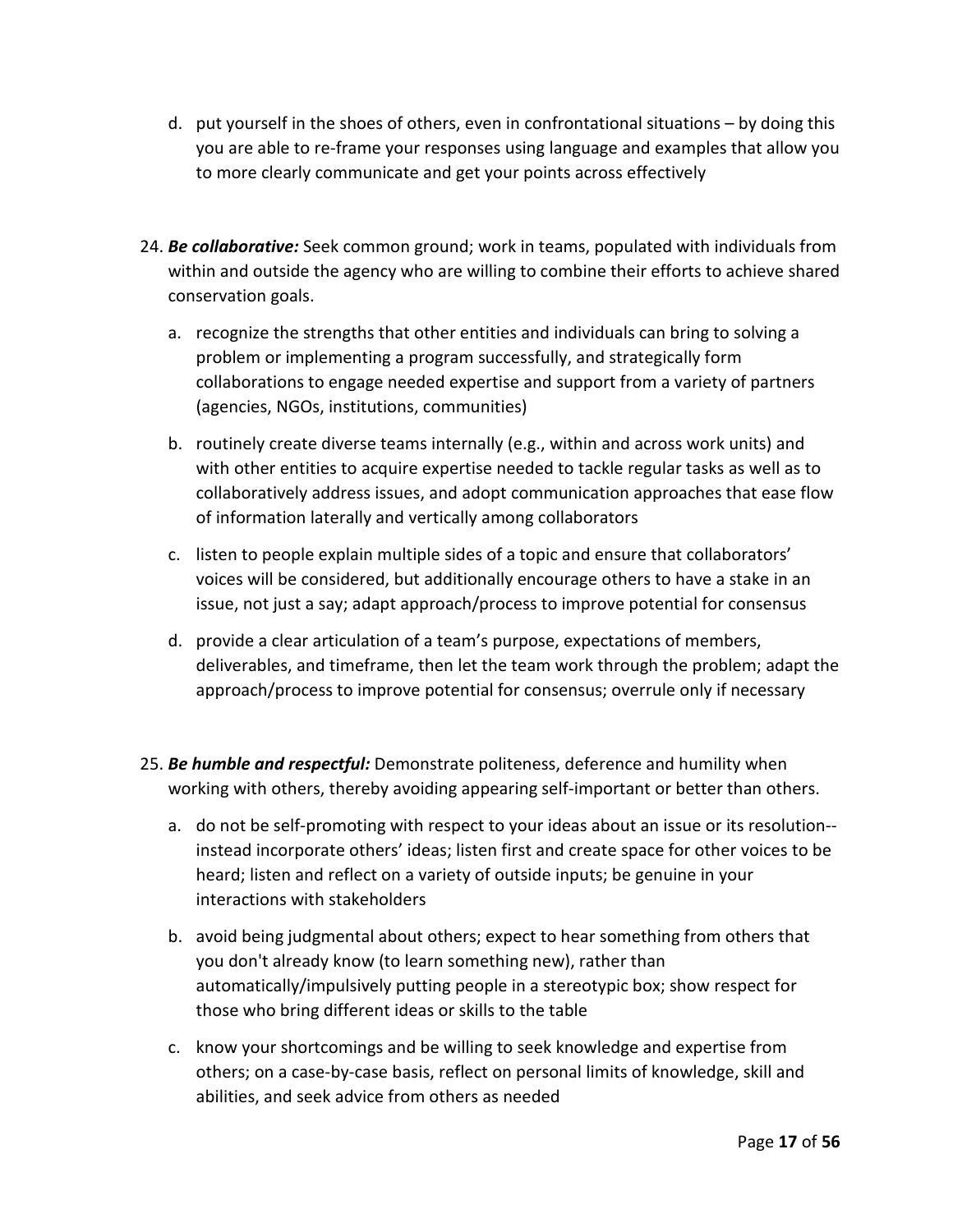- d. recognize that your job title or organizational rank does not necessarily mean you know more about a topic than others (e.g., younger, less experienced employees); show constraint to avoid dominating conversations when individuals with less experience are present, allowing them a chance to bring ideas forward
- e. show respect and consideration to those involved who want to protect natural resources, even if their viewpoint is different from yours; approach difficult, controversial issues with civility
- 26. *Be transparent, truthful and honest:* Use open and candid communication, lacking obfuscation or deceit, and behaving in a way that demonstrates honesty.
	- a. present what you know, clearly and fully; openly discuss causes and effects considered in proposals
	- b. do not make decisions in a vacuum include input of staff and stakeholders
	- c. realize that how the decision was arrived at, as well as the decision itself, needs to be communicated to those who are affected by the decision
	- d. honor commitments
- 27. *Be compassionate, selfless and empathetic:* Comprehend and genuinely identify with other people's beliefs, attitudes, difficulties and circumstances; assist others to overcome their problems and don't fear revealing your own vulnerability.
	- a. try to understand how others (teammates, staff, partners, stakeholders, etc.) view a situation, and then voice your interpretation of others' concerns to prompt reaction, thereby testing whether you perceive those concerns correctly
	- b. try to put yourself in the shoes of others, even in confrontational situations, and thereby be better able to frame your questions and your responses using language and examples that are effective in drawing out information; this will in turn allow you to more accurately communicate others' concerns, interests and viewpoints to colleagues in your professional deliberations
	- c. assist others to overcome their problems and don't fear revealing your own vulnerability
	- d. listen carefully to stakeholders and colleagues, making an effort to understand the emotional level of those people as well as the information provided; quickly "read" the immediate mood or climate before responding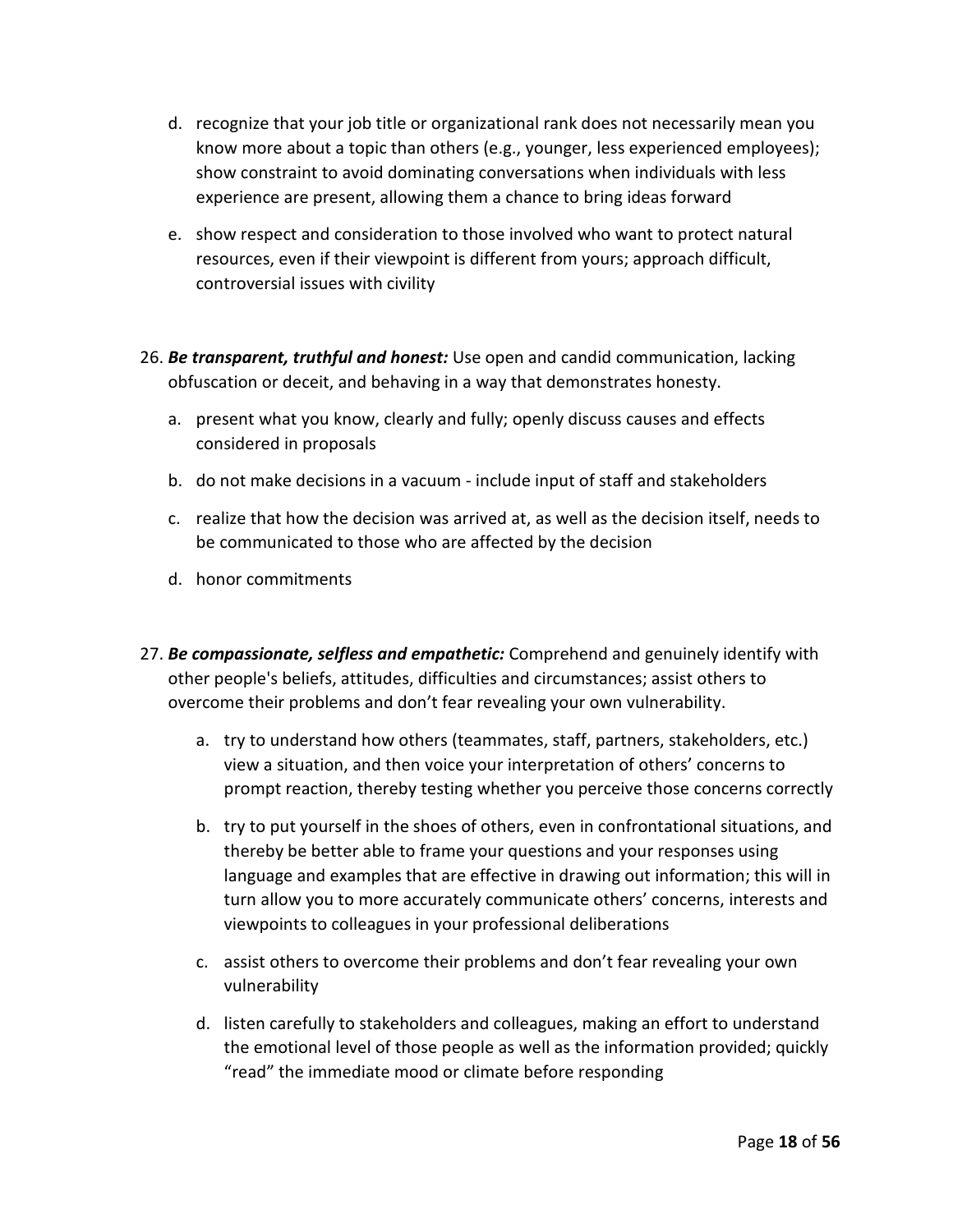- e. balance resource protection with compassion for the needs of resource users
- f. think about how a decision or event will be communicated by each stakeholder involved in a collaborative process so that those people can report back to their community or interest group in a way that conveys that they interacted competently when making their case or presenting negotiating points, regardless of outcome
- 28. *Be appreciative and supportive:* Encourage and show gratitude for contributions to conservation made by others.
	- a. routinely convey appreciation of the value that staff, partners and stakeholders bring to conservation and management
	- b. place a priority on providing staff, teams, partners, etc. the resources (expertise, personnel, money, technology, etc.) to accomplish goals
- 29. *Be passionate about your work:* Openly convey strong feelings (emotions and beliefs) about conservation generally and your work specifically; show courageousness and passion for your work but do so without intimidating others or being off-putting to those who are just as committed as you are.
	- a. have genuine passion for the well-being of the resource being managed
	- b. have genuine passion for the people involved and people affected
- 30. *Be optimistic and positive:* Take a favorable view of events or conditions whenever possible and work in a way that expresses hope and confidence about the future.
	- a. don't view difficult situations as impossible, but rather as challenges that can be addressed using the right approach
	- b. be persistent, even if occasionally frustrated by a situation
	- c. adopt the mindset that improvements, whether small or big, can be made
	- d. be oriented toward working and achieving, rather than being oriented toward finding fault and retreating
	- e. be oriented toward contributing toward a better future, rather than oriented toward avoiding failures; see conservation as a journey and aspiration, not an easily reached outcome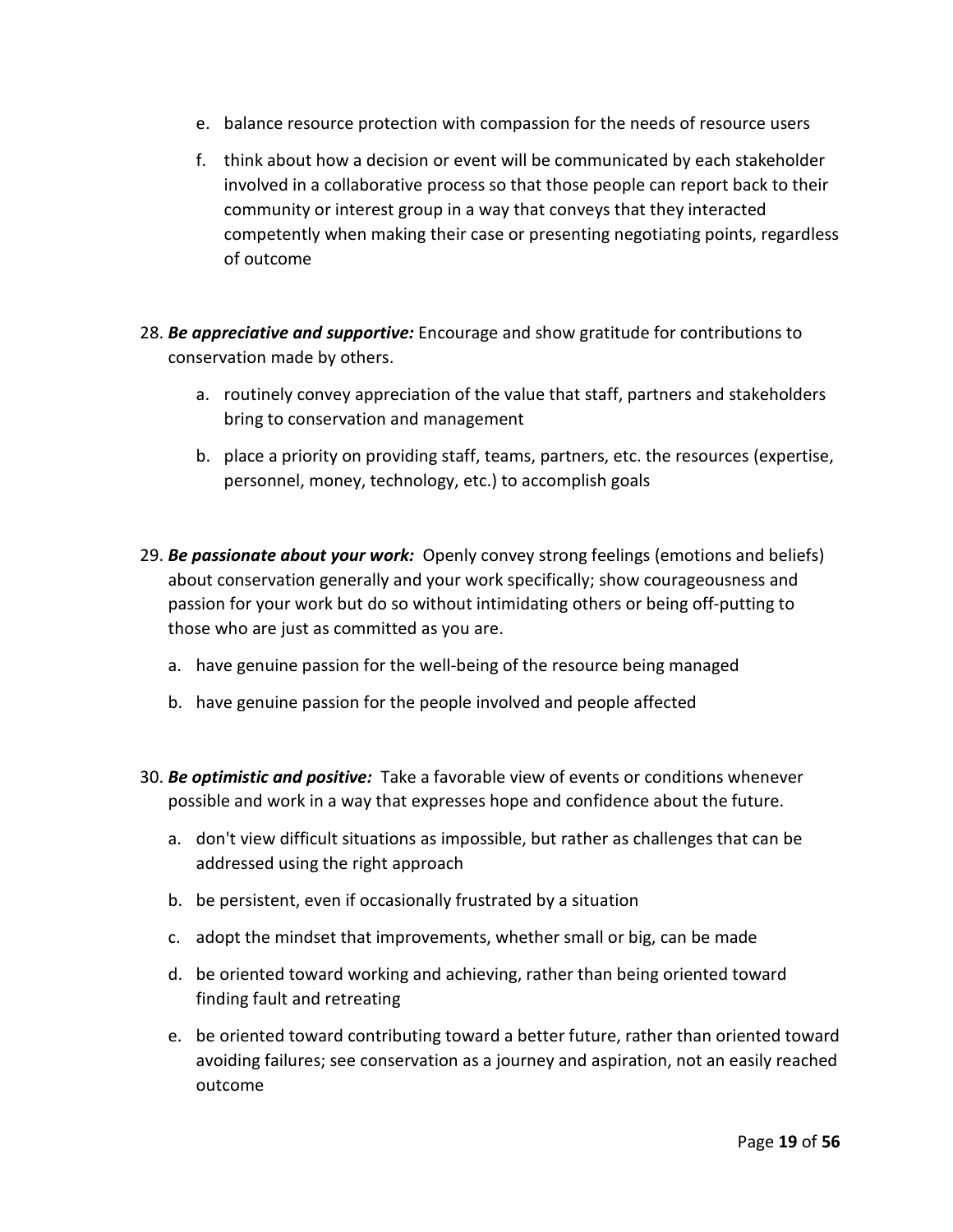Based on literature, our recent study and our career-long observations, we believe that wildlife professionals who apply these habits and practices on a regular basis will be more consistently effective than those who do not. Thus, we recommend that wildlife professionals become proficient in applying these habits and practices, use the tools provided in this guide to evaluate their proficiency in them, and enhance their application of any habits or practices that need to be improved.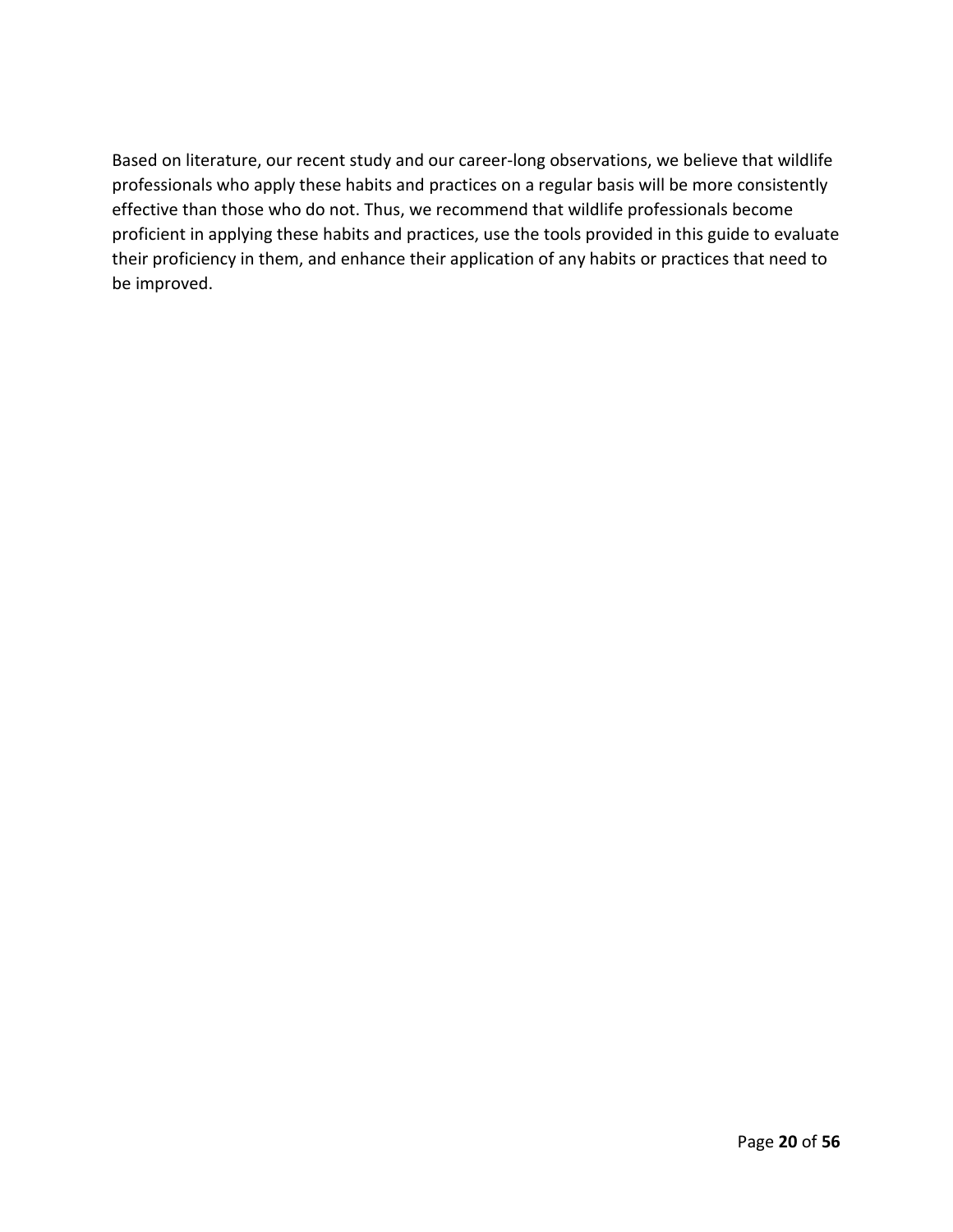# How to Use this Guide and Tools

<span id="page-20-0"></span>Part 1 of this User's Guide describes assessment tools and applications for accelerating development of reasoning and judgment of individuals. We have designed this material so that it can be used by an individual interested in self-improvement. However, we believe that engaging a supervisor, mentor, or professional development specialists will make the process richer and more effective.

The process begins with assessment of the degree to which an individual's current habits and practices align with those of high-performing professionals. This step identifies areas of strength and opportunities for improvement. Three assessment tools are provided along with this guide to complete this step.

The first tool is an **[Individual Self-Assessment Tool](#page-22-1)** (ISAT) that captures an individual's perceptions of their own behavior. The ISAT can be used as the sole basis for evaluating habits and practices, but using the other two assessment tools can provide additional insights.

The second tool is a **[Multi-Perspective Assessment Tool](#page-22-2)** (MPAT) that gathers additional input from others who have observed an individual's habits and practices. Others asked to provide input must have observed the subject's behavior long enough to have well-grounded perceptions of his or her habits and practices.

The third tool is a **[Context-Specific Assessment Tool](#page-25-0)** (CSAT) that allows users to consider how their habits and practices were applied in a specific experience. This tool can provide a much deeper evaluation of habits and practices. Like the ISAT and MPAT, the CSAT can help identify areas for improvement.

After completing an assessment of how closely an individual's habits and practices align with those of high-performing wildlife professionals, the next step is to create an **[Individual](#page-35-0)  [Professional Development Plan](#page-35-0)** (IPDP) to guide efforts to improve alignment of habits and practices (Figure 1). We recommend that an IPDP be developed in consultation with a supervisor, a mentor, or other trusted advisor. Depending on which habits and practices are identified as priorities for improvement, specific training, reading, mentoring, or other development activities can be pursued. A [list of resources](#page-48-0) are included in the supplemental materials that may be useful to get started developing an IPDP. An agency's human resources or training office may also be of assistance.

Detailed instructions on the use of each of these tools is provided in the following section, Part 1.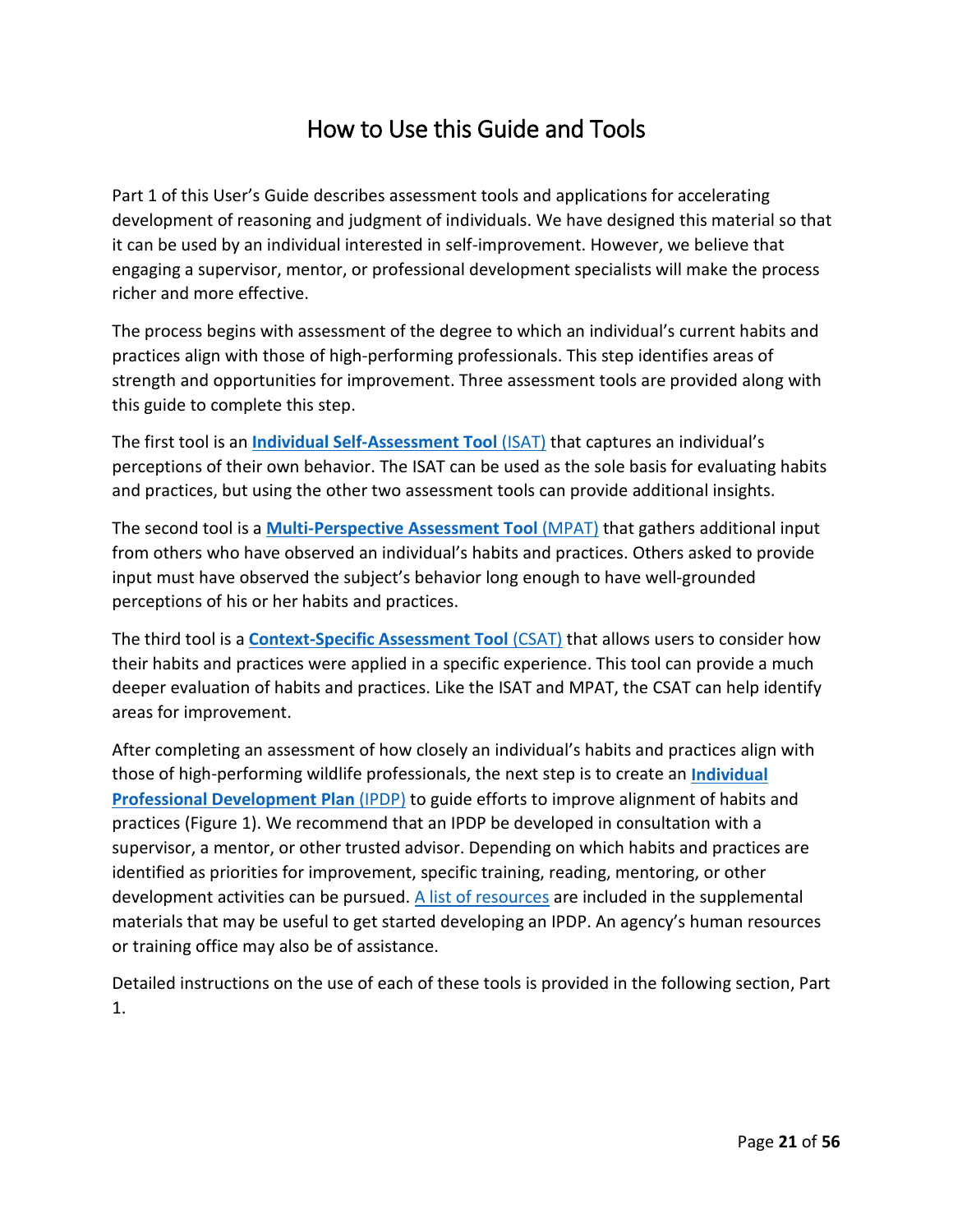# **Evaluating and Improving Individual Performance**



#### *Figure 1: Process for Evaluating and Improving Individual Performance*

Although the initial focus of this project was accelerating development of individual professionals, we identified additional ways to apply the habits and practices described in our study. These include assessing individuals' habits and practices when selecting people to be members of a team or working group, enhancing team performance, and recruiting and selecting the most promising candidates for agency positions. Part 2 of the guide describes the tools and applications for using the habits and practices of high-performing professionals with teams and working groups or in staff recruitment process.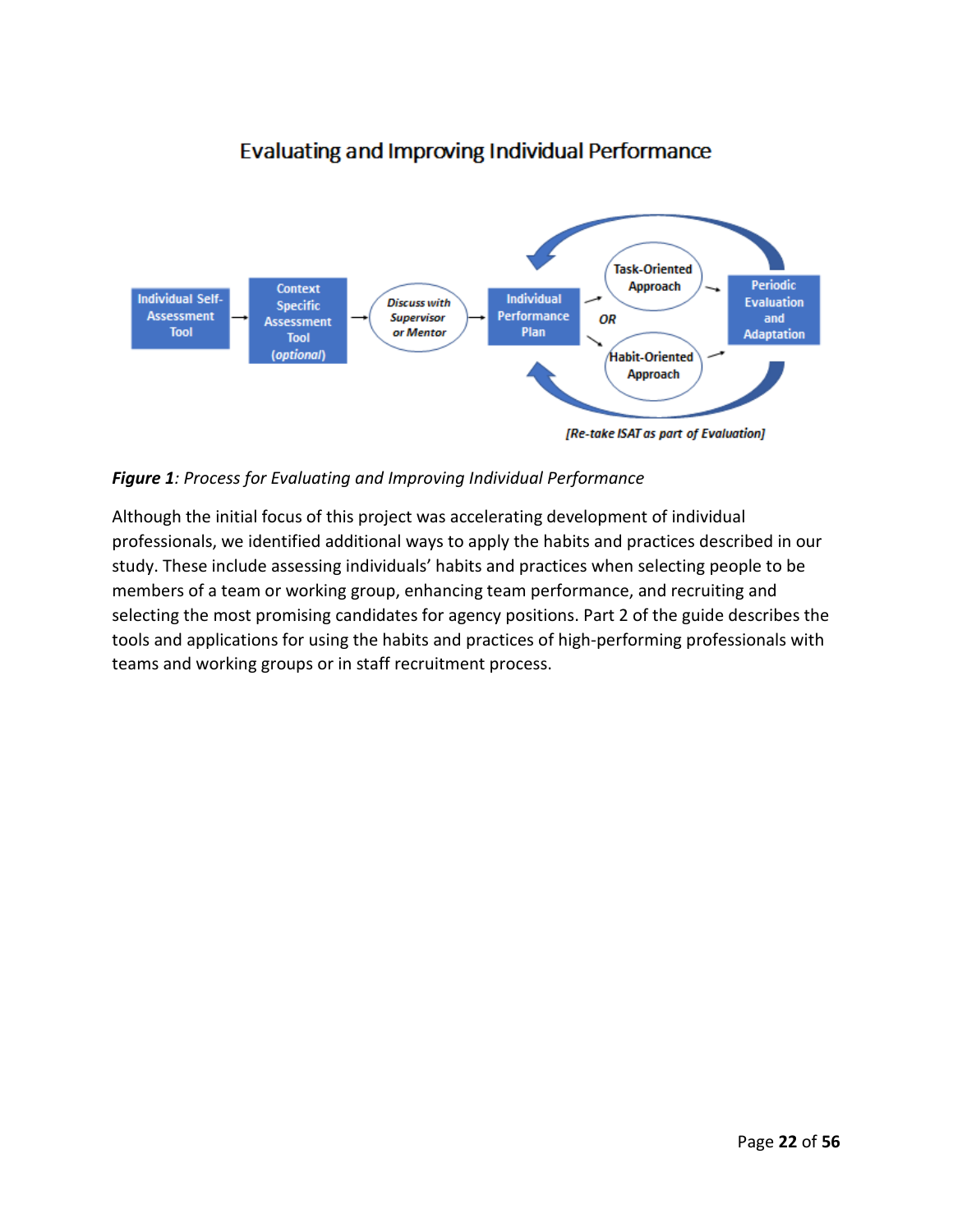# <span id="page-22-0"></span>Part 1 - Evaluating and Improving Habits and Practices for Individuals

## Assessment Tools

## <span id="page-22-1"></span>INDIVIDUAL SELF-ASSESSMENT TOOL (ISAT)

This tool assists an individual with identifying how well their habits and practices align with those of high- performing wildlife professionals. Review of the habits and practices coupled with personal reflection on how consistently an individual applies each can aid planning of selfimprovement efforts.

The tool is easy to use. It consists of a series of statements that capture the important habits and practices identified in our study. Users are asked to reflect on how consistently they apply the habits and practices, which are organized into the five groups described earlier in this guide: are critically inquisitive and continuously learning; take a balanced approach; are conscious of their interactions with others; apply multi-level, integrative systems thinking; and exercise self-discipline. After thinking about each statement, the user rates the consistency of application of each habit or practice indicated in the statement, using a three-point self-rating scale from "I typically need prompting to remember to do this" to "This is my common practice." Users simply mark the bubble in the form (available as both a Google Form and Microsoft Word document) that most closely reflects their perspective with respect to applying the particular habit or practice. If the statement is not applicable, users can skip that line.

When using the Google Form, compiled responses will be provided via email shortly after completing the ISAT. By clicking "view this email in a browser," the individual can see all his or her responses. This will identify those habits and practices that are applied consistently and those for which additional prompting is needed. Users can access the [ISAT online here](https://docs.google.com/forms/d/e/1FAIpQLSe2xuFAsypOvf_J5xlOz94aakZ2ArRhcHURvFpQkzYiHIKMHA/viewform) or print out a blank form using the supplemental document titled **3. [ISAT Printable Assessment Tool.](https://www.fishwildlife.org/application/files/9416/0677/6978/3._ISAT_Printable_Assessment_Tool.pdf)**

## <span id="page-22-2"></span>MULTI-PERSPECTIVE ASSESSMENT TOOL (MPAT)

The MPAT is very similar to the ISAT, but for this tool, in addition to completing their own ISAT, users and/or their supervisor, mentor, or professional development support person will select others to complete an assessment of the subject's habits and practices (Figure 2). We recommend that input be sought from between 5 and 10 individuals to provide a broad enough range of views. Those chosen could include co-workers, team members, supervisors, mentors, or even subordinates. Although this may seem intimidating, gathering input from others can provide a more complete understanding of an individual's habits and practices. Each person selected to complete an MPAT will do so independently.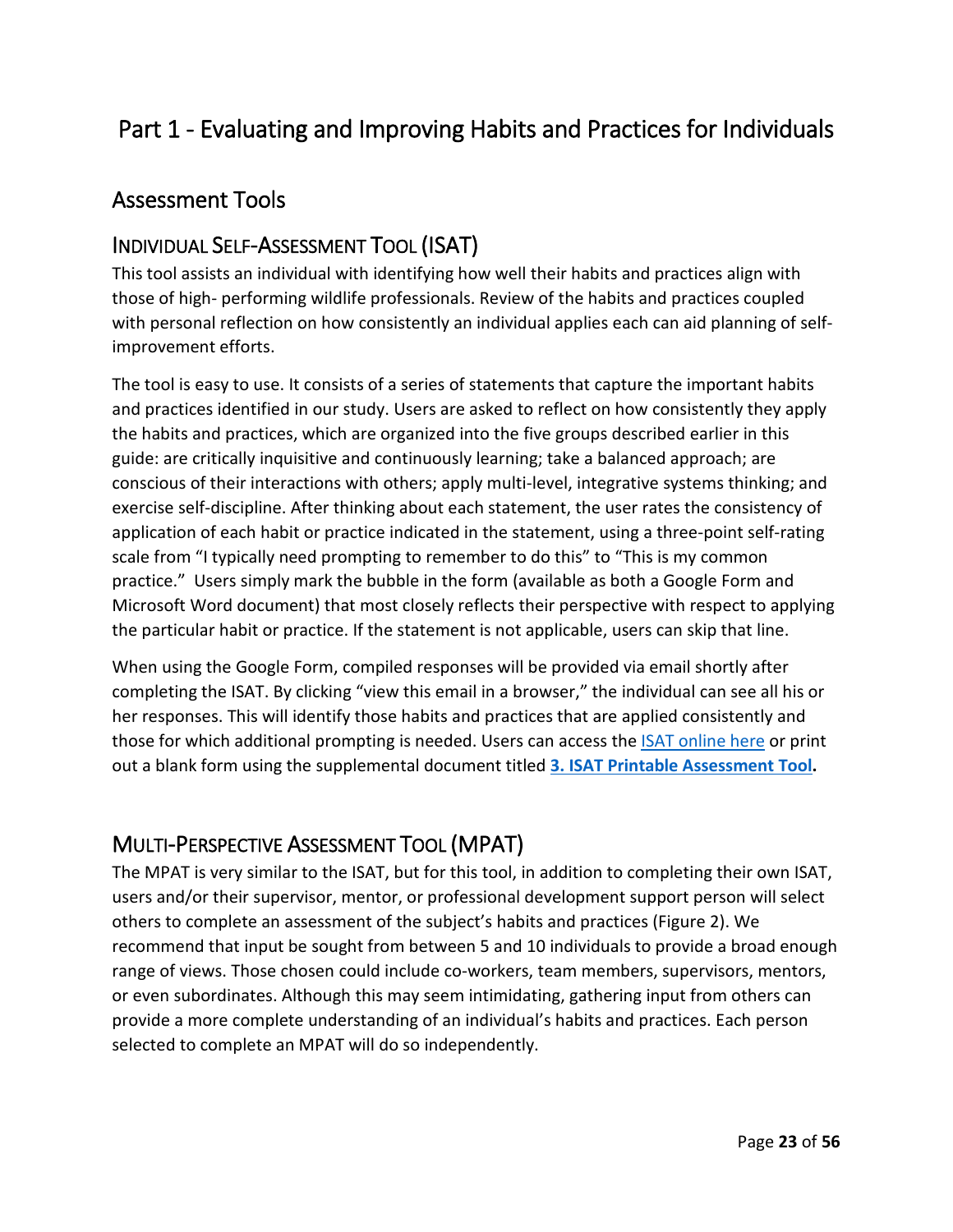

## Evaluating and Improving Individual Performance

*Figure 2 Process for Evaluating and Improving Individual Performance using the Multi-Perspective Assessment Tool (MPAT)*

A hard copy version of the MPAT is available at **[4. MPAT Printable Assessment Tool](https://www.fishwildlife.org/download_file/view/2929/3039)** in the supplemental materials. An excel version of the MPAT Assessment Tool [can be found here.](https://www.fishwildlife.org/download_file/view/2938/3039)

To ensure others' input is candid, the MPAT must be administered by someone other than the subject, and the person administering the tool must keep all responses in confidence. Data provided by others regarding the subject's habits and practices is returned to the person administering the MPAT. Individuals' input is then compiled in an aggregate spreadsheet without attribution to the individuals who provided it. There is also an [excel spreadsheet and](https://www.fishwildlife.org/download_file/view/2939/3039)  [instructions for the person administering the tool.](https://www.fishwildlife.org/download_file/view/2939/3039)

Results of this group assessment are presented as a frequency histogram for each habit and practice (Figure 3).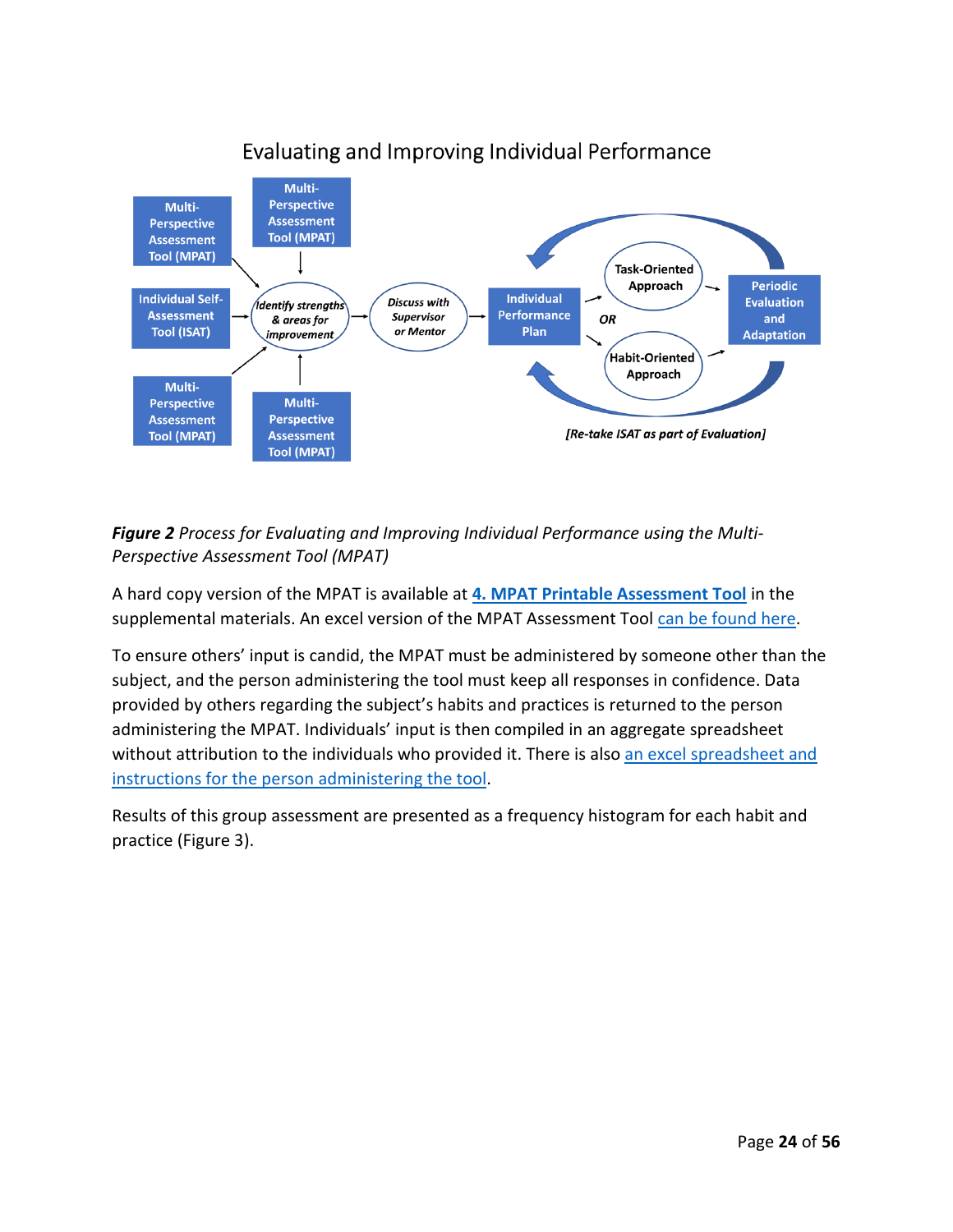

*Figure 3 Sample Histogram of Results from Combined MPATs*

These results will reveal the degree to which others have consensus regarding how consistently the individual demonstrates a given habit or practice. These results can be used with results of the ISAT to determine how closely others' perceptions align with the subject's own.

The histogram produced to display input from a group assessment is straightforward to interpret. Because the number of evaluators will typically be small, the data should be regarded as instructive, not definitive. The sample histogram in Figure 3 is illustrative of the nature of results and kinds of points that can be drawn from a group assessment. For example, here's a set of observations one can make from the data in Figure 3 with reference to the broad category "Critically Inquisitive and Continuously Learning":

- The individual being assessed is not seen as demonstrating any of the 7 habits/practices consistently. Among the 5 evaluators, no more than 2 reported that any habit/practice was "commonly" exhibited by the individual.
- On the other hand, the individual was not viewed as needing prompting to engage in any H/P by all 5 evaluators, though 3 of 5 evaluators felt the individual needed prompting to be reflective and open-minded, indicating these H/Ps should be improved.
- The individual seemed to be regarded as skeptical/critical and curious by all evaluators, and with some additional effort these might become common practice.
- Overall, evaluators were not of a single mind about the individual's demonstration of 5 of the 7 H/Ps assessed in this category of H/Ps. The reason for this variability in perspective (or experience) among reviewers would seem worthy of discussion—why might people lack agreement on so many traits?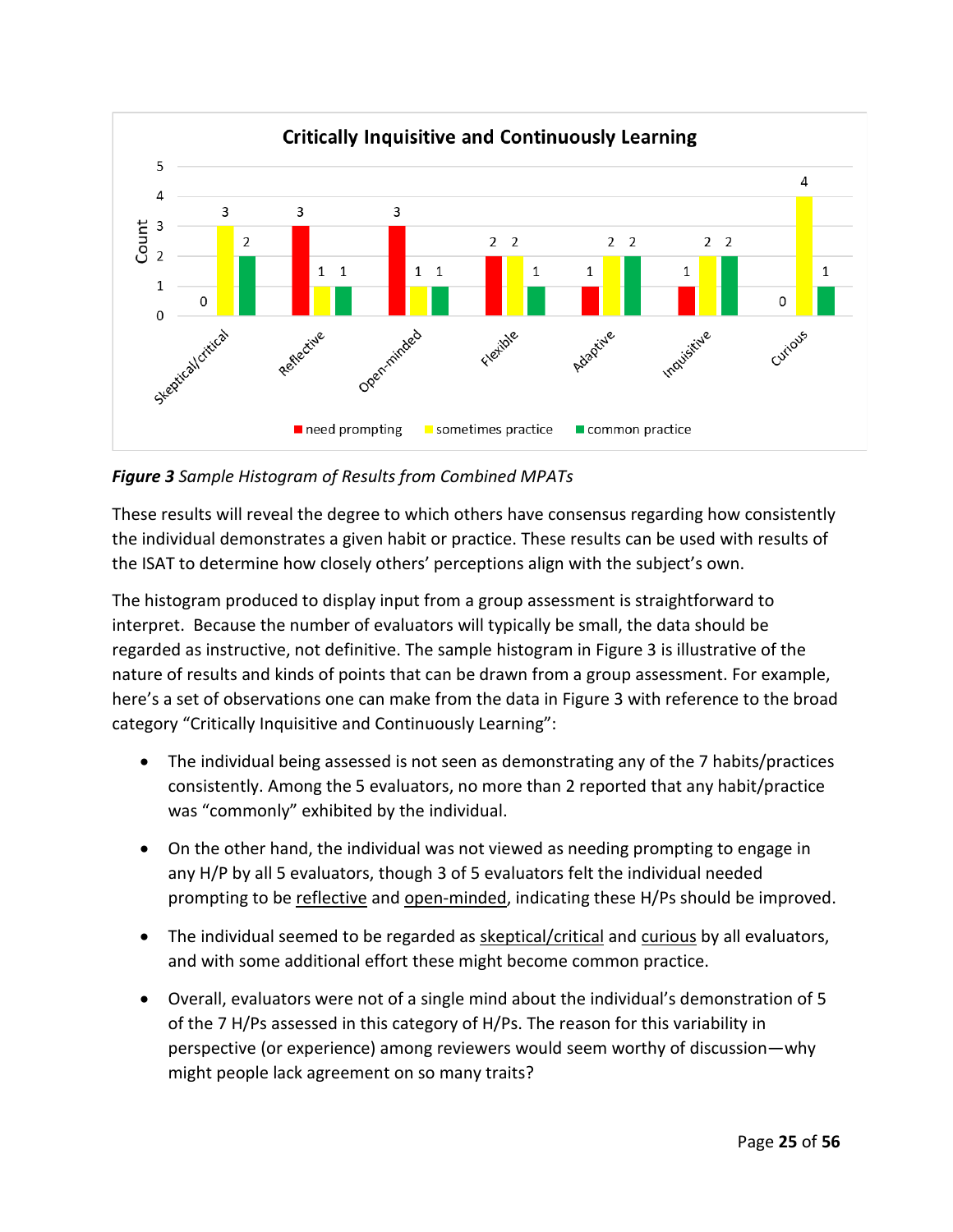Looking across the 5 broad categories of H/Ps, the individual being evaluated or the mentor/supervisor will be able to identify if any show more consistent evaluations that lead to impressions that the individual being evaluated is doing generally well or generally poorly in a broad category. This would indicate areas needing less or more professional development attention.

# <span id="page-25-0"></span>CONTEXT-SPECIFIC ASSESSMENT TOOL (CSAT)

The CSAT can provide a deeper assessment of how the habits and practices associated with high-performance/effectiveness were applied in the context of a specific experience. This case analysis is likely to provide additional insights useful for developing an Individual Professional Development Plan.

To apply the tool, users should think of a recent experience that required application of professional reasoning and judgment. This may be a specific event, ad hoc stakeholder interaction, long-term project, etc. A brief description of the experience should be written in the space provided to keep focus on the experience as the rest of the form is completed. Keeping that experience in mind, the user will work through the list of habits and practices, carefully reflecting on his/her performance. In the first column the user should make note of how any of the habits and practices contributed to the outcome in a positive way. In the second column, the user should make note of any habits or practices that were not applied optimally and how they could have been applied in ways that likely would have improved the outcome. Users do not need to complete the template for all the habits and practices; they may want to focus on those habits and practices that stood out as strengths or areas for improvement on an ISAT or MPAT.

An editable document version of the CSAT that can be completed electronically is available [here.](https://www.fishwildlife.org/download_file/view/2930/3039) For a printable version, use the document titled **5. [CSAT Printable Forms](https://www.fishwildlife.org/download_file/view/2932/3039)**.

Following is an example.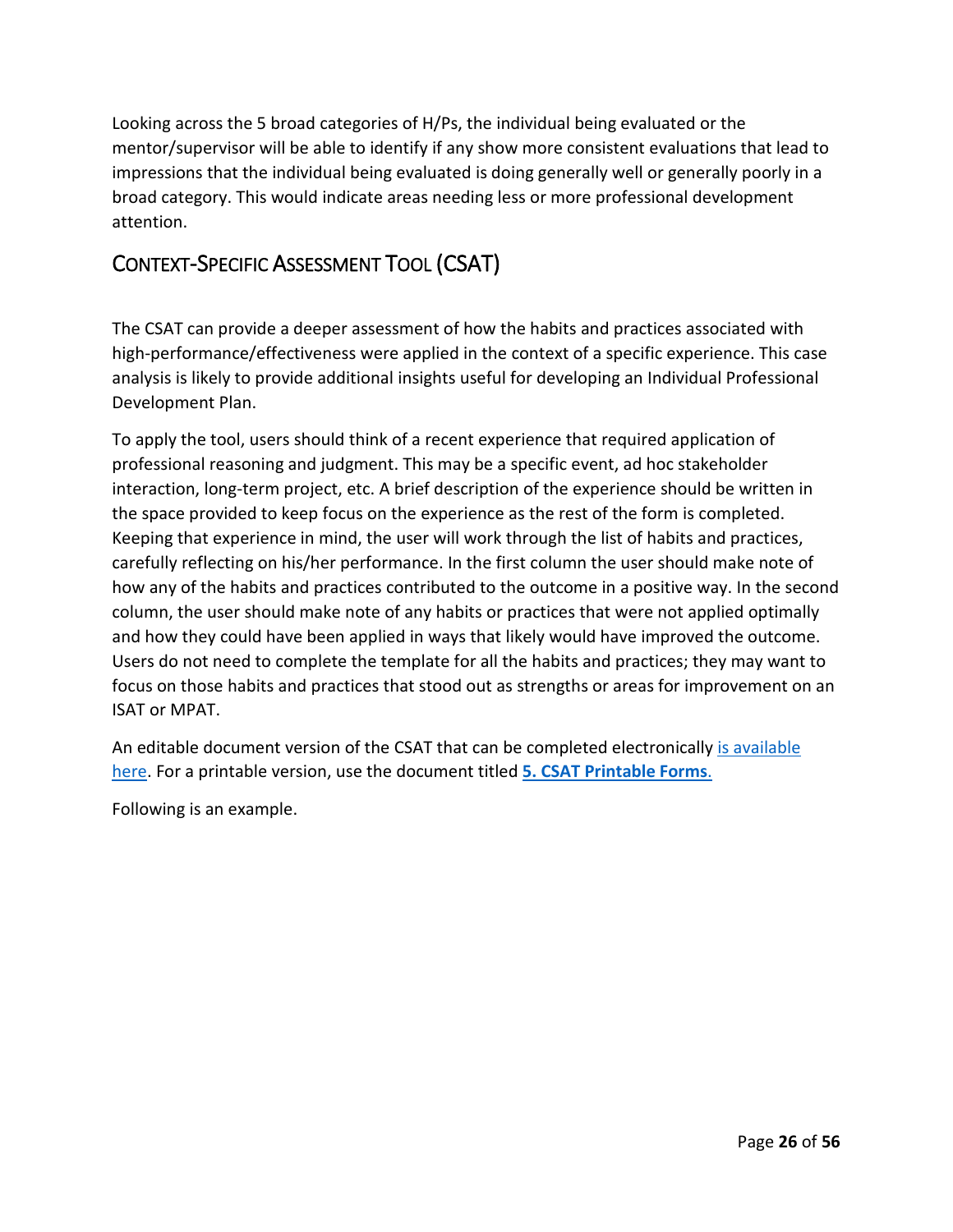**Description of experience:** *During the last season-setting process, I was responsible for evaluating staff recommendations and public input and making recommendations to the Director's office and Commission. Staff input came from multiple divisions (wildlife, fisheries, law enforcement, and communications and education) and public input came from both organizations and individuals (including some legislators) in writing and at public meetings. Some of the proposed changes were highly controversial.*

| <b>Habits &amp; Practices</b>                                                                                                                                                                                | <b>Contributed positively</b>                                                                                                                                                                            | How could application have been improved                                                                                                                              |  |  |  |
|--------------------------------------------------------------------------------------------------------------------------------------------------------------------------------------------------------------|----------------------------------------------------------------------------------------------------------------------------------------------------------------------------------------------------------|-----------------------------------------------------------------------------------------------------------------------------------------------------------------------|--|--|--|
|                                                                                                                                                                                                              | <b>Critically Inquisitive/Continuously Learning</b>                                                                                                                                                      |                                                                                                                                                                       |  |  |  |
| Skeptically/critically: constructively<br>critical; skeptical; not accepting<br>assumptions, data, analyses or<br>conclusions uncritically.                                                                  | I regularly "pushed back' on staff<br>when their recommendations<br>appeared to be influenced by their<br>personal values or interest rather<br>than scientific evidence or<br>conflicting public input. | I need to learn how to question input from the public and<br>legislators in ways that do not seem defensive on my<br>part or dismissing/argumentative to them.        |  |  |  |
| Reflectively: routinely being self-critical<br>and evaluating performance for the<br>purpose of adapting and improving.                                                                                      | I made a point of thinking critically<br>about the recommendations I was<br>making to look for influence of my<br>personal biases.                                                                       |                                                                                                                                                                       |  |  |  |
| Open-mindedly: taking a fresh look at a<br>situation and searching for factors that<br>may have been missed in the past in an<br>attempt to improve understanding of<br>the coupled social-ecological system |                                                                                                                                                                                                          |                                                                                                                                                                       |  |  |  |
| Flexibly: always reserving the right to<br>change one's mind (and expects others<br>to be able to do so) if new                                                                                              | I remained open to arguments made<br>by staff or input from the public and                                                                                                                               | need to learn how to manage my time better so I am<br>not so rushed to complete this task and have time to<br>analyze the information more thoroughly. I also need to |  |  |  |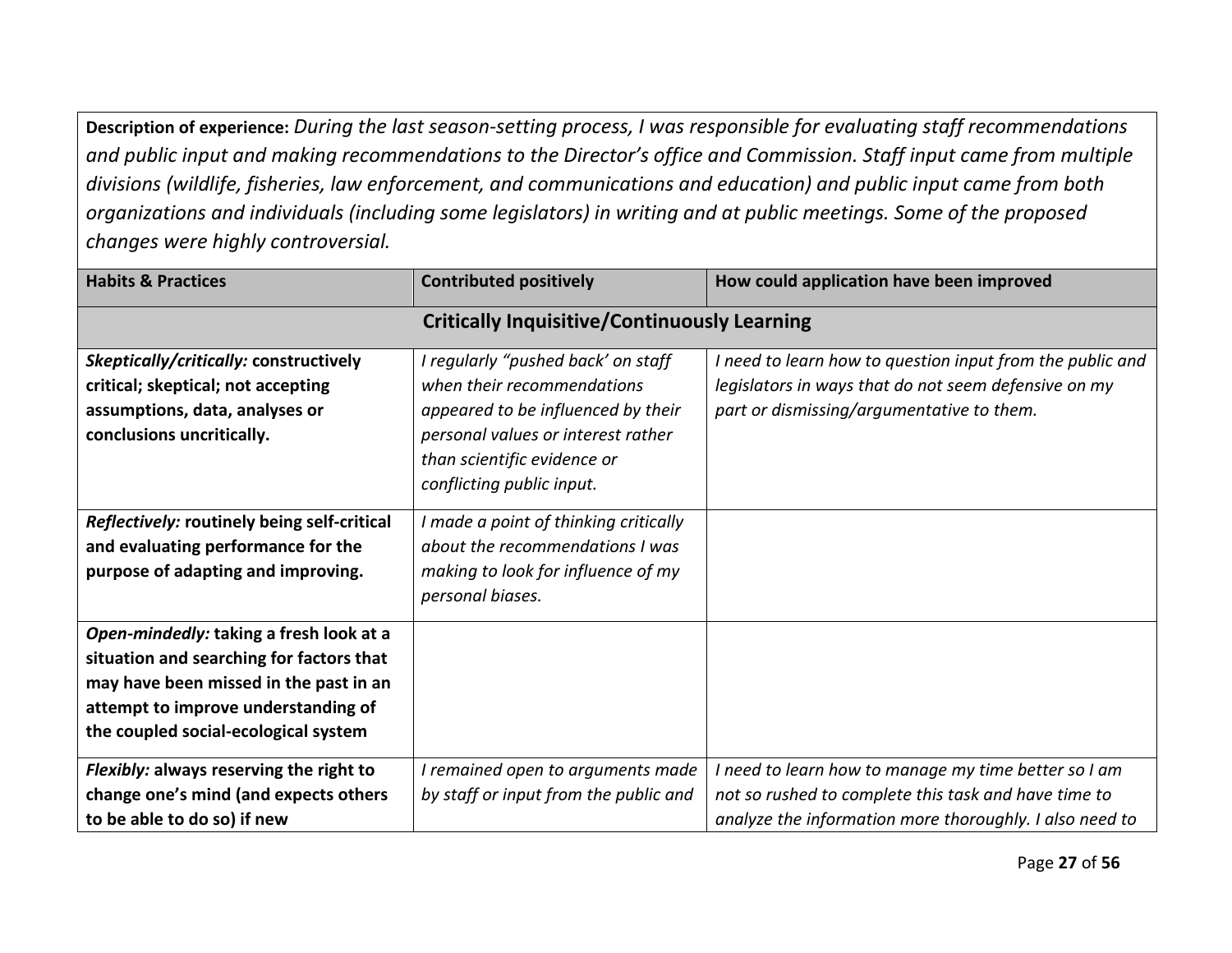| understanding of a situation indicates    | changed my recommendations on        | find ways to encourage staff to be more open to public    |
|-------------------------------------------|--------------------------------------|-----------------------------------------------------------|
| that is prudent.                          | several items based on what I heard. | input and less defensive when their ideas are challenged. |
| Adaptively: approaching one's work        |                                      |                                                           |
| from the perspective of learning while    |                                      |                                                           |
| doing; thinking of management as an       |                                      |                                                           |
| experiment and taking every               |                                      |                                                           |
| opportunity to assess and learn from      |                                      |                                                           |
| experience.                               |                                      |                                                           |
| Inquisitively/curiously: learning as much |                                      | Better time management would give me more time to         |
| as possible about an issue in order to    |                                      | dig deeper into some of the issues.                       |
| understand how the social-ecological      |                                      |                                                           |
| system in which the management            |                                      |                                                           |
| opportunity or problem is embedded        |                                      |                                                           |
| works and to identify probable impacts    |                                      |                                                           |
| of manipulation; asking lots of questions |                                      |                                                           |
| of the "how" and "why" type and           |                                      |                                                           |
| seeking new evidence to support (or       |                                      |                                                           |
| refute) existing perceptions.             |                                      |                                                           |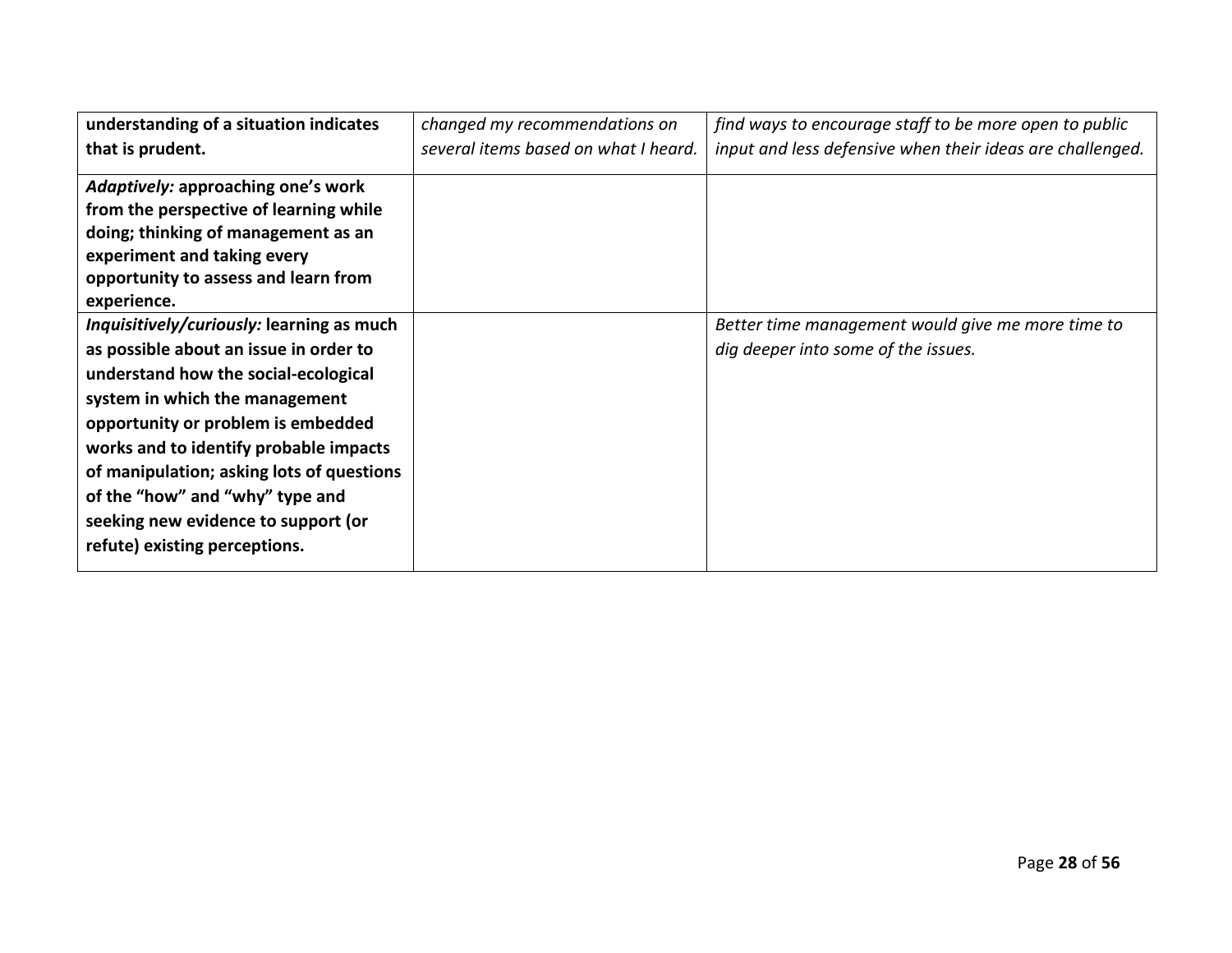| <b>Multi-level, Integrative Systems Thinking</b> |                                             |                                                         |  |  |  |
|--------------------------------------------------|---------------------------------------------|---------------------------------------------------------|--|--|--|
| Holistically/thinking                            | I organized several inter-divisional        |                                                         |  |  |  |
| comprehensively: being mindful that              | meetings to discover different perspectives |                                                         |  |  |  |
| any specific situation is embedded in            | on issues that crossed divisional lines.    |                                                         |  |  |  |
| a larger context that either affects or          |                                             |                                                         |  |  |  |
| is affected by FW management                     |                                             |                                                         |  |  |  |
| actions at any level; the ability to see         |                                             |                                                         |  |  |  |
| the whole situation by studying its              |                                             |                                                         |  |  |  |
| parts, to understand how they all fit            |                                             |                                                         |  |  |  |
| together and identify what's missing.            |                                             |                                                         |  |  |  |
| Inclusively: seeking information                 |                                             | Some important stakeholders were missed in our          |  |  |  |
| about and trying to include any                  |                                             | outreach efforts. When they finally realized some       |  |  |  |
| primary and secondary stakeholders               |                                             | important decisions were about to be made, they         |  |  |  |
| (potentially affected persons) in a              |                                             | accused the agency of trying to slide things past them. |  |  |  |
| management decision or action;                   |                                             | I need to think more carefully about who will be        |  |  |  |
| attempting to secure their input and             |                                             | affected by our decisions and make sure we engage       |  |  |  |
| involvement.                                     |                                             | them early in the process.                              |  |  |  |
| Creatively/divergently/imaginatively:            |                                             | I was so focused on making a number of small            |  |  |  |
| looking for opportunities to adapt or            |                                             | changes to several separate regulations that I missed   |  |  |  |
| create entirely new solutions to a               |                                             | seeing the potential to overhaul a whole section of the |  |  |  |
| problem at hand without undue                    |                                             | code to make it much simpler and easy to understand     |  |  |  |
| concern about diverging from                     |                                             | and enforce. I need to avoid working in the same ruts   |  |  |  |
| conventional practice when                       |                                             | just because I know the process.                        |  |  |  |
| situations call for it.                          |                                             |                                                         |  |  |  |
|                                                  |                                             |                                                         |  |  |  |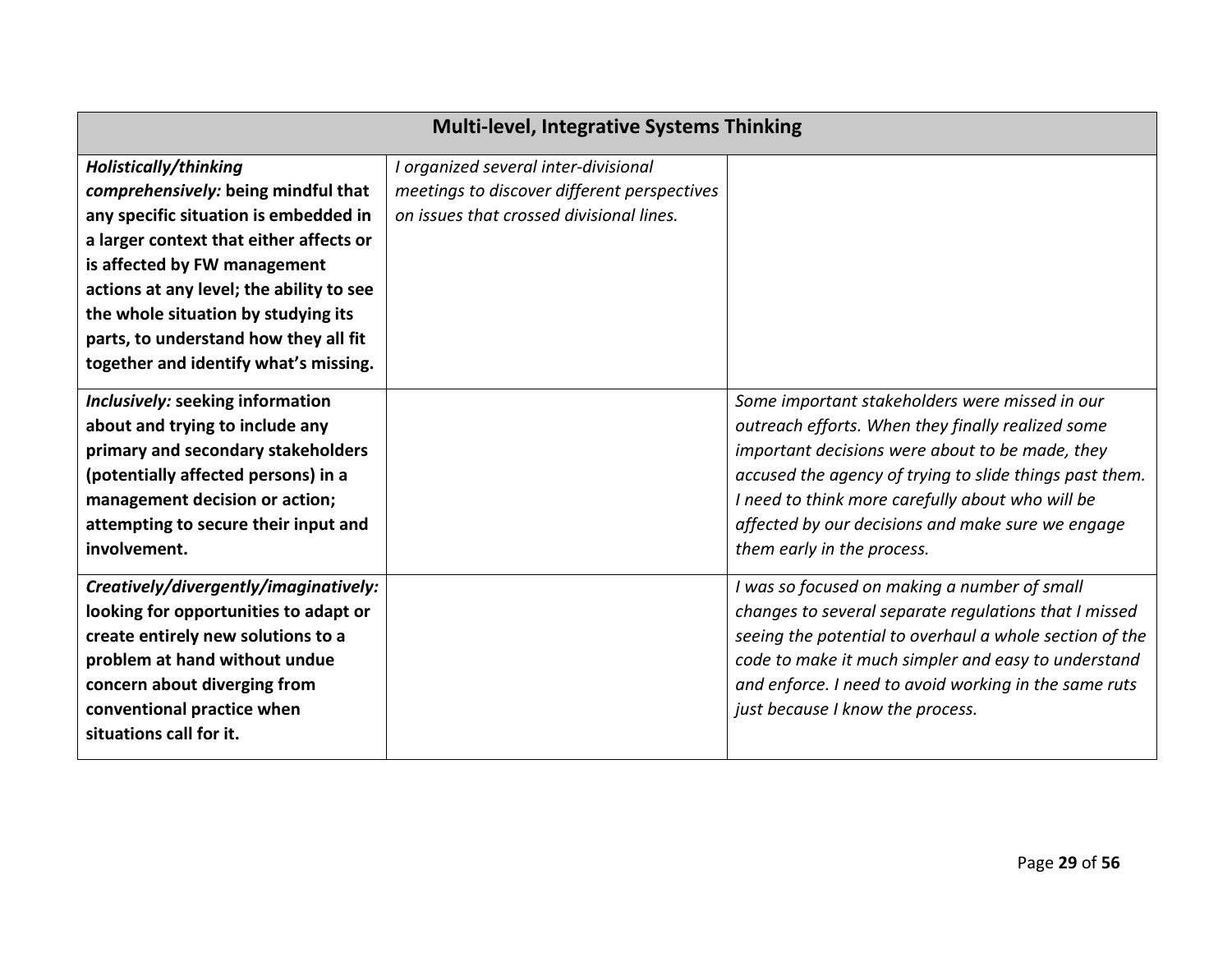| Self-disciplined                       |                                          |                                                        |  |  |
|----------------------------------------|------------------------------------------|--------------------------------------------------------|--|--|
| Scientifically: approaching technical  | I used my background in science to make  |                                                        |  |  |
| assessments by means of scientific     | sure the data and conclusions staff used |                                                        |  |  |
| methods and principles; evaluating the | were valid.                              |                                                        |  |  |
| scientific methods used to address an  |                                          |                                                        |  |  |
| issue to ensure the conclusions or     |                                          |                                                        |  |  |
| recommendations are sound.             |                                          |                                                        |  |  |
| Logically: seeking understanding of a  |                                          | I could do a better job of explaining the logic behind |  |  |
| problem in a way that shows clear,     |                                          | my decisions when I "over-rule" a staff                |  |  |
| sound reasoning and is obviously       |                                          | recommendation, both as a way to improve               |  |  |
| sensible to others under the           |                                          | understanding of my decisions and to help them         |  |  |
| circumstances.                         |                                          | develop.                                               |  |  |
| Systematically: approaching technical  |                                          |                                                        |  |  |
| assessments following a pre-           |                                          |                                                        |  |  |
| determined plan in a fashion that can  |                                          |                                                        |  |  |
| be recognized as methodical (e.g.,     |                                          |                                                        |  |  |
| manager's model, structured decision   |                                          |                                                        |  |  |
| making), with clear focus on stated    |                                          |                                                        |  |  |
| objectives.                            |                                          |                                                        |  |  |
| Analytically: examining things very    |                                          |                                                        |  |  |
| carefully by taking an organized,      |                                          |                                                        |  |  |
| thoughtful approach that helps define  |                                          |                                                        |  |  |
| complex issues and resisting an        |                                          |                                                        |  |  |
| unorganized stream-of-consciousness    |                                          |                                                        |  |  |
| approach to thinking about a problem.  |                                          |                                                        |  |  |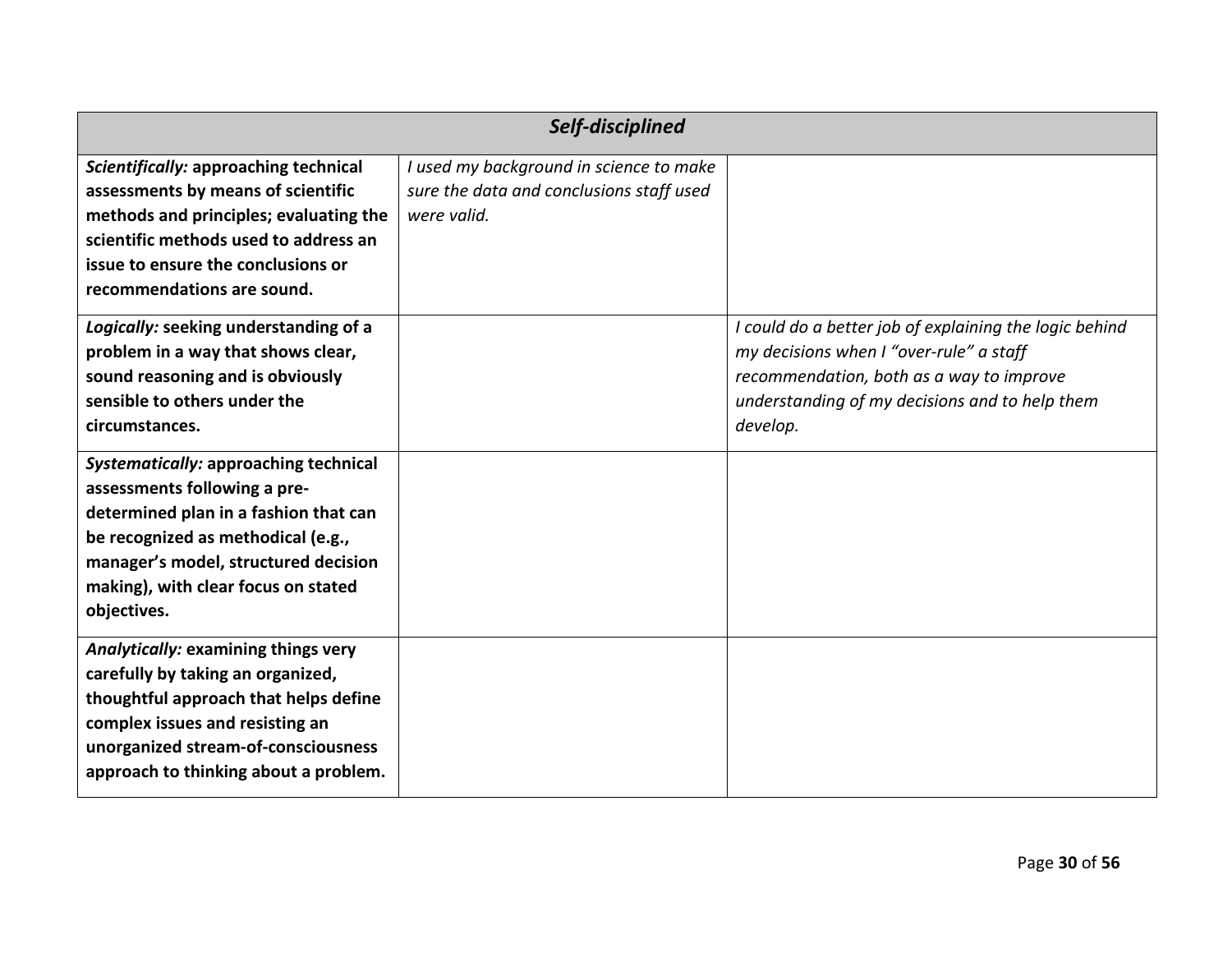| Economically/efficiently: working or<br>operating in a well-organized and<br>competent way that gets good results<br>with minimum wasted effort or<br>expense, using no more funding, time,<br>social capital and other resources than<br>is necessary.                 | I need to find ways to avoid constant interruptions<br>that disrupt my "train of thought" when working<br>through complex issues.                                                                                                                                                                                                                                                                             |
|-------------------------------------------------------------------------------------------------------------------------------------------------------------------------------------------------------------------------------------------------------------------------|---------------------------------------------------------------------------------------------------------------------------------------------------------------------------------------------------------------------------------------------------------------------------------------------------------------------------------------------------------------------------------------------------------------|
| Impartially/objectively: recognizing<br>and avoiding being influenced by one's<br>own personal feelings or opinions, or<br>by others who expect special<br>treatment at the expense of being fair<br>to others or dismissive of undesirable<br>effects on the resource. |                                                                                                                                                                                                                                                                                                                                                                                                               |
| Ethically: operating in a morally good<br>or correct manner that avoids or<br>minimizes harm to people, FW or the<br>environment; routinely considers<br>disparate ethical positions vis-a-vis a<br>management issue.                                                   |                                                                                                                                                                                                                                                                                                                                                                                                               |
| <b>Patiently: tolerating delays and</b><br>problems without becoming overly<br>annoyed or anxious, and continuing to<br>work on a project with a positive<br>attitude despite difficulties<br>encountered.                                                              | I let my frustration with chronic tardiness on the part of the<br>Wildlife Division in providing their recommendations boil<br>over and reacted badly in a staff meeting. I was abrupt and<br>disrespectful in ways that were not likely to improve the<br>division's responsiveness. I need to work on finding ways to<br>be more constructive when trying to correct behavior and<br>performance of others. |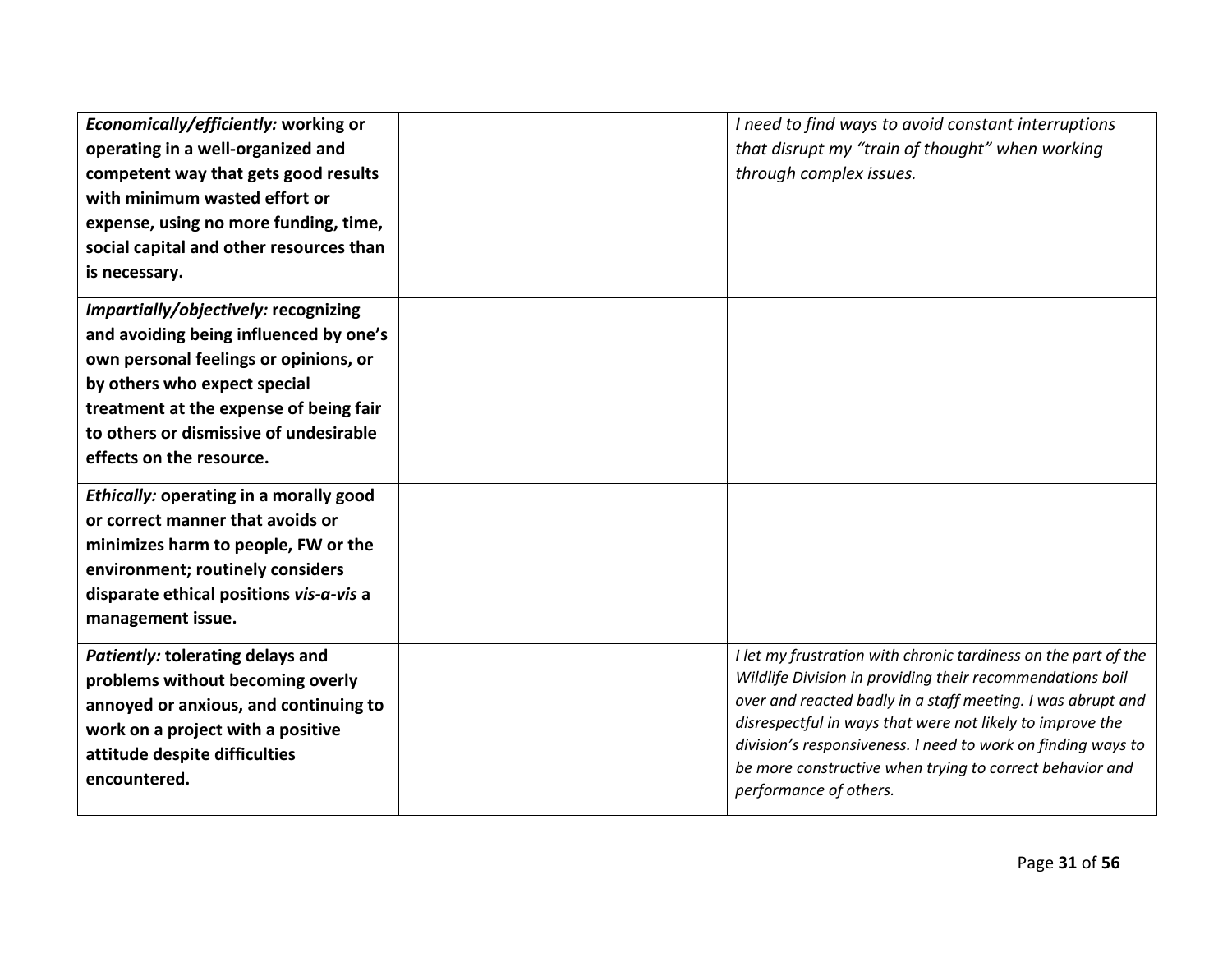| <b>Balanced Approach</b>                                                                                                                                                                                                                          |                                                                                                                                                                                                                                                                                                                                                                              |  |  |  |  |
|---------------------------------------------------------------------------------------------------------------------------------------------------------------------------------------------------------------------------------------------------|------------------------------------------------------------------------------------------------------------------------------------------------------------------------------------------------------------------------------------------------------------------------------------------------------------------------------------------------------------------------------|--|--|--|--|
| Pragmatically: operating in a sensible<br>and realistic way that considers both<br>practical and theoretical perspectives.                                                                                                                        |                                                                                                                                                                                                                                                                                                                                                                              |  |  |  |  |
| Proactively/strategically: anticipating<br>and being ready to control a situation<br>rather than just respond to it after the<br>fact and do so in a way that<br>contributes to the achievement of<br>long-term or overall aims and<br>interests. | To avoid "grandstanding" at one of our<br>public meetings, we changed the format<br>from having individuals provide<br>testimony at a podium to breaking the<br>participants up into small, facilitated<br>groups where we asked people to share<br>their views, identify areas of common<br>ground, areas of disagreement, and<br>potential solutions to their differences. |  |  |  |  |
| <b>Purposefully: being oriented toward</b><br>achievement of established objectives<br>(results- or outcomes-oriented) rather<br>than being overly focused on process<br>(means).                                                                 |                                                                                                                                                                                                                                                                                                                                                                              |  |  |  |  |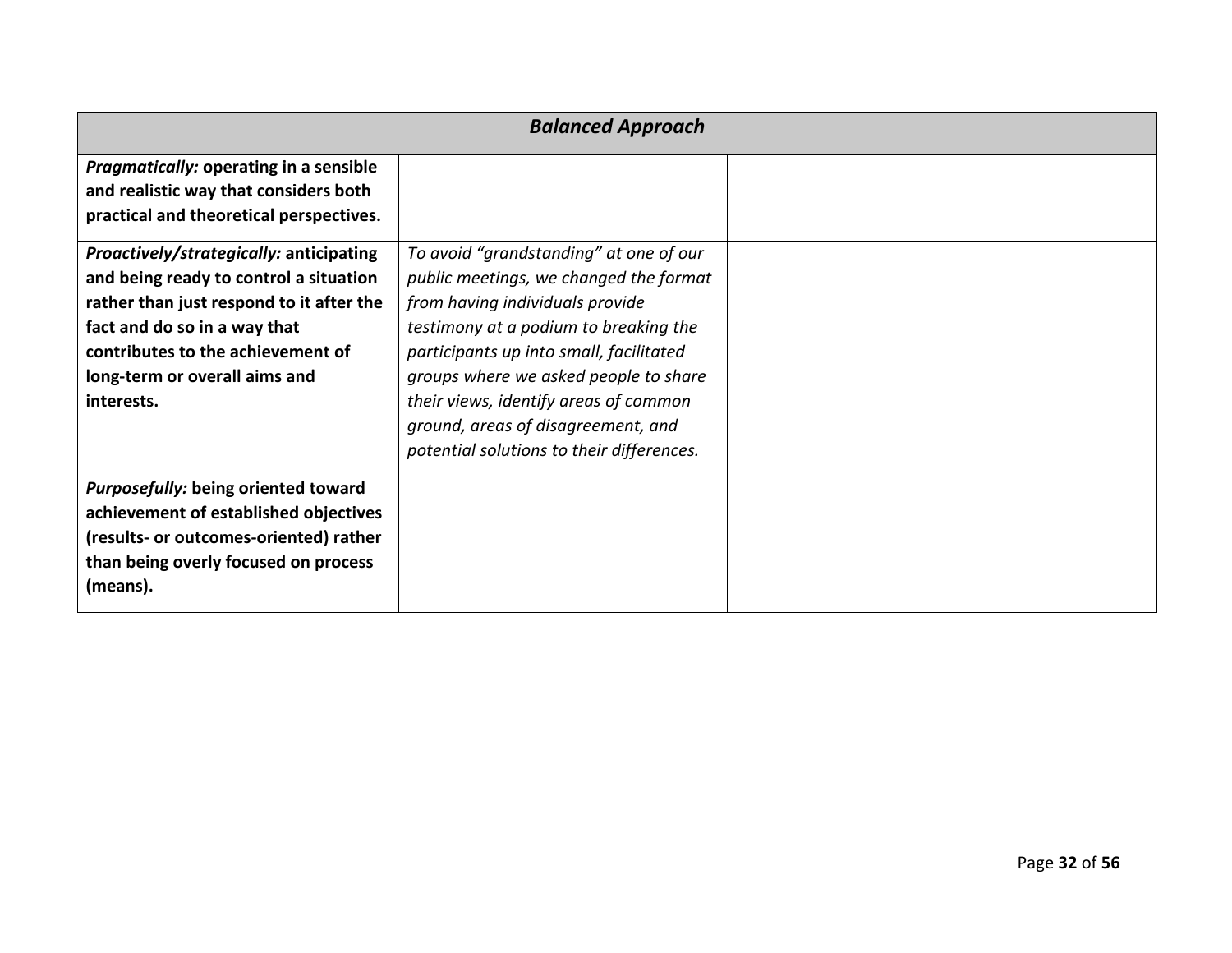| Politically: building a clear          | I invited two legislators (one R, one D) to  |                                                          |
|----------------------------------------|----------------------------------------------|----------------------------------------------------------|
| understanding of political             | sit down with staff and facilitated a        |                                                          |
| ramifications of alternative choices,  | discussion about how they viewed the         |                                                          |
| without allowing those realities to    | issues and how the agency's                  |                                                          |
| reduce integrity of the                | recommendations could affect bills in the    |                                                          |
| biological/ecological, social, and     | next session.                                |                                                          |
| ethical assessments conducted to       |                                              |                                                          |
| serve decision making.                 |                                              |                                                          |
| Adaptably: accommodating change in     |                                              | I let my anger and frustration with the Wildlife         |
| process, protocol or program as        |                                              | Division's tardiness interfere with a fair assessment of |
| needed to adapt to changing            |                                              | recommendations they had for modifying timelines for     |
| circumstances.                         |                                              | the process. I need to find ways to manage my            |
|                                        |                                              | emotional responses so they have less impact on          |
|                                        |                                              | objective analysis of options.                           |
|                                        | <b>Interactions with Others</b>              |                                                          |
| Attentively/listening actively: asking | I sought out and met with representatives    |                                                          |
| stakeholders, co-workers and           | of two animal rights groups to gain a fuller |                                                          |
| partners to share their thoughts, as   | understanding of where they were coming      |                                                          |
| well as listening to those offered     | from. I learned that they had genuine        |                                                          |
| unsolicited, whether or not they       | fears about the potential outcome of a       |                                                          |
| come from familiar or novel sources,   | proposed decision that I could not have      |                                                          |
| or whether they represent views        | imagined.                                    |                                                          |
| consistent or inconsistent with        |                                              |                                                          |
| agency policy, professional            |                                              |                                                          |
| convention or one's own beliefs.       |                                              |                                                          |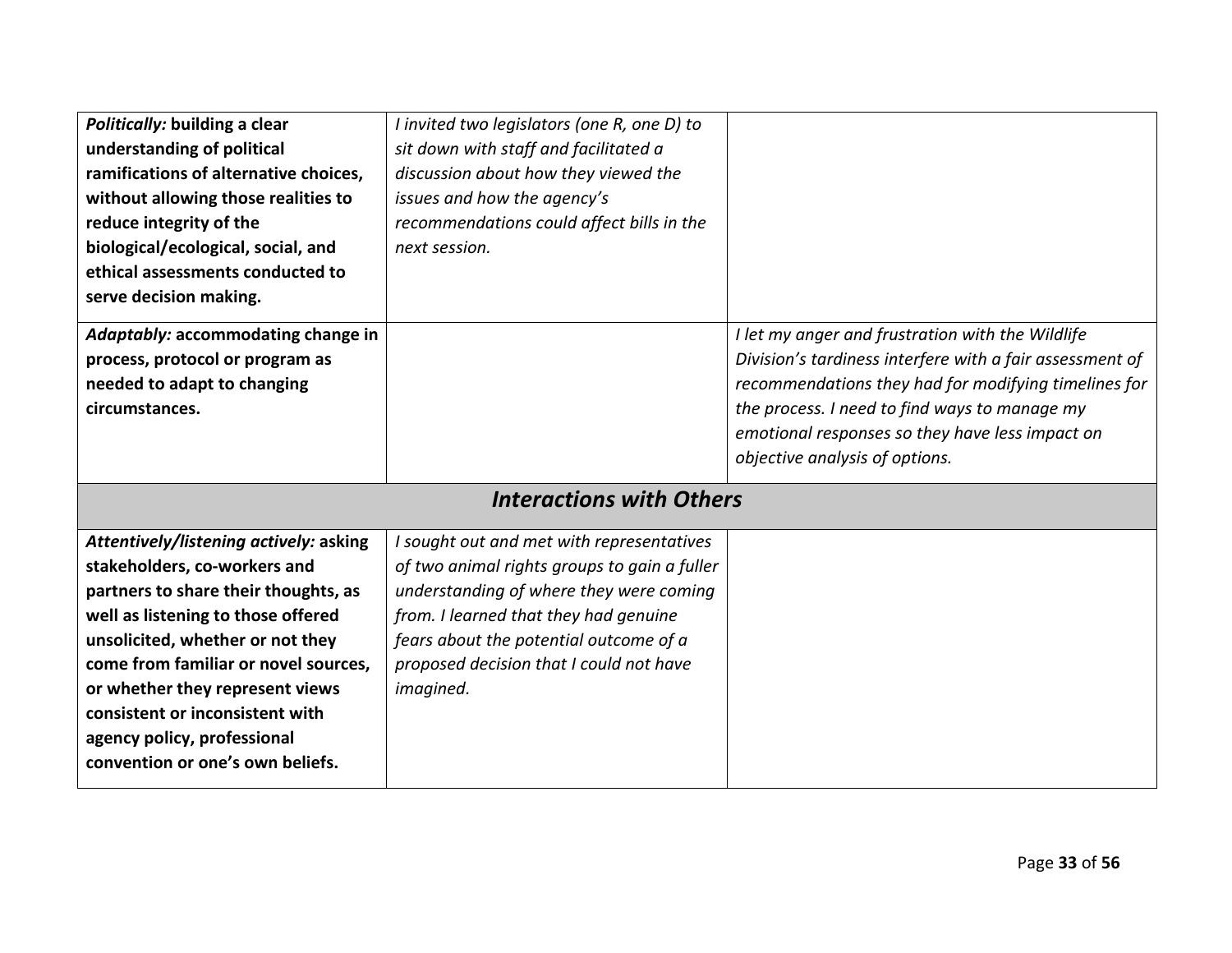| Collaboratively: working in teams,<br>populated with individuals from                                                                                                  | I need to resist the tendency to take on tasks that<br>could or should be delegated to others and/or |
|------------------------------------------------------------------------------------------------------------------------------------------------------------------------|------------------------------------------------------------------------------------------------------|
| within and outside the agency who<br>are willing to work together to                                                                                                   | assigned to a team.                                                                                  |
| achieve shared conservation goals.                                                                                                                                     |                                                                                                      |
| Humbly/respectfully: showing<br>politeness, deference and humility<br>when working with others, thereby<br>avoiding appearing self-important or<br>better than others. |                                                                                                      |
| Transparently/truthfully/honestly:<br>being truthful and candid, lacking<br>obfuscation or deceit, and behaving<br>in a way that demonstrates honesty.                 |                                                                                                      |
| Compassionately/empathetically:<br>readily comprehending and<br>genuinely identifying with other<br>people's feelings, attitudes and<br>circumstances.                 |                                                                                                      |
| Appreciatively/supportively: showing<br>gratitude for contributions to<br>conservation made by others.                                                                 |                                                                                                      |
| Passionately: openly conveying<br>strong feelings, emotions or beliefs<br>without intimidating others.                                                                 |                                                                                                      |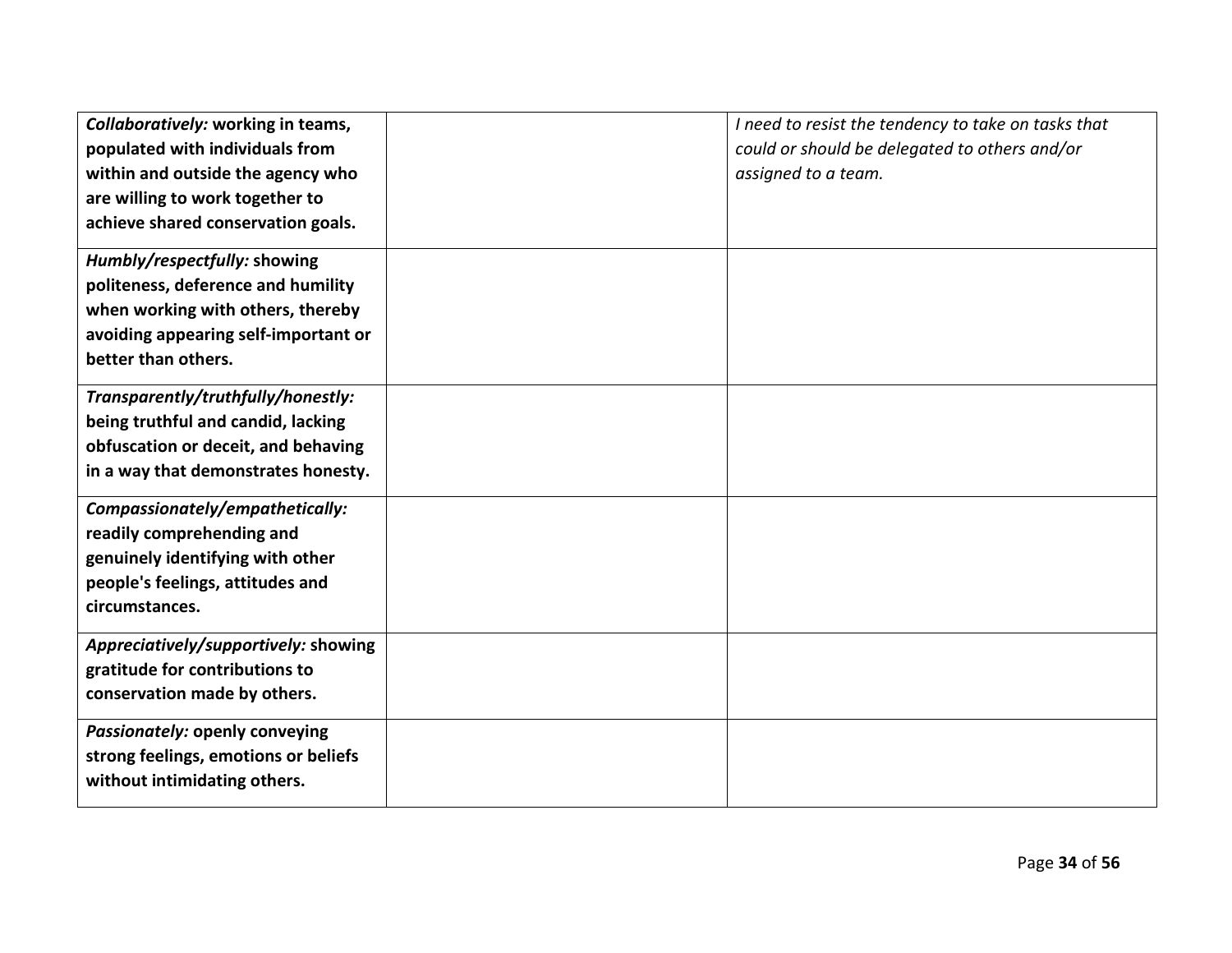| Optimistically/positively: taking a  |  |
|--------------------------------------|--|
| favorable view of events or          |  |
| conditions and working in a way that |  |
| expresses hope and confidence about  |  |
| the future.                          |  |
|                                      |  |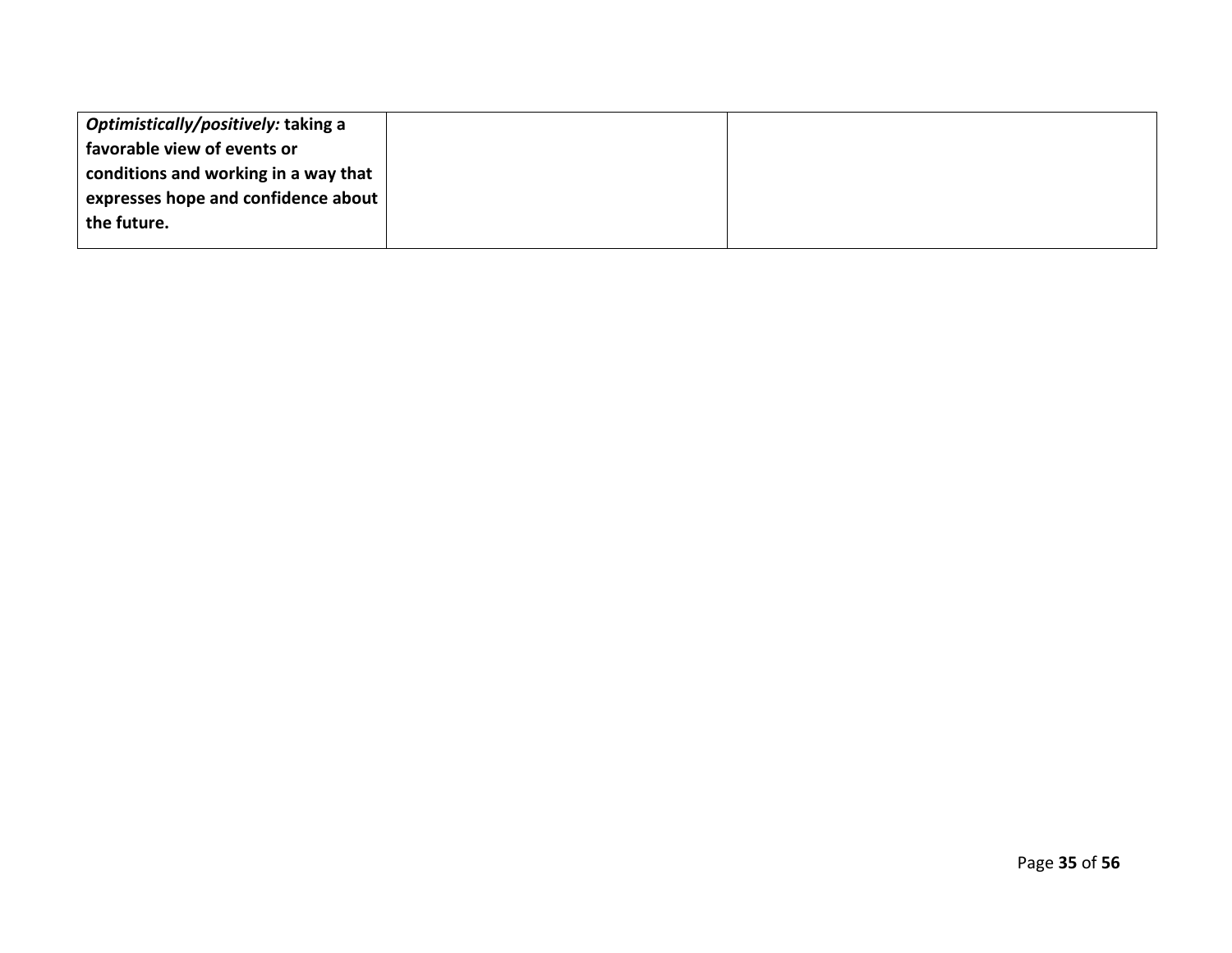## <span id="page-35-0"></span>INDIVIDUAL PROFESSIONAL DEVELOPMENT PLANS

After conducting an assessment identifying strengths and areas for improvement, the next step is to create an **Individual Professional Development Plan** (IPDP) that includes training and development activities. We present two approaches for developing an IPDP and evaluating progress.

The first approach focuses on "tasks" specific to job responsibilities and understanding how the habits and practices of highly effective managers apply to those tasks. This "task-oriented" or "job-oriented" approach allows a user to identify the habits and practices that are crucial to success for a specific task or set of job responsibilities and to identify how to put those habits and practices to work (if they are among strengths) or what may need to be done to improve a given habit/ practice (if it is among the traits identified as weaker).

The second approach focuses on specific habits and practices identified in the ISAT where improvement is needed. Rather than focus on a specific task or project and examining all the habits and practices that may apply, this "habit-oriented" approach focuses on particular habits and practices that need to be better developed and identify opportunities for doing so.

### <span id="page-35-1"></span>Option 1: Task-Oriented Approach

This approach focuses on job-related activities/tasks and associated performance standards to foster improvement, as well as training and development activities. Users can find the editable [template here](https://www.fishwildlife.org/download_file/view/2931/3039) to develop a Task-Oriented IPDP. A printable version can be found in the supplemental materials titled **6. [IPDP Task-Oriented Printable Form.](https://www.fishwildlife.org/download_file/view/2933/3039)**

To begin, identify 3-5 high priority job-related activities or tasks for which significant progress over the next year is desired *and* that will require a focus on developing the habits and practices identified by the ISAT, MPAT and/or CSAT. List those tasks in the first section of the template. Next, identify the focal habits/practices related to the first task and mark those habits/practices in the second column. "Focal Habits/Practices" are the ones most relevant to a particular activity/task or are the habits/practices identified for improvement or development. Not all the habits and practices will apply to each job-related task. In the third and fourth columns, respectively, list the opportunities and challenges that apply to each habit or practice and the actions to be taken to foster improvement. In the fifth column, list training or development activities that would be helpful for each job-related activity/task.

Repeat these steps for each of the high priority job-related activities or tasks listed in the first section of the Task-Oriented IPDP template.

It is critical to evaluate the results of an IPDP. We recommend that users review implementation after six months and again after a year. Involving a supervisor, mentor or Human Resources Department representative that helped with development of your IPDP can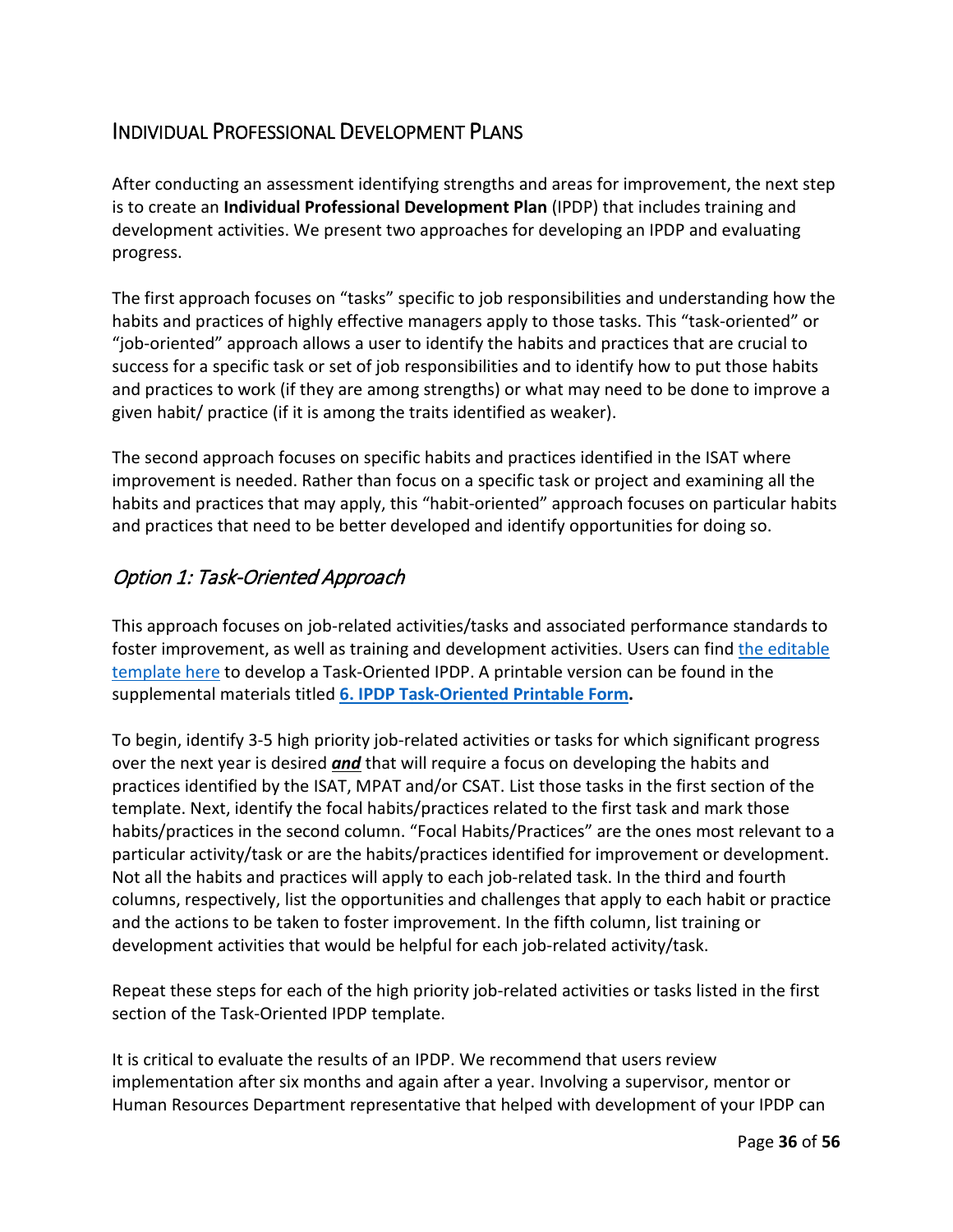increase objectivity of this evaluation and identify ways to help overcome any obstacles to implementation of the plan.

Using results from the ISAT as a reference for overall changes in approach to certain habits and practices, evaluate the progress made over the past 6 and 12 months on each job-related activity/task listed in the IPDP. For each job-related activity/task, consider the following questions:

- How much progress was made?
- What were successes and which habits/practices contributed to successes?
- What were the barriers to completing certain activities/tasks and in what ways did they contribute to lack of progress?
- What additional help is needed? What habits/practices should be worked on further?

It may be useful at some point to re-take the ISAT and compare results to those obtained earlier to help evaluate self-perception of improvement. If an MPAT was completed earlier, consider asking the same people to help assess progress.

Following is an example of a Task-Oriented Individual Professional Development Plan with the six-month review column filled in. Although this example only addresses one job-related activity or task, we recommend that 3 to 5 high-priority tasks are identified for your Task-Oriented IPDP.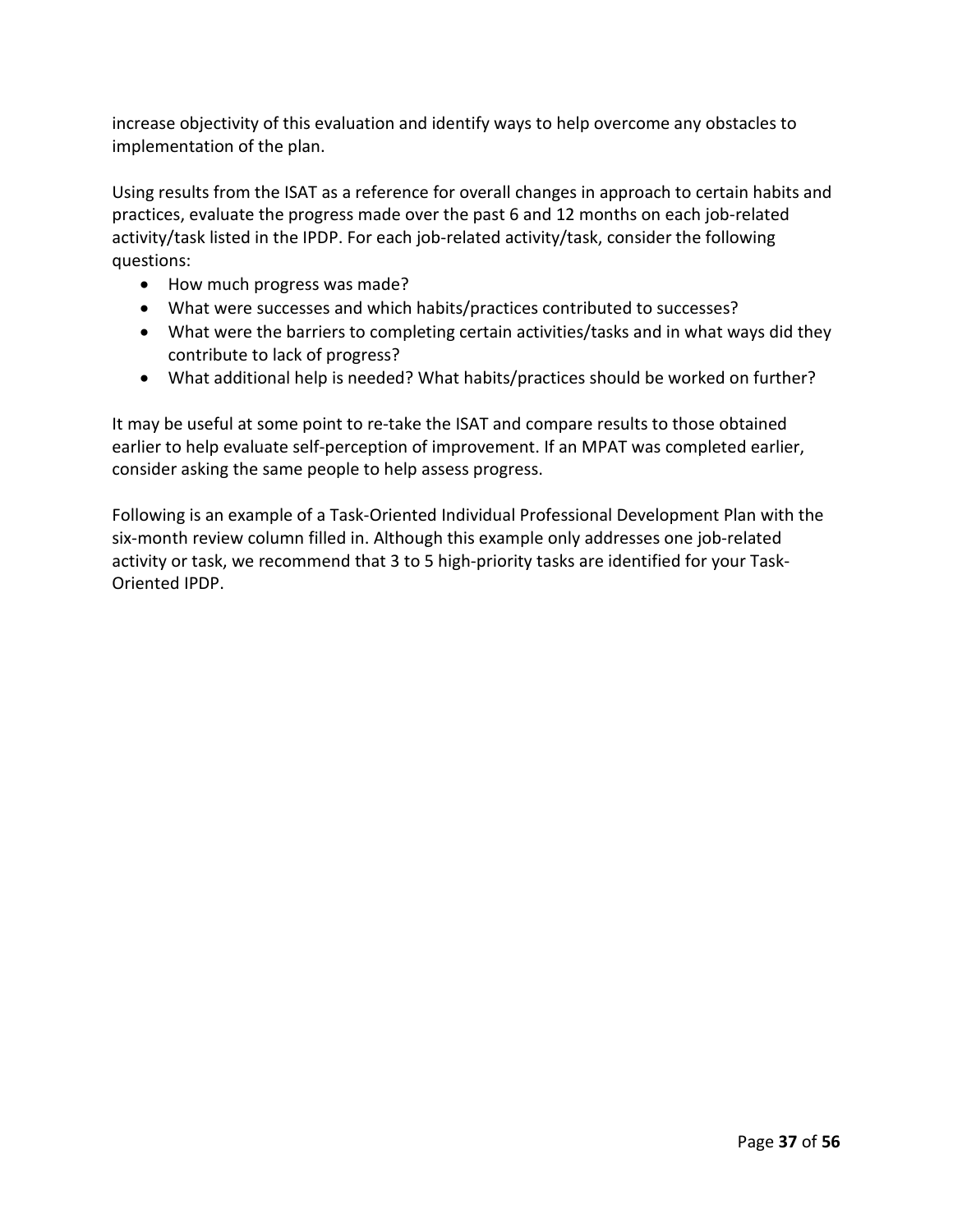|                                                     | <b>Job-related Activity-Task</b> |                                                                                                                                                                                                                                                                         |                                                                                                |                                                                |                                                                                                                                                                                                                 |                                                       |
|-----------------------------------------------------|----------------------------------|-------------------------------------------------------------------------------------------------------------------------------------------------------------------------------------------------------------------------------------------------------------------------|------------------------------------------------------------------------------------------------|----------------------------------------------------------------|-----------------------------------------------------------------------------------------------------------------------------------------------------------------------------------------------------------------|-------------------------------------------------------|
| 1                                                   |                                  | Develop a decision model for setting deer population objectives for the deer management plan.                                                                                                                                                                           |                                                                                                |                                                                |                                                                                                                                                                                                                 |                                                       |
| $\overline{2}$                                      |                                  |                                                                                                                                                                                                                                                                         |                                                                                                |                                                                |                                                                                                                                                                                                                 |                                                       |
| 3                                                   |                                  |                                                                                                                                                                                                                                                                         |                                                                                                |                                                                |                                                                                                                                                                                                                 |                                                       |
| 4                                                   |                                  |                                                                                                                                                                                                                                                                         |                                                                                                |                                                                |                                                                                                                                                                                                                 |                                                       |
| 5                                                   |                                  |                                                                                                                                                                                                                                                                         |                                                                                                |                                                                |                                                                                                                                                                                                                 |                                                       |
|                                                     |                                  |                                                                                                                                                                                                                                                                         |                                                                                                |                                                                | Job-Related Activity/Task #1: Develop a decision model for setting deer population objectives for the deer management plan                                                                                      |                                                       |
| <b>Habits &amp; Practices</b>                       | Focal Habits<br>& Practices      | <b>Opportunities and</b><br><b>Challenges to Improving</b><br>these Habits/Practices                                                                                                                                                                                    | <b>Proposed Action(s)</b><br>to Foster<br>Improvement in<br>these Habits &<br><b>Practices</b> | <b>Training and</b><br><b>Development</b><br><b>Activities</b> | <b>Six-Month Check-in Outcomes</b>                                                                                                                                                                              | <b>One-Year</b><br><b>Check-in</b><br><b>Outcomes</b> |
| <b>Critically Inquisitive/Continuously Learning</b> |                                  |                                                                                                                                                                                                                                                                         |                                                                                                |                                                                |                                                                                                                                                                                                                 |                                                       |
| Skeptical/critical                                  | $\boldsymbol{\mathsf{X}}$        | Lack expertise and                                                                                                                                                                                                                                                      | <b>Review existing</b><br>literature re: deer                                                  | <b>Strategic</b><br>planning                                   | Literature review and consulting<br>with regional deer program                                                                                                                                                  |                                                       |
| Reflective                                          | $\mathbf{x}$                     | method to integrate<br>social science data<br>collection into decision<br>process; need decision<br>science expertise<br>internally or through<br>collaboration<br>Working with multiple,<br>diverse internal and<br>external stakeholders<br>will make identifying and | population<br>modeling,<br>stakeholder<br>engagement,<br>decision analysis                     | workshop                                                       | leaders helped identify<br>knowledge gaps and identify<br>new approaches that may be<br>beneficial.<br>Still lack expertise and method to<br>integrate social science data<br>collection into decision process. |                                                       |
| Open-minded                                         | $\boldsymbol{\mathsf{X}}$        |                                                                                                                                                                                                                                                                         |                                                                                                |                                                                |                                                                                                                                                                                                                 |                                                       |
| <b>Flexible</b>                                     |                                  |                                                                                                                                                                                                                                                                         | methods; Evaluate<br>project costs<br>relative to existing                                     |                                                                |                                                                                                                                                                                                                 |                                                       |
| <b>Adaptive</b>                                     |                                  |                                                                                                                                                                                                                                                                         | resources and<br>priorities                                                                    |                                                                | Need to be more open minded<br>and reflective regarding                                                                                                                                                         |                                                       |
| Inquisitive/curious                                 |                                  | articulating objectives<br>difficult                                                                                                                                                                                                                                    |                                                                                                |                                                                | criticisms being brought to the<br>table.                                                                                                                                                                       |                                                       |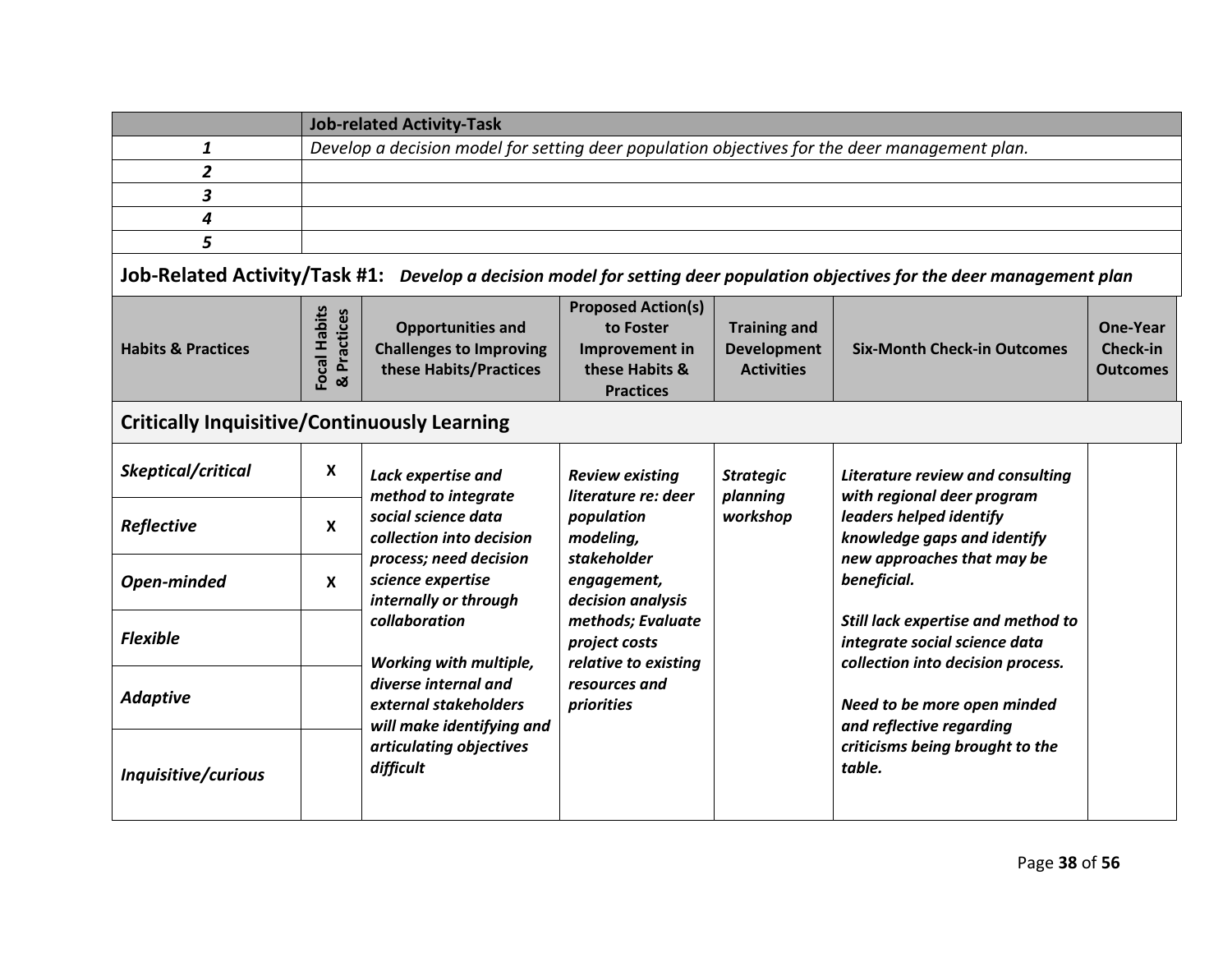|                                        | <b>Multi-level, Integrative Systems Thinking</b> |                                                                                                   |                                                                                                                                        |                                                                    |                                                                                                                                                                                                                       |  |
|----------------------------------------|--------------------------------------------------|---------------------------------------------------------------------------------------------------|----------------------------------------------------------------------------------------------------------------------------------------|--------------------------------------------------------------------|-----------------------------------------------------------------------------------------------------------------------------------------------------------------------------------------------------------------------|--|
| Holistic/<br>comprehensive<br>thinking | $\boldsymbol{\mathsf{x}}$                        | <b>Need social science</b><br>expertise through<br>collaboration or building<br>internal capacity | <b>Identify socio-</b><br>ecological aspects<br>of project and<br>contact foresters,<br>economists, social<br>scientists,<br>landscape | <b>Structured</b><br><b>Decision</b><br><b>Making</b><br>(SDM) 101 | Deer management plan and<br>decision model are about half<br>complete:<br><b>Partnered with foresters and</b><br>$\overline{\phantom{a}}$<br>university on deer-forest<br>impacts study<br>Have not determined how to |  |
| <b>Inclusive</b>                       | $\boldsymbol{x}$                                 |                                                                                                   | ecologists, etc.<br>who may be<br>willing to partner<br>or help in a review<br>capacity                                                |                                                                    | incorporate human<br>dimensions into decision<br>process<br><b>Completed SDM training;</b><br>SDM training helped identify a<br>process for moving forward<br>including identification of                             |  |
| Creative/divergent/<br>imaginative     | $\boldsymbol{\mathsf{x}}$                        |                                                                                                   |                                                                                                                                        |                                                                    | objectives and management<br>alternatives.<br>Developed problem statement,<br>goals, objectives that addressed<br>system in a holistic manner.                                                                        |  |
| <b>Self-Disciplined</b>                |                                                  |                                                                                                   |                                                                                                                                        |                                                                    |                                                                                                                                                                                                                       |  |
| Scientific                             |                                                  | Lack expertise and                                                                                | <b>Clearly articulate</b>                                                                                                              | Set aside at<br>least two<br>hours each<br>week for                | <b>Completed analysis of existing</b>                                                                                                                                                                                 |  |
| Logical                                | $\boldsymbol{\mathsf{X}}$                        | method to integrate<br>social science data<br>collection into decision                            | problem, goals and<br>objectives;<br><b>Evaluate and</b>                                                                               |                                                                    | deer management strategies and<br>population model. After<br>extensive peer review had to                                                                                                                             |  |
| <b>Systematic</b>                      | $\boldsymbol{x}$                                 | process; need decision                                                                            | select optimal                                                                                                                         | <i>literature</i>                                                  | make significant revisions and                                                                                                                                                                                        |  |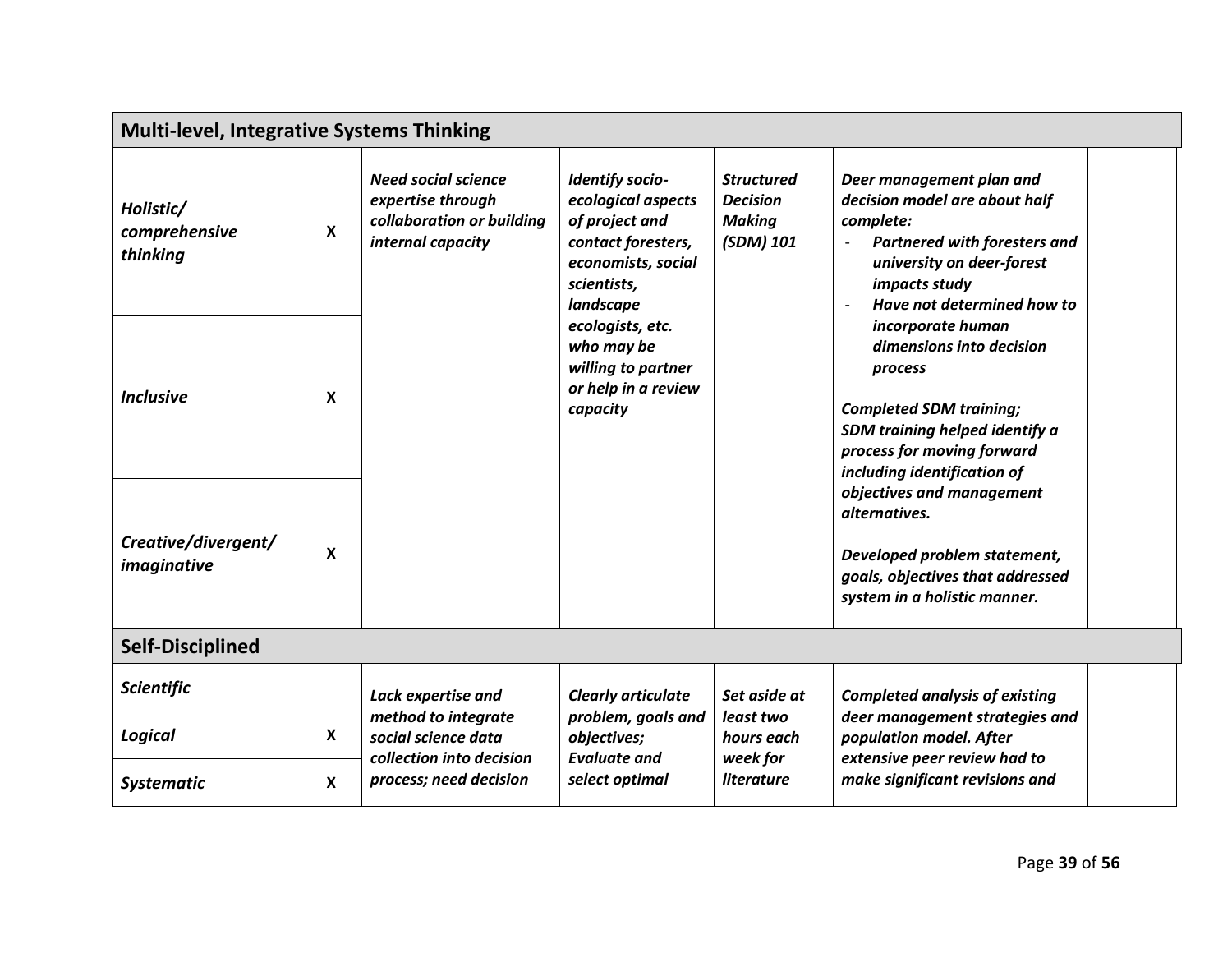| <b>Analytical</b><br><b>Economical/efficient</b><br>Impartial/objective<br><b>Ethical</b><br><b>Patient</b> | X                         | science expertise<br>internally or through<br>collaboration<br><b>Deer-forest impacts</b><br>study methods have yet<br>to be published in a peer-<br>reviewed journal | decision model<br>based on literature<br>review and expert<br>input; evaluate<br>experimental<br>design of deer-<br>forest impacts and<br>stakeholder<br>engagement<br>studies                                                               | review and<br>review of<br>existing deer<br>management<br>plans                   | adapt my original approach<br>considering new data.<br>Need to be patient with others<br>that are not moving as fast as I<br>would like.                                                       |  |  |
|-------------------------------------------------------------------------------------------------------------|---------------------------|-----------------------------------------------------------------------------------------------------------------------------------------------------------------------|----------------------------------------------------------------------------------------------------------------------------------------------------------------------------------------------------------------------------------------------|-----------------------------------------------------------------------------------|------------------------------------------------------------------------------------------------------------------------------------------------------------------------------------------------|--|--|
| <b>Balanced Approach</b>                                                                                    |                           |                                                                                                                                                                       |                                                                                                                                                                                                                                              |                                                                                   |                                                                                                                                                                                                |  |  |
| Pragmatic                                                                                                   |                           | <b>Lack of support from</b><br>leadership to take a<br>more inclusive approach<br>to stakeholder<br>engagement                                                        | <b>Identify all</b><br><b>stakeholders</b><br><i>involved in</i><br>decision process<br>and develop<br>mechanisms for<br>soliciting input and<br><i>involvement to</i><br>ensure full suite of<br>values and<br>objectives are<br>identified | <b>Read and</b><br>discuss book<br>on adaptive<br>leadership<br>with my<br>mentor | Need to be more flexible in my<br>approach to refining objectives<br>and considering alternatives.<br>Need to be more political in<br>terms of garnering support and<br>resources for project. |  |  |
| Proactive/strategic                                                                                         | $\boldsymbol{\mathsf{x}}$ |                                                                                                                                                                       |                                                                                                                                                                                                                                              |                                                                                   |                                                                                                                                                                                                |  |  |
| <b>Purposeful</b>                                                                                           |                           |                                                                                                                                                                       |                                                                                                                                                                                                                                              |                                                                                   |                                                                                                                                                                                                |  |  |
| <b>Political</b>                                                                                            | X                         |                                                                                                                                                                       |                                                                                                                                                                                                                                              |                                                                                   |                                                                                                                                                                                                |  |  |
| <b>Adaptable</b>                                                                                            | X                         |                                                                                                                                                                       |                                                                                                                                                                                                                                              |                                                                                   |                                                                                                                                                                                                |  |  |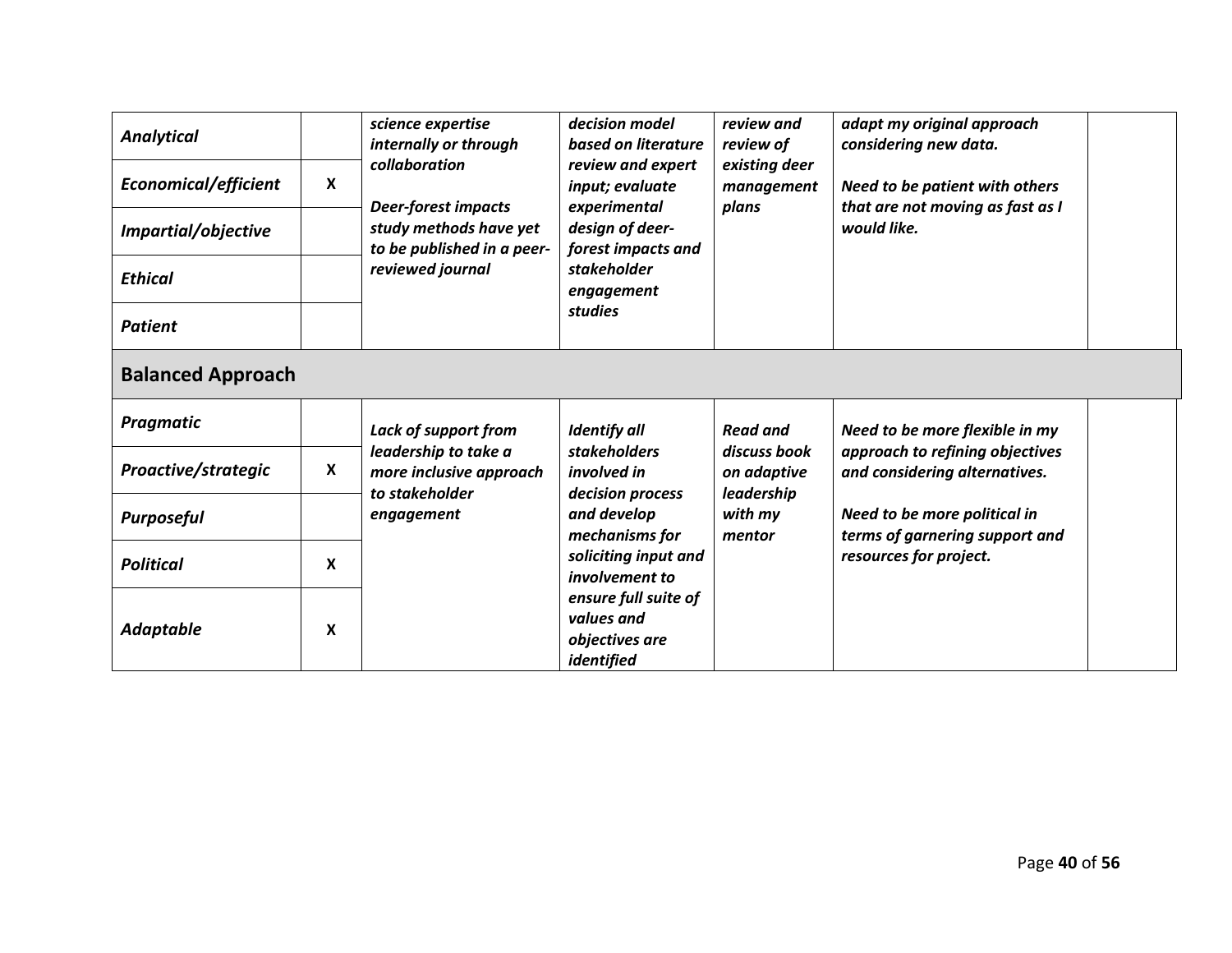| <b>Interactions with Others</b>          |   |                                                                                                                                                                                                   |                                                                                                                                                                                   |                                                                                                                                                                                         |                                                                                                                                                            |  |  |
|------------------------------------------|---|---------------------------------------------------------------------------------------------------------------------------------------------------------------------------------------------------|-----------------------------------------------------------------------------------------------------------------------------------------------------------------------------------|-----------------------------------------------------------------------------------------------------------------------------------------------------------------------------------------|------------------------------------------------------------------------------------------------------------------------------------------------------------|--|--|
| Attentive/<br>active listening           | X | Establishing a<br>partnership through a<br>contract is a 'heavy lift'<br><b>Getting all the</b><br>stakeholders to the table<br>and allowing them to<br>provide input when<br>many have competing | Engage in a<br>partnership with a<br>university, Division<br>of Forest Mgt, and<br>other partners to<br>develop a deer-<br>forest impacts<br>study and human<br>dimensions study; | <b>Training in</b><br><b>Partnered with foresters and</b><br>meeting<br>university on deer-forest impacts<br>facilitation<br>study, but have not determined<br>how to incorporate human |                                                                                                                                                            |  |  |
| <b>Collaborative</b>                     | X |                                                                                                                                                                                                   |                                                                                                                                                                                   |                                                                                                                                                                                         | dimensions into decision process<br><b>Completed facilitation training</b><br>and learned important skills to<br>improve deer management                   |  |  |
| Humble/respectful                        |   | values/viewpoints will be<br>a challenge                                                                                                                                                          | interact with<br>stakeholders to<br>solicit input                                                                                                                                 |                                                                                                                                                                                         | planning meetings to make them<br>more constructive; staff reported<br>to me that they felt that their<br>input was valued.<br>Some in leadership are also |  |  |
| Transparent/truthful/<br>honest          |   |                                                                                                                                                                                                   |                                                                                                                                                                                   |                                                                                                                                                                                         | skeptical and are reluctant to<br>support this "new" approach, but<br>trust earned through "process"<br>thus far has caused them to                        |  |  |
| Compassionate/<br>selfless<br>empathetic |   |                                                                                                                                                                                                   |                                                                                                                                                                                   |                                                                                                                                                                                         | adopt a "wait and see attitude",<br>allowing the project to move<br>forward.<br>This is a new approach for                                                 |  |  |
| Appreciative/<br>supportive              | X |                                                                                                                                                                                                   |                                                                                                                                                                                   |                                                                                                                                                                                         | program staff involved and some<br>are still skeptical. Will need to<br>find a way of better bringing<br>them into the process to get                      |  |  |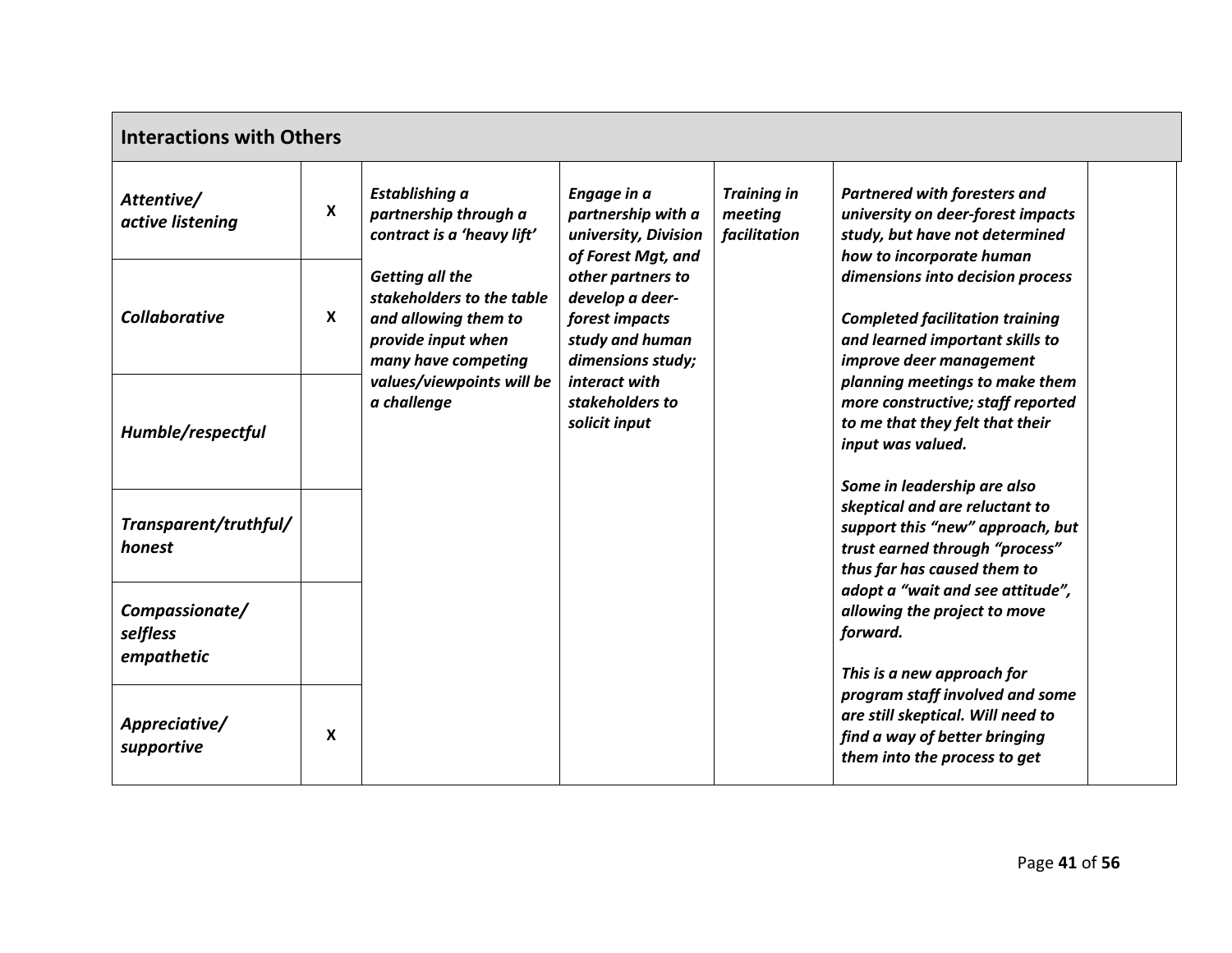| <b>Passionate</b>   |  |  | support and give them a sense of<br>ownership.                                                                 |  |
|---------------------|--|--|----------------------------------------------------------------------------------------------------------------|--|
|                     |  |  | <b>Need social science expertise</b><br>through collaboration as building<br>internal capacity is not feasible |  |
| Optimistic/positive |  |  | currently.                                                                                                     |  |
|                     |  |  |                                                                                                                |  |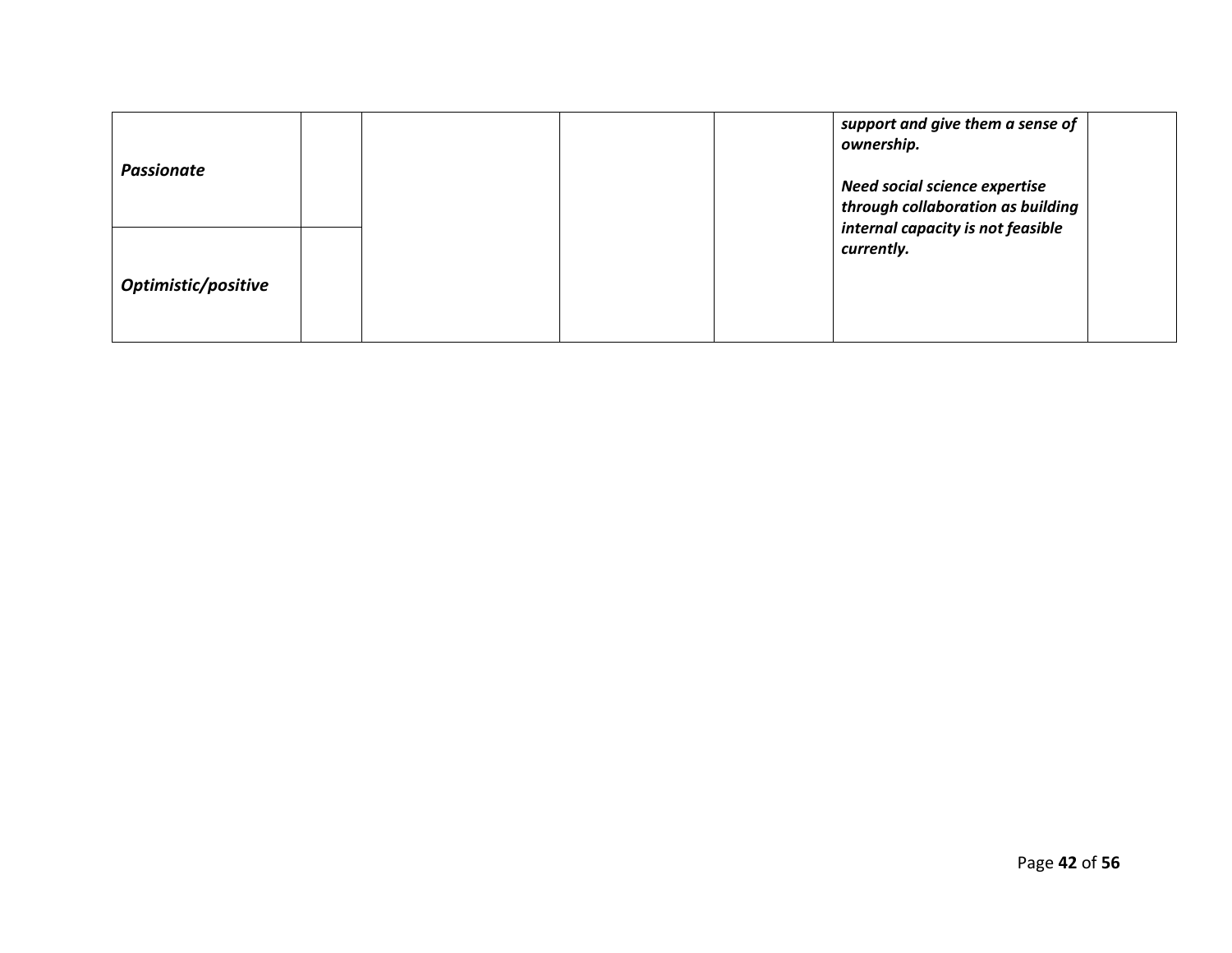## <span id="page-42-0"></span>Option 2: Habit-Oriented Approach

This approach focuses on specific habits and practices that can be improved. It is more streamlined than the Task-Oriented Approach. The editable [form found here](https://www.fishwildlife.org/download_file/view/2934/3039) can be used to develop a Habit-Oriented Approach. A printable version is available in the supplemental materials titled **7. [IPDP Habit-Oriented Printable Form](https://www.fishwildlife.org/download_file/view/2935/3039)**.

To begin, users should identify 3 to 5 of the habitats or practices most in need of improvement over the next year, based on an ISAT, MPAT and/or CSAT. The habits or practices selected can come from any of the trait categories. Enter those habits or practices in the first column of the template. Next, identify a job-related activity or task for which each habit or practice is important. Users can choose different activities and tasks for different habits, or a single activity or task for two or more habits and practices. Enter the job-related task in the second column of the template.

For each habit or practice, reflect on the opportunities and challenges related to improved application of that habit to the job-related activity or task. Describe each opportunity or challenge briefly in the third column. Next, identify and list specific actions that can be taken to foster improvement of the habit or practice in the fourth column. Finally, use the [Meeting](#page-45-0) [Identified Professional Development Needs](#page-45-0) section in this guide and/or consultation with Human Resources staff to identify specific training or development activities available in the next 12 months. List those items in the fifth column.

It is critical to evaluate implementation of an IPDP. We recommend a review after 6 months and again after a year. Involving a supervisor, mentor or Human Resources Department representative that helped with development of the IPDP can increase objectivity of this evaluation and identify ways to help overcome any obstacles to implementation.

After six months and again after one year, answer the following questions:

- How did the opportunities and challenges listed in column 3 impact improvement of the focal habits or practices?
- Were the actions listed in column 4 taken?
- Were training and development activities in column 5 completed?

Based on the results of the re-evaluation after one year, a user might want to re-take the ISAT to see how the assessment of habits and practices has changed.

Following is an example of Habit-Oriented Individual Professional Development Plan, with the 6-month review completed.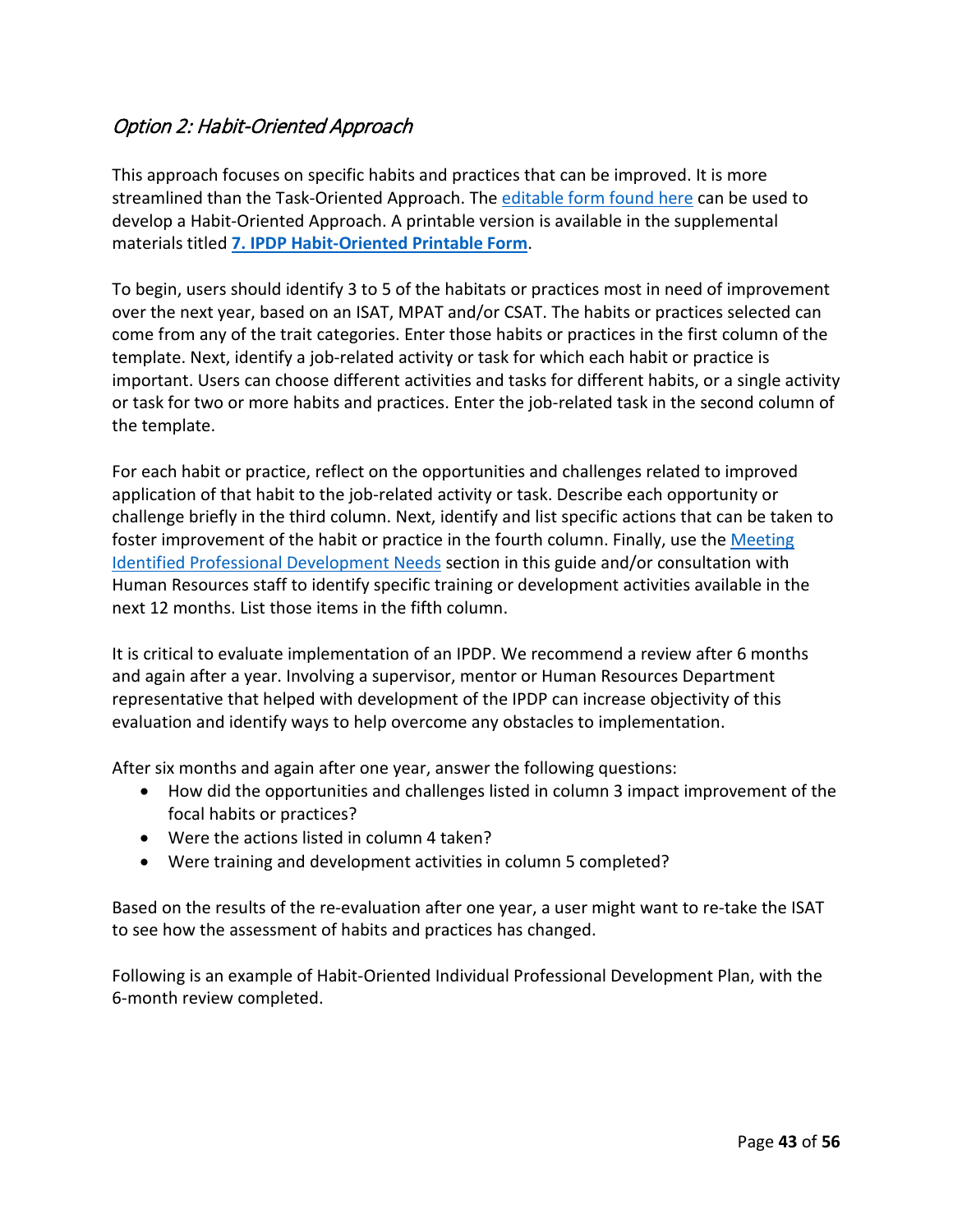| <b>Focal Habits &amp;</b><br><b>Practices to</b><br>Improve                                                                                                                                                                                                                    | <b>Job-Related</b><br><b>Activity/Task</b>                                                                  | <b>Opportunities and</b><br><b>Challenges to</b><br><b>Improving these</b><br><b>Habits/Practices</b>                                                                                                                                                                                        | Proposed<br>Action(s) to<br><b>Foster</b><br>Improvement in<br>these Habits &<br><b>Practices</b>                                                                                        | <b>Training and</b><br><b>Development</b><br><b>Activities</b>                                                                                                        | <b>Six-Month Check-</b><br>in Outcomes                                                                                                                                                                                                                                                                               | <b>One-Year Check-</b><br>in Outcomes |
|--------------------------------------------------------------------------------------------------------------------------------------------------------------------------------------------------------------------------------------------------------------------------------|-------------------------------------------------------------------------------------------------------------|----------------------------------------------------------------------------------------------------------------------------------------------------------------------------------------------------------------------------------------------------------------------------------------------|------------------------------------------------------------------------------------------------------------------------------------------------------------------------------------------|-----------------------------------------------------------------------------------------------------------------------------------------------------------------------|----------------------------------------------------------------------------------------------------------------------------------------------------------------------------------------------------------------------------------------------------------------------------------------------------------------------|---------------------------------------|
| Skeptical/critical:<br>constructively<br>critical; skeptical;<br>not accepting<br>assumptions,<br>data, analyses or<br>conclusions<br>uncritically.                                                                                                                            | Develop a decision<br>model for setting<br>deer population<br>objectives for the<br>deer management<br>plan | There is a wide<br>range of<br>literature<br>available on deer<br>population<br>models, with<br>varying relevance<br>to the conditions<br>in my area.                                                                                                                                        | When reviewing<br>the literature, I<br>need to question<br>the authors'<br>assumptions and<br>conclusions,<br>especially if my<br>initial impression<br>is to accept the<br>conclusions. | <b>Read "Critical</b><br>Thinking: an<br>introduction" by<br><b>Alec Fisher and</b><br>related articles.                                                              |                                                                                                                                                                                                                                                                                                                      |                                       |
| Inclusive: seeking<br>information<br>about and trying<br>to include any<br>primary and<br>secondary<br><b>stakeholders</b><br><i>(potentially</i><br>affected persons)<br>in a management<br>decision or<br>action;<br>attempting to<br>secure their input<br>and involvement. | <b>Develop</b><br>recommendations<br>for changes to deer<br>hunting<br>regulations.                         | I have strong,<br>personal views<br>regarding who<br>should, and<br>should not, have<br>a voice in setting<br>hunting<br>regulations.<br><b>Engaging</b><br>opponents to<br>hunting will make<br>the process more<br>complicated, but<br>could reduce<br>conflict later on if<br>more widely | I will discuss my<br>ideas about<br>which<br>stakeholders to<br>involve with<br>others who I<br>know will have<br>different opinions<br>from me.                                         | <b>Enroll in online</b><br>course on<br><b>Systematic</b><br>Development of<br><b>Informed Consent</b><br>offered by the<br>Inst. For<br><b>Participatory</b><br>Mgt. | I met with the<br>division HD<br>specialist and<br>representatives<br>from 3 different<br><b>NGOs to discuss</b><br>inclusion of non-<br>hunters and<br>animal rights<br>activists in the<br>planning process.<br>This helped me<br>understand and<br>respect others'<br>values, even if I<br>disagree with<br>them. |                                       |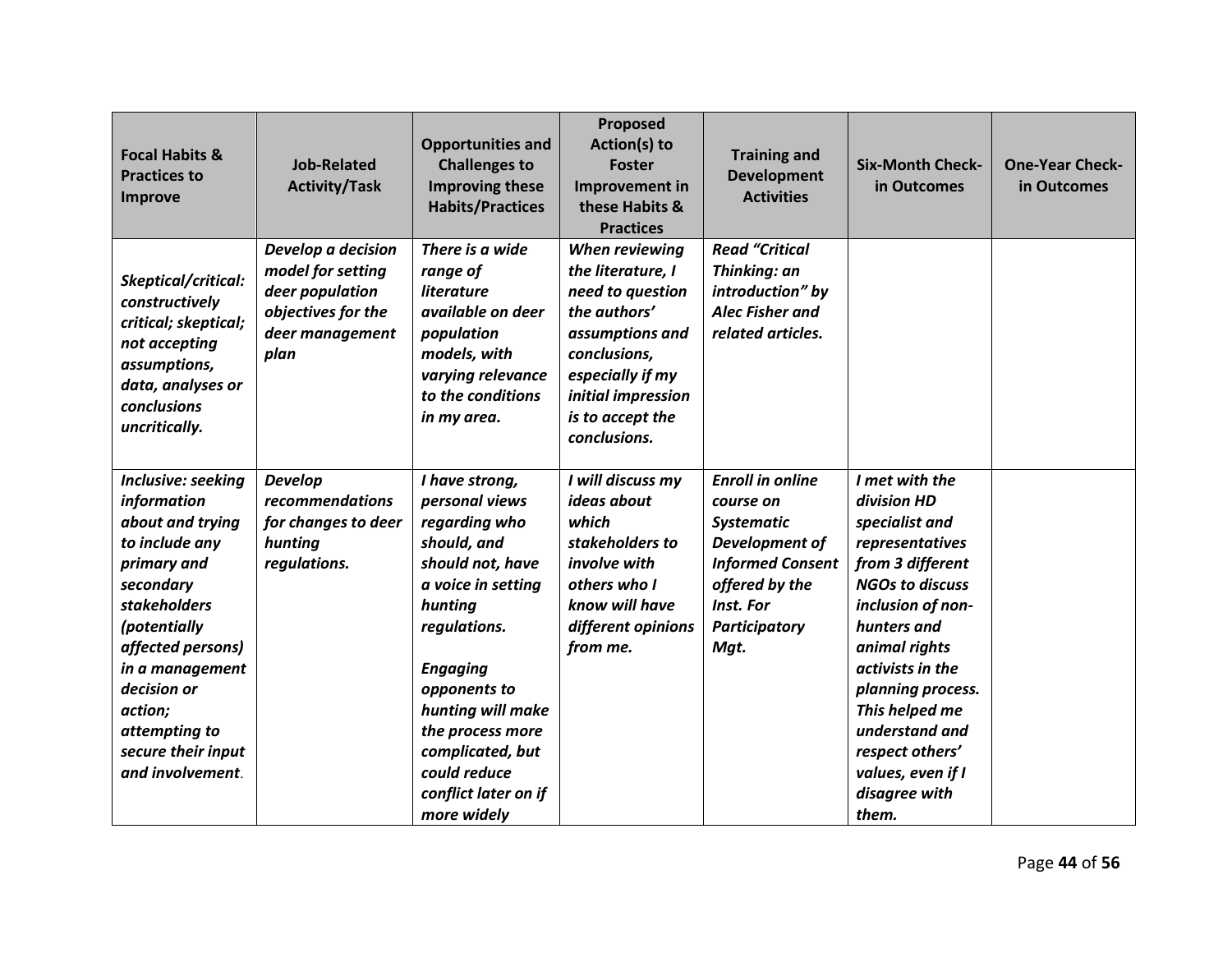|                                                                                                                                                                                                        |                                                                                                                                   | acceptable<br>recommendations<br>can be developed                                                                                                                                                                                                                                                                                               |                                                                                                                                                                                                                                                                                                                                       |                                                                                          | I completed the<br><b>SDM</b> online<br>course. This<br>helped me<br>develop an<br>approach to<br>engage<br>competing<br>interests in the<br>decision-making<br>model.                                                                                                                                                                                  |  |
|--------------------------------------------------------------------------------------------------------------------------------------------------------------------------------------------------------|-----------------------------------------------------------------------------------------------------------------------------------|-------------------------------------------------------------------------------------------------------------------------------------------------------------------------------------------------------------------------------------------------------------------------------------------------------------------------------------------------|---------------------------------------------------------------------------------------------------------------------------------------------------------------------------------------------------------------------------------------------------------------------------------------------------------------------------------------|------------------------------------------------------------------------------------------|---------------------------------------------------------------------------------------------------------------------------------------------------------------------------------------------------------------------------------------------------------------------------------------------------------------------------------------------------------|--|
| Collaborative:<br>working in<br>teams, populated<br>with individuals<br>from within and<br>outside the<br>agency who are<br>willing to work<br>together to<br>achieve shared<br>conservation<br>goals. | Develop a white<br>paper that<br>analyzes the pros<br>and cons of using<br>antler restrictions<br>in deer hunting<br>regulations. | The deadline for<br>completing the<br>white paper is<br>tight and my<br><i>inclination to</i><br>work alone and<br>"just get it done"<br>could impact my<br>willingness to be<br>as collaborative<br>as needed for this<br>project.<br>There is a new<br>faculty member<br>at MSU that has<br>expertise in deer<br>management and<br>structured | I need to set<br>aside enough<br>time for working<br>on elements of<br>the model with<br>other team<br>members and get<br>support from my<br>supervisor to say<br>"No" to others<br>who ask me to do<br>something that<br>interferes with<br>the schedule.<br>I need to reach<br>out to the<br>professor and ask<br>for his help with | If the professor<br>has time, have<br>him provide a<br>short training<br>session on SDM. | The team was<br>able to spend a<br>full day with the<br>professor<br>learning the<br>basics of SDM.<br>This helped us<br>develop some<br>components of<br>the white paper<br>faster than<br>expected. As a<br>result, I was more<br>comfortable with<br>the progress the<br>team made and<br>felt less inclined<br>to push forward<br>without including |  |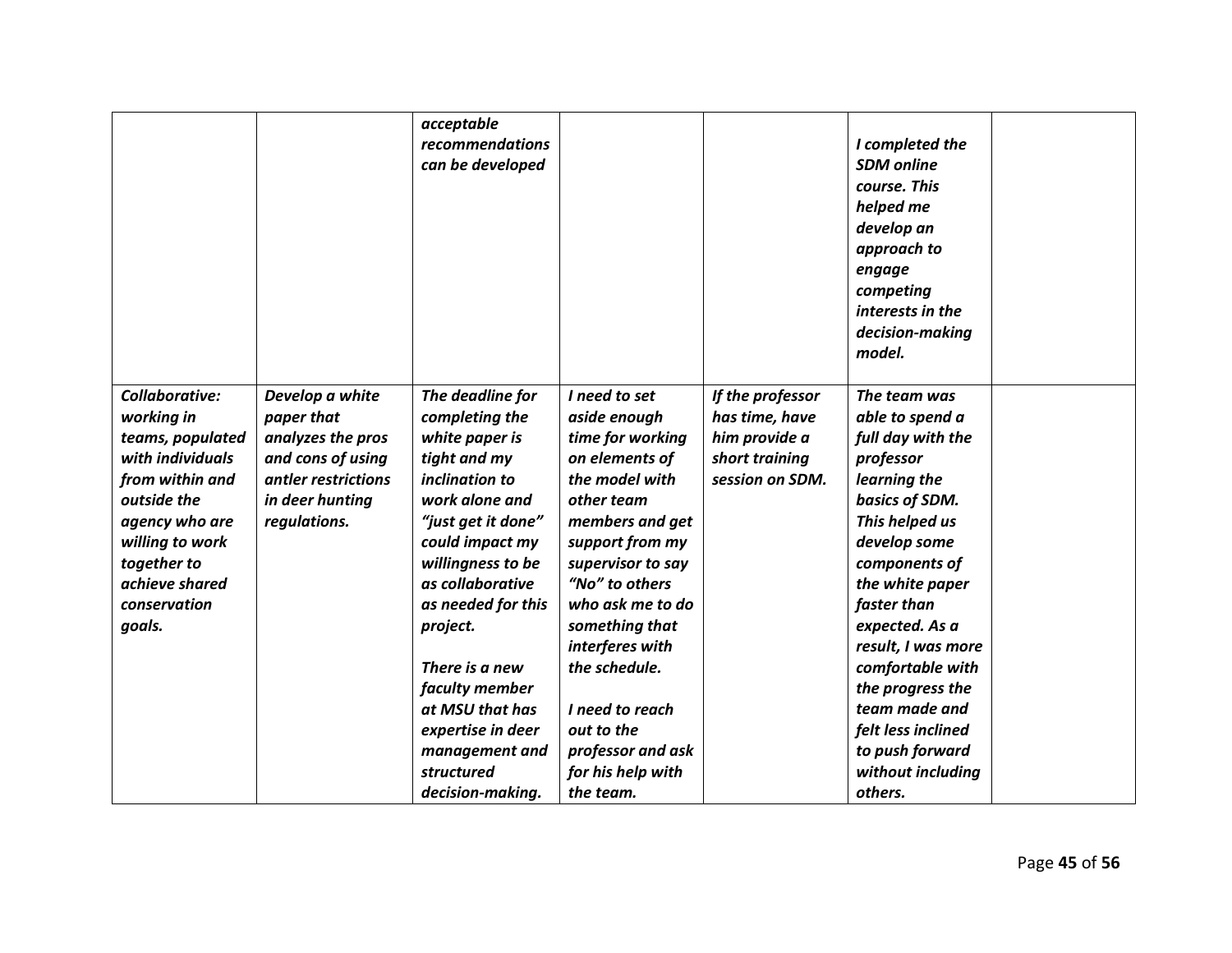# Meeting Identified Professional Development Needs

<span id="page-45-0"></span>After completing an assessment, chances are the individual will have identified some habits and practices they'd like to improve. As in most areas of professional development, such needs can be met in multiple ways. One way is through individualized, independent study. Another is through organized training tailored for an individual or as part of a larger group (e.g., project work group, program team). Some thoughts about each approach are presented below. First, an individual might consider this question:

**Considering the situation (topic of interest, work location, access to resources, etc.), are professional development needs best met by independent, self-directed work (such as focused reading), a structured learning environment either for the individual (e.g., on-line training module) or for groups of learners (e.g., an organized training seminar, short course, etc.), or a combination of both?**

Depending on the answer, one might take charge of learning independently, or might seek help from a mentor, supervisor, training officer/coordinator, or professional society.

Potential questions (starter set) that could guide in this process:

- 1. Does the work schedule or do personal responsibilities and commitments constrain or enable availability for venue-based training (e.g., attending workshops or short courses)?
- 2. Do costs limit possibilities? (Are costs for professional development underwritten by an employer, or are they out-of-pocket?)
- 3. What resources are available to dedicate to building professional reasoning and judgment skills? (This may require a query of the employer's training officer/coordinator. Resources could range from access to library services for assistance acquiring publications, to financial support for formal training sessions).
- 4. Could a mentor be identified to work as a coach, including responding to questions that arise from readings?

#### <span id="page-45-1"></span>INDIVIDUAL INITIATIVE

If it is decided, at least initially, to take the individual approach, the authors of this guide have pulled together some information to be of assistance.

The published resources catalogued in this section are provided for individuals who have gone through one or both of the assessment tools (i.e., Individual Self-Assessment Tool [ISAT], Context-Specific Assessment Tool [CSAT]) in this guide, or who may be preparing their Individual Professional Development Plan (IPDP). The reading materials contain suggestions/guidance for improving reasoning and judgment skills. They were selected because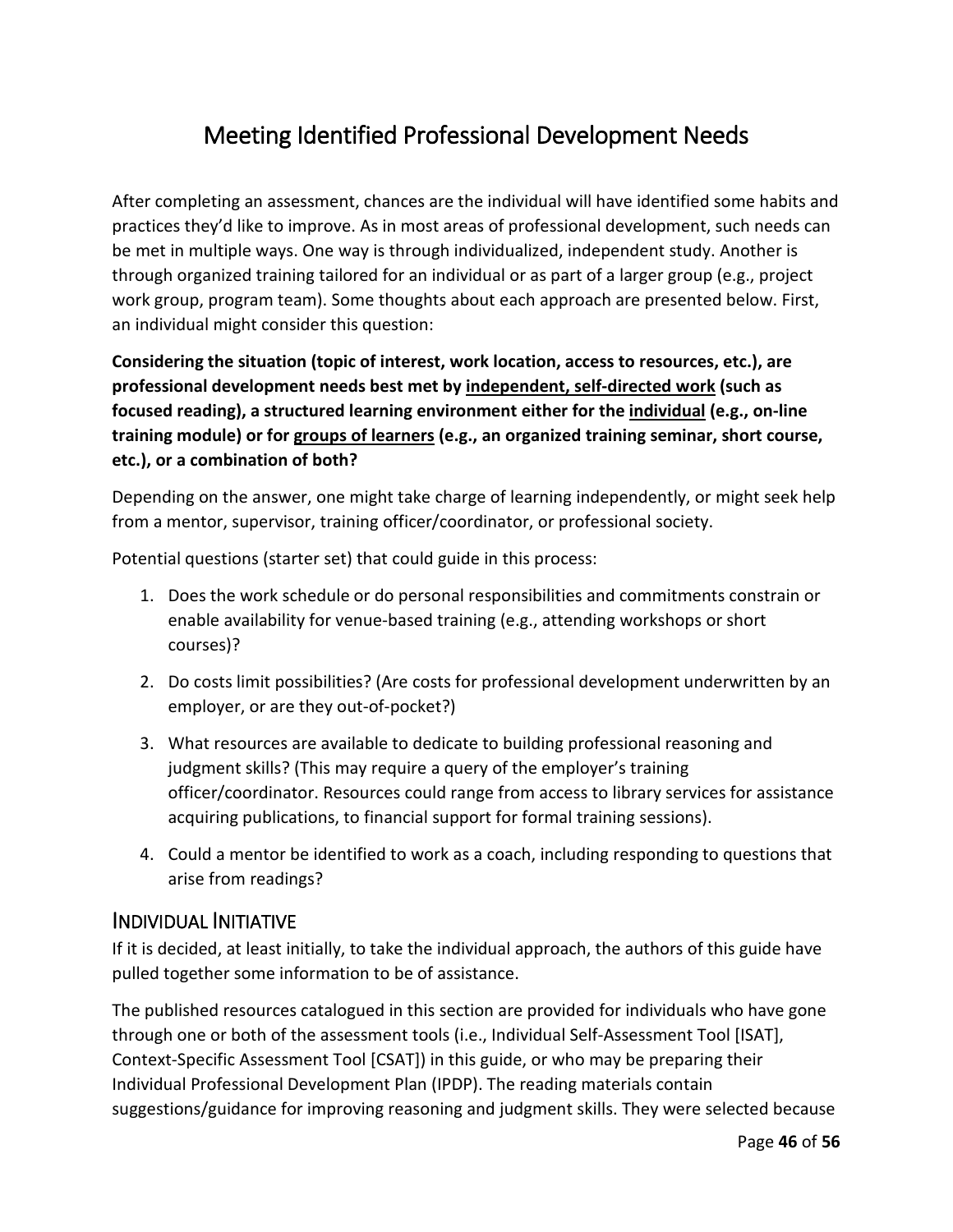of their potential for raising proficiency in habits and practices associated with the 5 competency categories identified in the 2019 expert panel study reported in Decker et al. (2020). That study indicates that consistently high-performing, effective wildlife professionals are critically inquisitive and continuously learning; take a balanced approach; are conscious of their interactions with others; apply multi-level, integrative systems thinking; and exercise selfdiscipline.

The additional readings and resources document in the supplemental materials contains internet-accessible resources pertaining to each of the 30 habits and practices identified in this project. Typically, many resources (professional articles, academic papers, professional development modules, and informative promotional materials for training programs) are available online for most habits and practices. They are a combination of helpful articles, books and guides that are likely to be "go-to" resources for a long time. The resources selected were most relevant to the definitions we identified. These materials are starter sets for additional exploration of the habits and practices. The list is organized by each habit and practice. Each resource is hyperlinked, contains the source, and has a few sentences describing it or includes the abstract for peer reviewed publications.

[Click here to view the list of readings.](https://www.fishwildlife.org/download_file/view/2964/3039)

## <span id="page-46-0"></span>ORGANIZED TRAINING

If it is determined that learning needs would be best served by an organized, possibly grouptraining approach, then an individual might want to think ahead about the questions that should be asked when exploring the possibilities with a mentor, supervisor, training officer/coordinator or professional society. The following questions might help in this process, at least as a starter set that might supplement with additional questions to facilitate discussion of training possibilities:

#### *1. Are there others in the agency for whom a certain type of training (addressing one or more categories of competencies) would be useful?*

a. What approaches to meeting multiple people's needs would work in the agency? A reading group sanctioned by a unit supervisor; special training designed (or commissioned for others to design) and offered by a training office; bringing in subject-area experts as instructors to offer training for an agency; other ideas?

#### *2. Is the kind of training identified something that would benefit agency staff in other states?*

- a. Would a reading group involving staff from multiple state agencies and implemented via teleconference meetings be useful? Feasible?
- b. Would a professional society at a region/section level consider sponsoring a training at one of their annual meetings/conferences?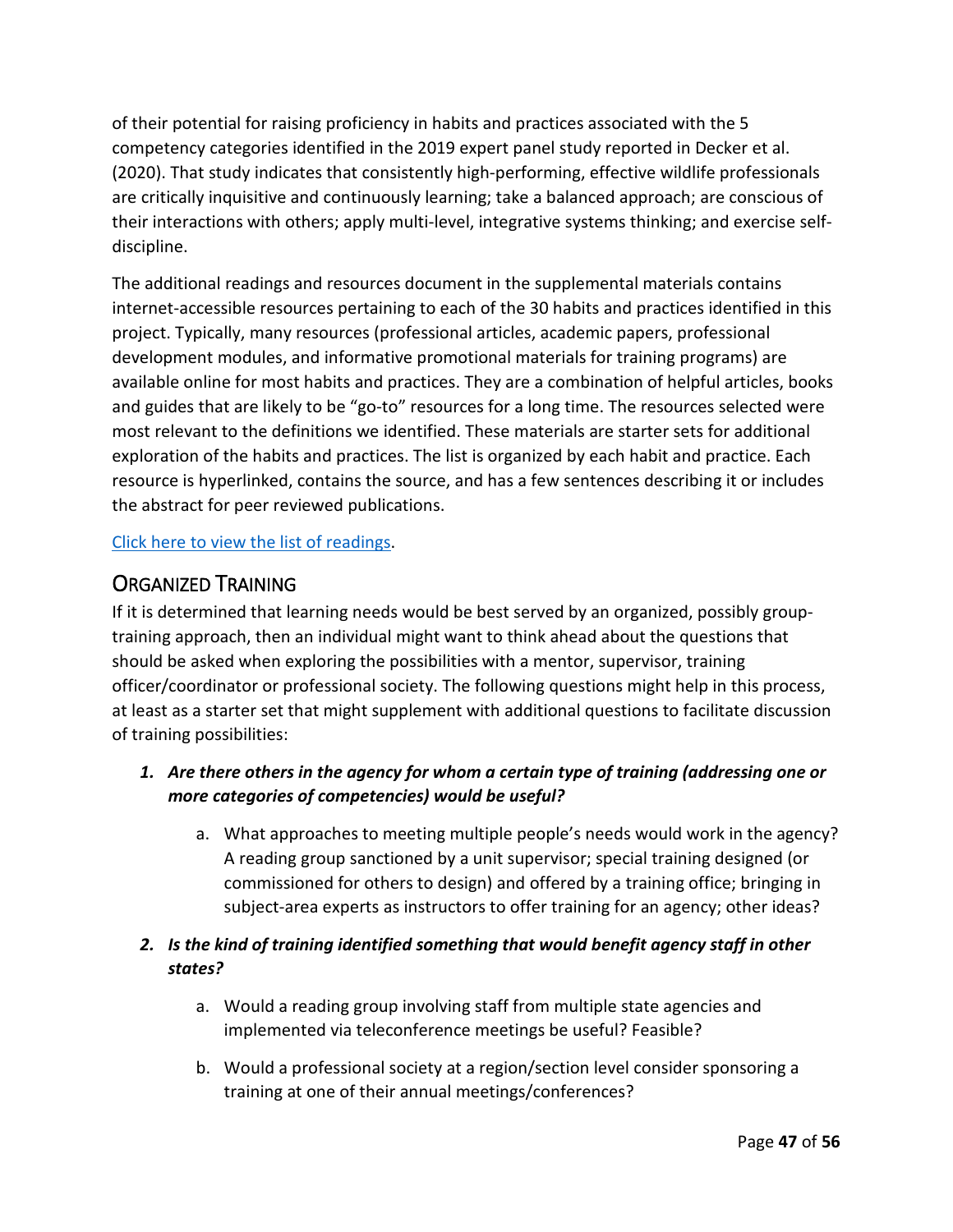- c. Could affinity groups in professional societies (e.g., working groups in The Wildlife Society and American Fisheries Society) be asked to make trainings, workshops or presentations available at professional meetings?
- d. Would a regional association of fish and wildlife agencies consider sponsoring development and offering a training session?

When thinking about the kinds of approaches that might be taken for professional development of key habits and practices supporting consistently high-performing, effective wildlife professionals, it might be useful to consider both organizational scale (individual, work group, agency-wide, multi-agency) and temporal scale (short term, long term, on-going indefinitely) of effort.

| <b>SCALE</b>                                                                                      | <b>TIMEFRAME</b>                                                                                                                                                                                                                |                                                                                                      |  |
|---------------------------------------------------------------------------------------------------|---------------------------------------------------------------------------------------------------------------------------------------------------------------------------------------------------------------------------------|------------------------------------------------------------------------------------------------------|--|
|                                                                                                   | <b>SHORT</b>                                                                                                                                                                                                                    | <b>LONG</b>                                                                                          |  |
| Individual learner regarding<br>competency topic(s)                                               | Read relevant literature;<br>discuss readings and the<br>application of ideas in agency<br>environment with mentors;<br>practice skills in day-to-day<br>work                                                                   | Work with a mentor on long-<br>term plan to build skills;<br>practice skills in day-to-day<br>work   |  |
| Work group (multiple staff in<br>a work unit are target<br>learners on topic(s))                  | Read relevant literature;<br>discuss readings and the<br>application of ideas in agency<br>environment with others in<br>scheduled discussion<br>sessions; reinforce<br>colleagues' application of<br>skills in day-to-day work | Bring in external experts to<br>create and/or offer specific<br>trainings as needs are<br>identified |  |
| Agency (multiple staff in an<br>agency are target learners on<br>topic(s))                        | Create internal training<br>opportunities through agency<br>training officer                                                                                                                                                    | Bring in external experts to<br>create and/or offer specific<br>trainings as needs are<br>identified |  |
| Multi-agency (professionals<br>from multiple organizations<br>are target learners on<br>topic(s)) | Reading group; engage in<br>training opportunities<br>sponsored by professional<br>societies, attend professional<br>meetings and workshops                                                                                     | Work with other state<br>agencies to bring in experts<br>and create training<br>opportunities        |  |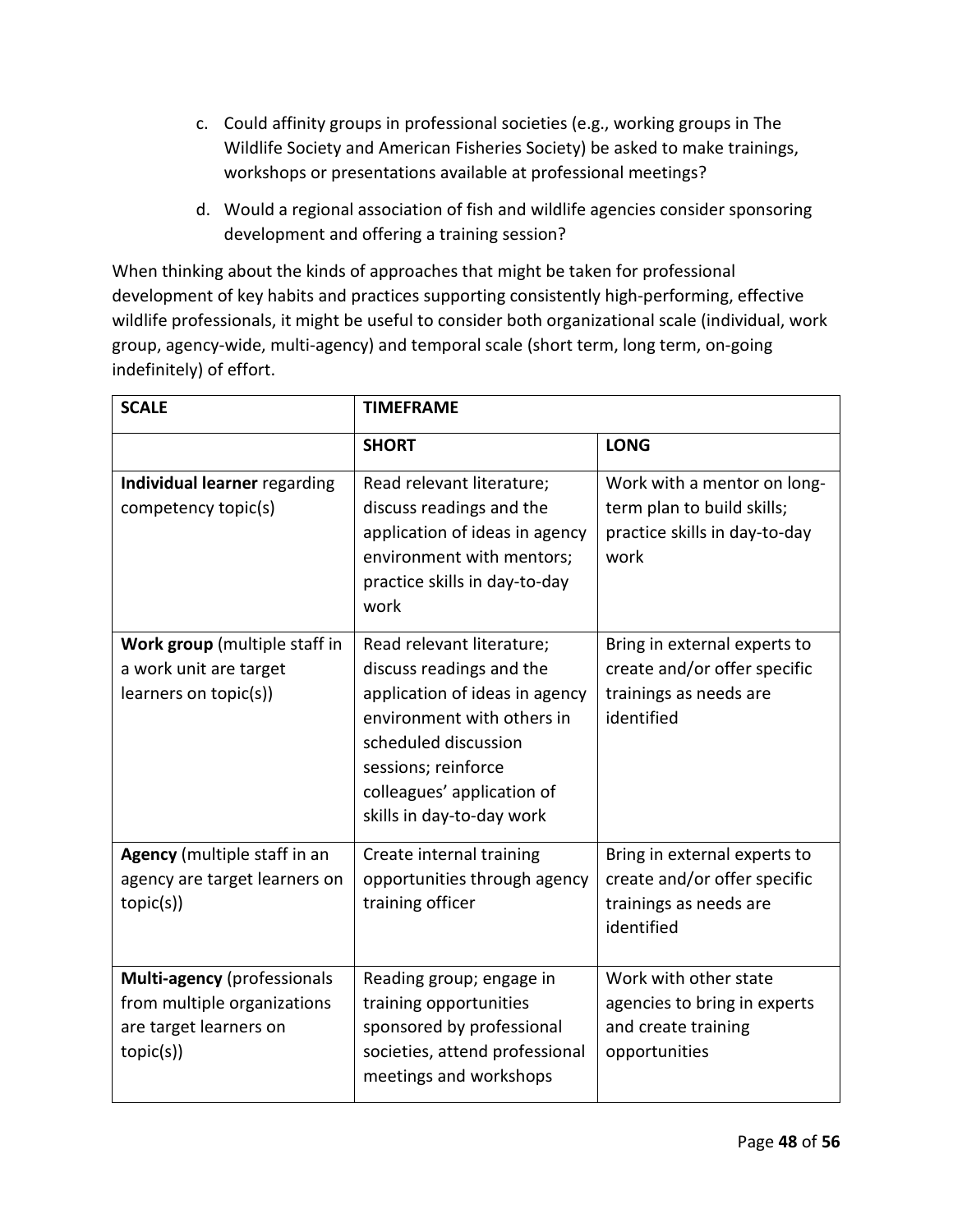# Part 2 - Additional Applications of Findings and Tools

<span id="page-48-0"></span>While the original focus of this project was on accelerating development of reasoning and judgment of individuals, we recognized that our findings about habits and practices of highperforming professionals could be applied in other ways to benefit conservation agencies. The first additional application is to form or improve a team or working group. The second is to consider the habits and practices when recruiting/hiring new staff.

## <span id="page-48-1"></span>USING ASSESSMENT OF HABITS AND PRACTICES TO FORM A TEAM

Research has shown that diverse teams are more effective than homogeneous ones (Hunt et al. 2015, Rock and Grant 2016). Some elements of diversity are readily apparent (e.g. gender, race) and others can be determined through applications, interviews or references (e.g. experience, interpersonal style). Personality assessments, such as the DiSC or Myers Briggs, offer insights into how an individual may respond to a range of work-related activities and predict agreeableness, openness, conscientiousness, extraversion, and neuroticism, all of which can influence how a team member functions. However, none of these sources directly assess the underlying habits and practices that influence an individual's reasoning and judgment.

Managers interested in forming a high-functioning team with a diversity of habits and practices that support sound reasoning and good judgment can use the ISAT to supplement other means to select optimum team members. We recommend the following approach when using the ISAT for this purpose (Figure 4).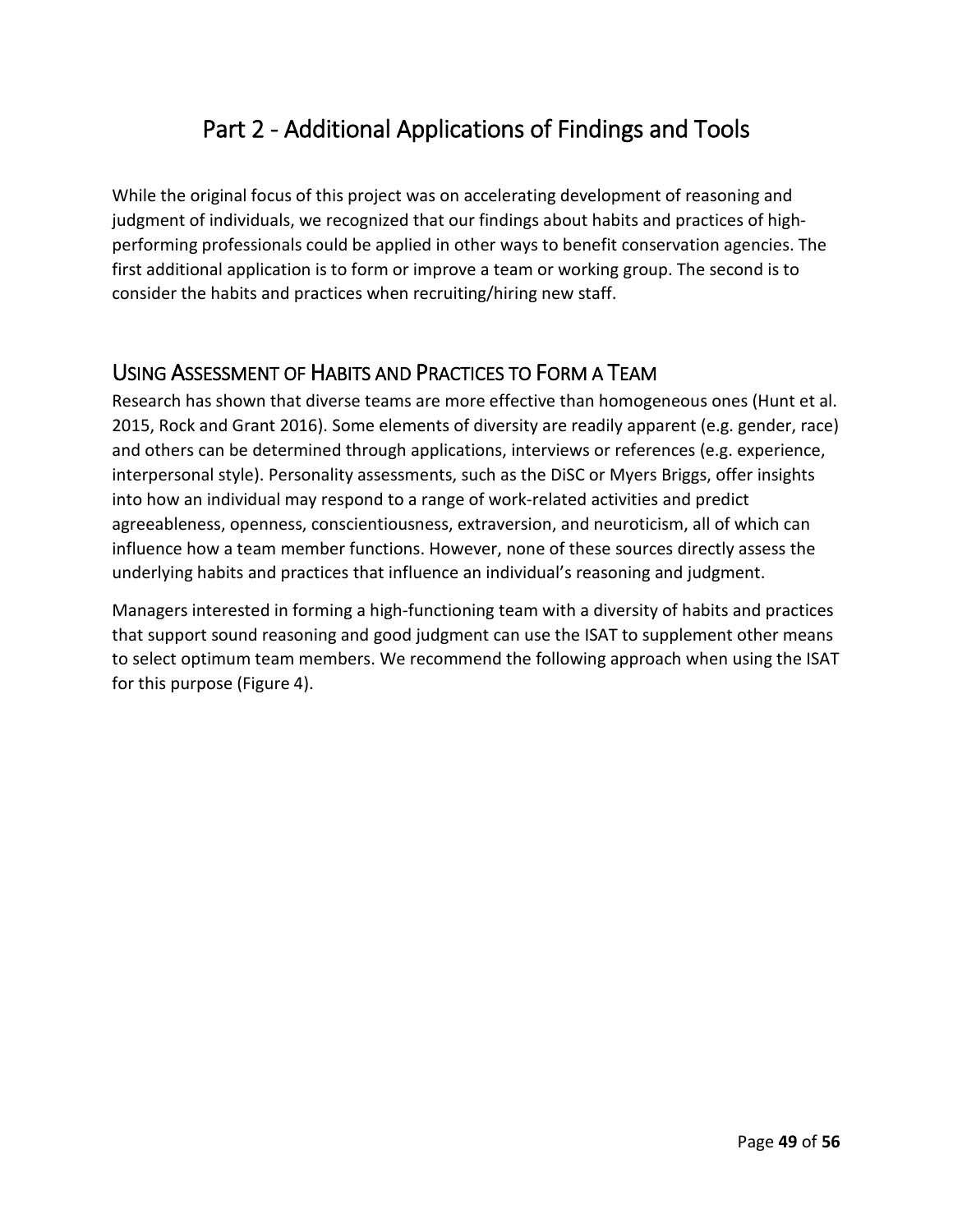

# **Evaluating and Improving Team Performance**

#### *Figure 4 Process for Evaluating and Improving Team Performance using the Team Self-Assessment Tool (TSAT)*

First, have all prospective team members complete the ISAT. Responses to the ISAT should be shared with both the potential team member and the manager forming the team.

Second, the manager will want to confer individually with each prospective team member to review the responses and develop a fuller understanding of the habits and practices of each individual. In considering an individual's self-assessment rating, a thoughtful manager will be mindful that there may be variability in the accuracy of each individual's self-assessed performance on the habits and practices. Studies have shown that women not only rate themselves lower on self-performance measures than equally performing men, but women are more likely to be hired or promoted according to their experience and record, whereas men are often hired or promoted according to their potential(Mohr 2014, Exley and Kessler 2019). Recognizing the impact of gender on workplace decisions may help you in considering the results of these self-assessments.

Third, the manager should select team members with a mix of habits and practices that are complementary and relate to the tasks or role the team will have. For example, a team working on a highly technical challenge would be well-served by including some members whose strengths include habits and practices associated with being critically inquisitive and continuously learning, applying multi-level, integrated systems thinking, and exercising selfdiscipline. However, it may be important to include other members whose strengths lie in taking a balanced approach and who are conscious of their interactions with others to avoid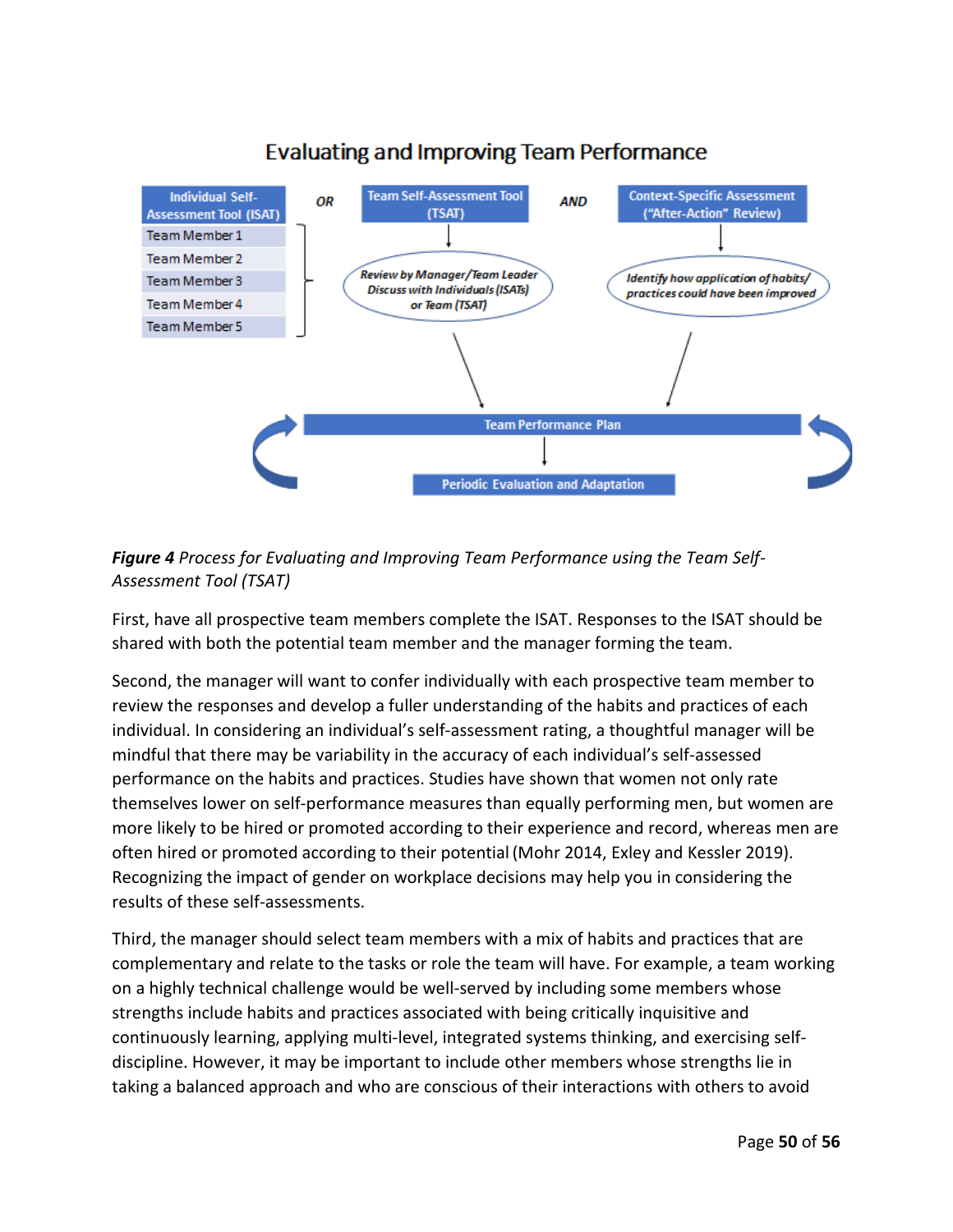"analysis paralysis" due to too much focus on scientific aspects of the topic being worked on or unhealthy intra-team competition based on ego-centric behaviors.

Fourth, managers will then meet with the team and explain how the results of the ISAT contributed to the members' selection. The manager will want to emphasize the value of each individual's strengths and identify opportunities for team members to leverage their diverse talents and mentor each other.

## <span id="page-50-0"></span>USING ASSESSMENT OF HABITS AND PRACTICES TO IMPROVE TEAM PERFORMANCE

Assessment of habits and practices can also be used to improve the performance of existing teams. There are several approaches to doing this.

#### *Each Team Member Completes the ISAT*

The first way is to have each of the existing team members complete an ISAT, focusing on his or her own habits and practices. It is recommended that the team manager review the responses of each ISAT with the team member individually as discussed above to develop a deeper, shared understanding of the responses. With this information in hand, the manager may identify gaps in the team's collective habits and practices that affect the team's performance or opportunities to leverage team members' strengths to address some members' weaknesses.

#### *Complete a Team Self-Assessment*

The second way to assess the habits and practices of an existing team is to have members complete a Team Self-Assessment Tool (TSAT) which uses the same framework as the ISAT, but the referent is the entire team rather than the individual team members. Excel templates have been created to help a manager or team lead [compile the results](https://www.fishwildlife.org/download_file/view/2940/3039) and for the [members of the](https://www.fishwildlife.org/download_file/view/2941/3039)  [team to complete.](https://www.fishwildlife.org/download_file/view/2941/3039) A blank printable form can be found here: **G- [TSAT Printable Assessment](https://www.fishwildlife.org/download_file/view/2936/3039)  [Tool](https://www.fishwildlife.org/download_file/view/2936/3039)**. Results of the TSAT are presented as frequency histograms that illustrate the degree to which team members agree or disagree about the habits and practices of the team (Figure 5).



*Figure 5 Sample Histogram of Results from Combined TSATs*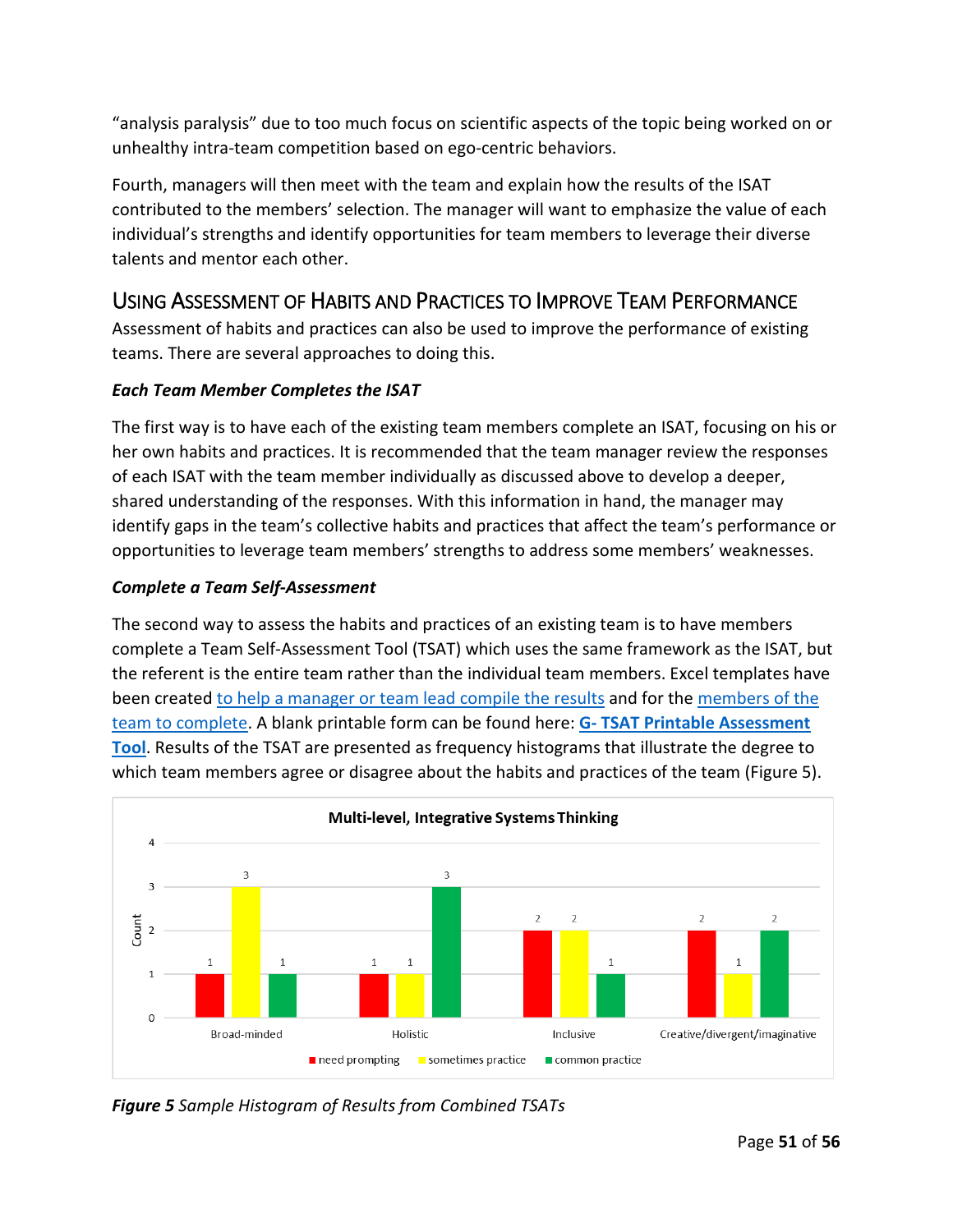The results are not attributed to individual team members, which we hope will encourage candor and allow members to express opinions that might not surface through other interventions. Team leaders can use the results to understand intra-team dynamics, collective strengths and areas for improvement.

The histogram produced to display input from a team assessment is straightforward to interpret. The sample histogram in Fig. 5 is illustrative of the nature of results and kinds of points that can be drawn from a group assessment. For example, here's a set of observations one can make from the data in Fig. 5 with reference to the broad category "Multi-level, Integrative Systems Thinking":

- With the exception of one dissenting opinion, team members generally feel that they took a **holistic** approach to the management issue they addressed.
- However, the team does not seem to feel it was common practice to be *inclusive* or broad-minded and is divided in its assessment of how readily creative/divergent/imaginative it was in addressing the issue.

Using either of these approaches, team leaders may identify the need to add or replace team members as a way to strengthen the team with respect to certain habits and practices. However, we do not recommend using the ISAT or TSAT as the sole means of team member selection. Team leaders may also use results to identify team development exercises aimed at enhancing team effectiveness.

#### *Complete a Context-Specific Assessment as an "After-Action Review"*

In addition to using the ISAT or TSAT, managers might wish to consider using the Context-Specific Assessment Tool to help the team develop a deeper understanding of their collective behavior. A retrospective, critical examination of a project, task or management issue, whether the outcome was a success, failure or somewhere in between, is an important opportunity for adaptive learning. Sometimes referred to as an "after-action report" or "after-action review," this type of reflective analysis identifies strengths and areas for improvement.

Engaging in that examination through the lens of the habits and practices of highly effective wildlife professionals can lend insight into which habits and practices were used, which were not, how inclusion or omission of particular habits and practices contributed to success or failure and how improvements can be made for the future.

To get the most out of this exercise, leaders will want team members to reflect on how each of the habits and practices was, or was not, applied in a particular context and how each habit or practice contributed positively to the outcome or how application could have been improved. This step can be completed by team members individually first, with results later discussed by the whole team, or completed collectively from the outset. Due to the sensitivity of discussing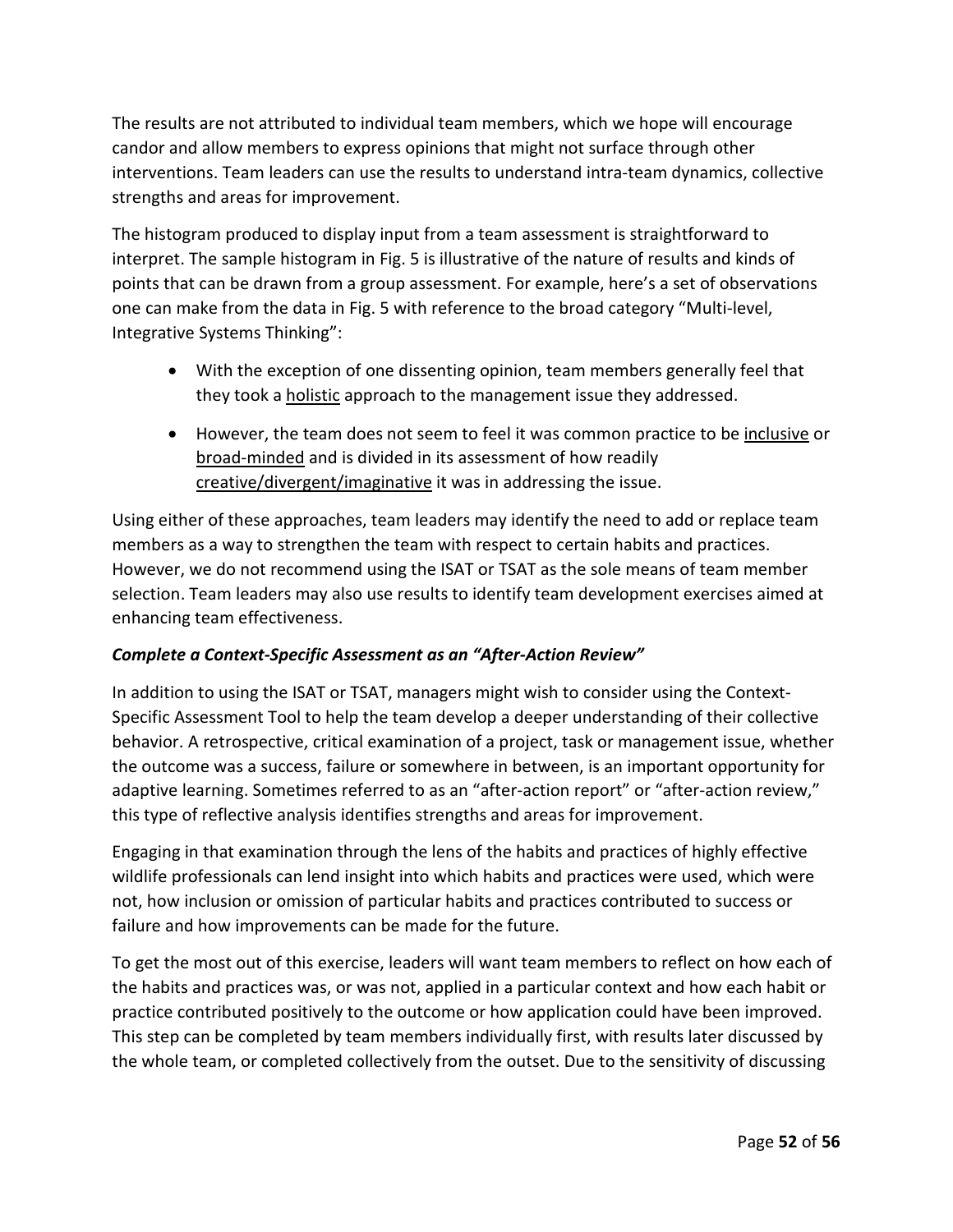habits and practices and the potentially contentious nature of this exercise, teams may benefit from engaging a neutral party to facilitate the process.

Steps for work group/team "after-action" discussion:

- 1. To help focus the group's effort and establish a common understanding of a specific event, management issue, work project, etc., write a brief description of the experience.
- 2. Review the habits and practices and identify which contributed positively to the outcome and how they were used.
- 3. How could the application of that habit/practice have been improved?
- 4. Which habits/practices would have contributed positively to the outcome but were not used and why?

#### *Develop a Team Performance Enhancement Plan*

Managers will do well at this point to also consider developing a Team Performance Enhancement Plan, similar to the Individual Professional Development Plan described in previous sections of this guide. The same templates can be used to prepare a Task-Oriented or Habit-Oriented Professional Development Plan for a team as an individual.

Finally, as with using an assessment of the habits and practices of an individual and the tools provided through this project, it is essential to monitor performance and provide feedback for newly-formed or pre-existing teams. The principles of adaptive management that are recognized as essential for effective conservation are equally applicable to continuous improvement of the habits and practices contributing to sound reasoning and good judgment of teams.

## <span id="page-52-0"></span>USING ASSESSMENT OF HABITS AND PRACTICES IN RECRUITMENT AND SELECTION

Hiring managers looking for candidates with sound reasoning skills and good judgment can use the habits and practices identified through this project (Decker et al 2019, 2020) to assess applicants' potential. The first step in doing so is to reflect on which of the habits and practices are most important to the position. While all habits and practices are important, some may be more important than others. For example, while it may be essential for a research biologist to have stronger habits related to being critically inquisitive and continuously learning, it may more important for a front-line worker to have strengths related to being conscious of their interactions with others or for law enforcement officers to exercise self-discipline.

A manager could have applicants complete an ISAT. However, the value of responses may be limited given the incentive for an applicant to over-rate their habits and practices.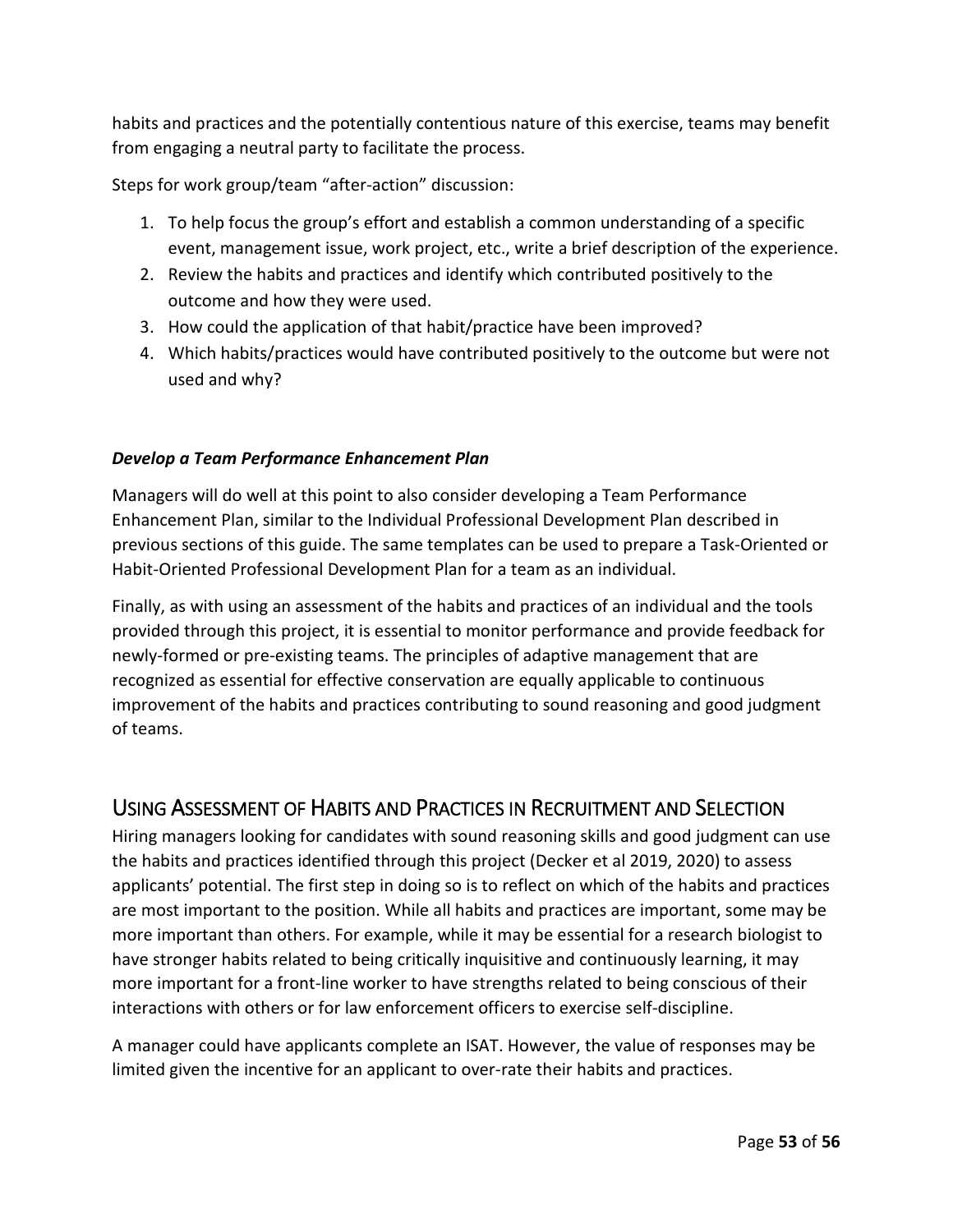A better alternative would be to use the habits and practices as the basis for formulating questions for job interviews and reference checks. In an interview setting a manager could ask applicants to describe a time when they demonstrated a particular habit or practice that is especially relevant to the position for which they are applying. For example:

- "*Tell me about a time when you had to make a decision based on someone else's recommendation. How did you evaluate the recommendation?*" An ideal answer will reflect being constructively critical/skeptical, exploring data or assumptions that form the basis of the recommendation.
- "*Tell me about a time when you had to make a complex, challenging decision. How did you go about making the decision?*" An ideal answer will reflect seeking input from multiple sources, considering multiple potential outcomes, being creative.
- "*Tell me about a time when you worked with others to complete a project. How did you and the team decide to approach the task and what role did you play in completing the work?*" An ideal answer will advocate for a collaborative approach to planning, assessing and leveraging team members' skills, sharing the work equitably based on team member's strengths and abilities, sharing credit.

Similarly, when interviewing an applicant's references, a hiring manager can frame questions around the habits and practices of high-performing professionals. For example:

- *"In your experience working with (or supervising) the applicant, how would you describe his/her approach to evaluating others' data, conclusions or recommendations?"* An ideal answer will reflect that the applicant probes for deeper understanding and does not accept things uncritically.
- *"Can you tell me about a time when the applicant had to wrestle with a difficult ethical situation and how s/he handled it?"* An ideal answer might reflect that the applicant considered the merits and consequences of various actions from an ethical perspective and made a decision that was morally justified.
- *"When the applicant is presented with a problem or new challenge, how would you describe the manner in which s/he responds?"* An ideal answer will reflect the applicant considers the context within which the problem exists or the challenge arose, is creative and imaginative in seeking solutions, involves others in helping to assess the problem or challenge as well as to develop and evaluate alternative courses of action.
- *"Can you tell me about a time when you observed the applicant in a stressful situation and how s/he dealt with that?"* An ideal answer will reflect how the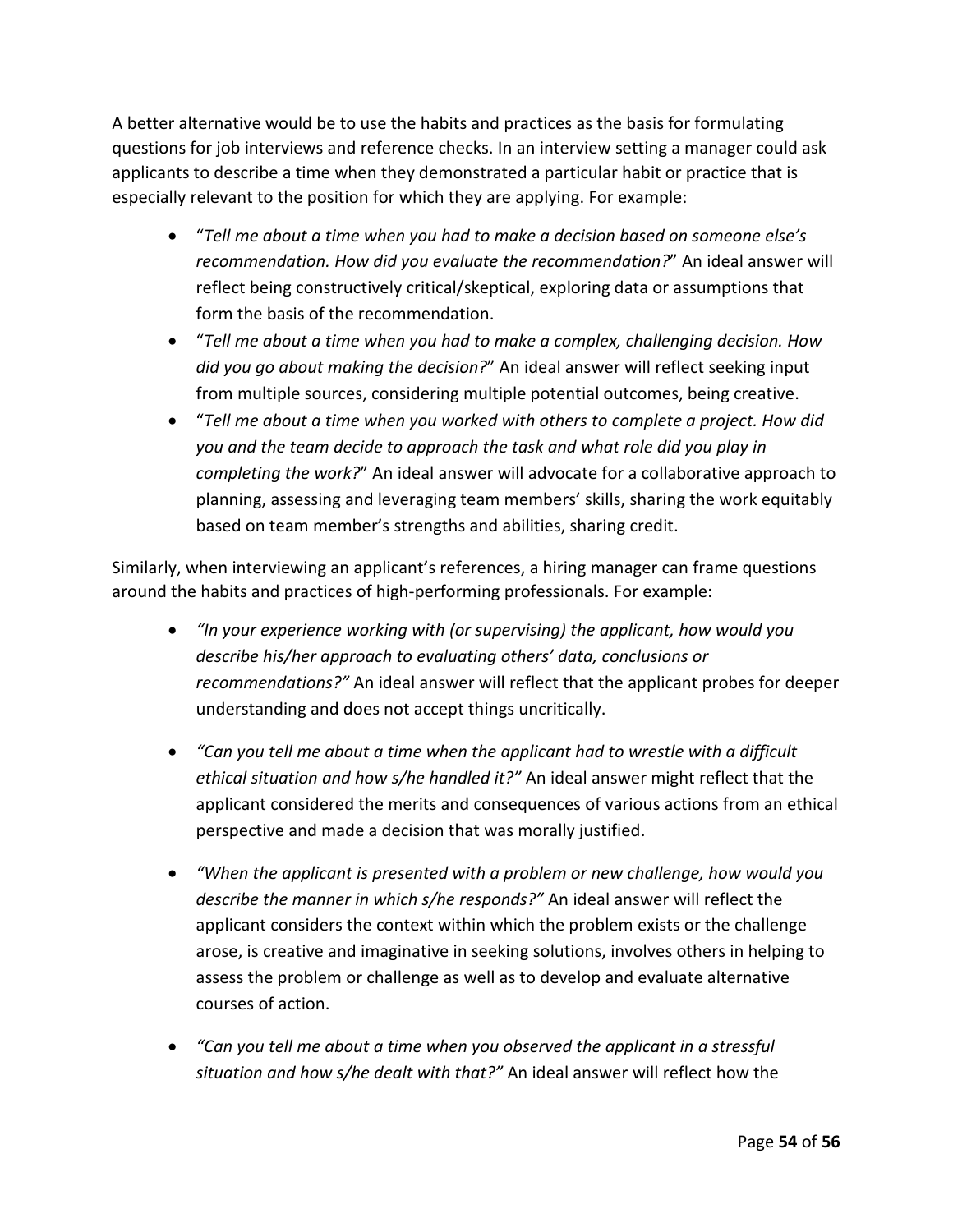applicant maintained a positive attitude and remained patient and compassionate with others.